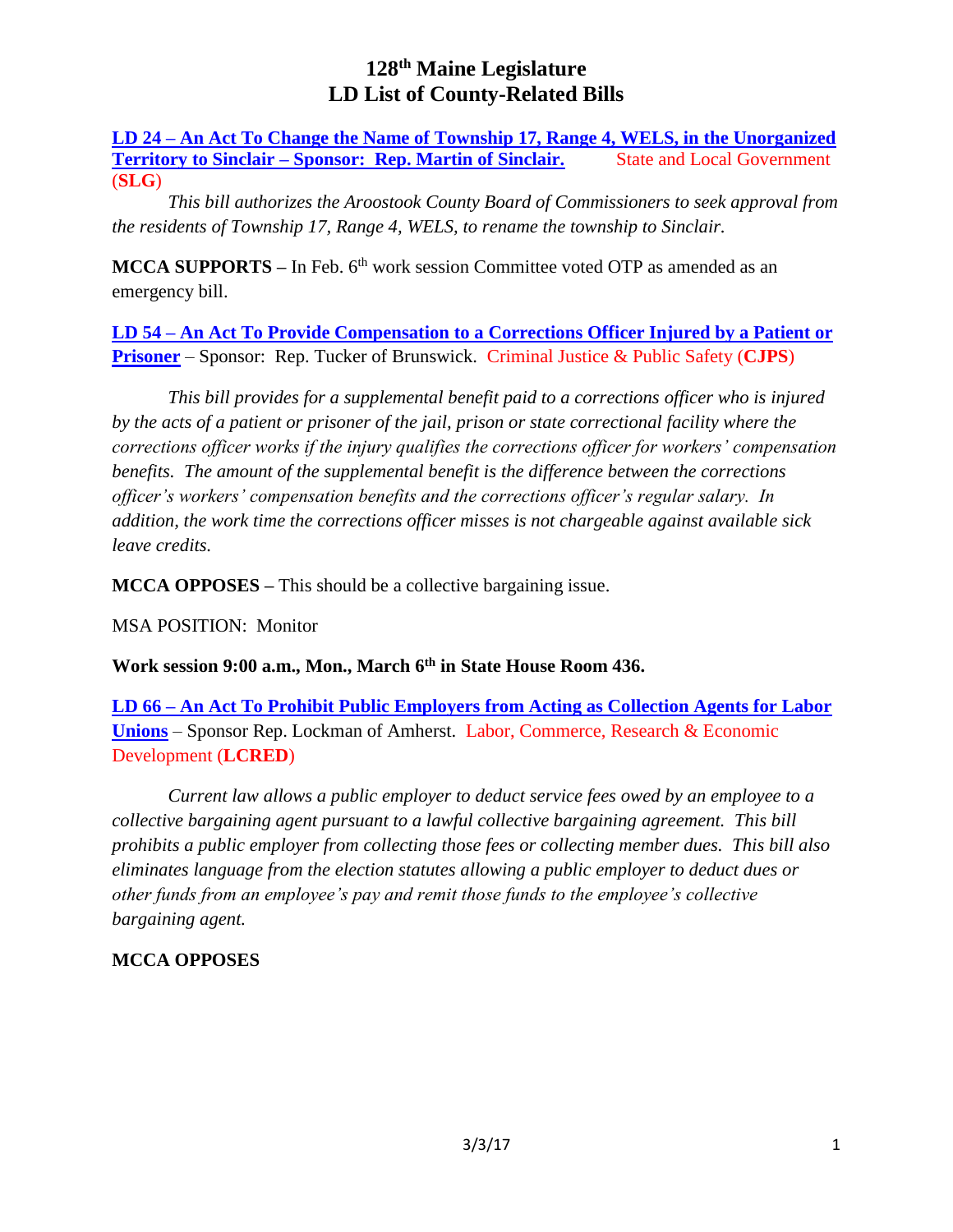**LD 74 – An Act To Realign the State-Municipal Revenue Sharing Distribution** – Sponsor Rep. Mastraccio of Sanford. Taxation (**TAX**)

*This bill is a concept draft and proposes to realign the percentage of revenue from the sales and use taxes, the service provider tax and the income taxes that is transferred monthly from the General Fund to the Local Government Fund under state-municipal revenue sharing.*

## **MCCA** will **WATCH**

**LD 83 – An Act Regarding Changing the Designation of a Parent on the Birth Certificate of an Adult** – Sponsor Sen. Miramant of Knox Health & Human Services Committee (**HHS**)

*This bill is relevant for Probate Court and repeals the current law governing amendment of the birth certificate of an adult and creates a process for amending an adult's birth certificate when genetic testing identifies a parent who was not known or listed at the time of the adult's birth and the genetic parent to be named on the amended birth certificate either consents in writing to the amendment or is deceased. The bill provides that amendment of a birth certificate without the consent of the genetic parent to be named on the amended birth certificate does not affect the rights of inheritance or descent.*

*Kathy Ayers reports that the Probate Association has no position on this bill; therefore, MCCA will have* **NO POSITION** *either.*

**LD 93 – An Act To Reduce Fuel Costs to State and Local Government** – Sponsor Sen. Miramant of Knox. **SLG**

*This bill amends the law regarding state government purchases of cars and light duty trucks with respect to fuel efficiency requirements. The bill removes the current exception from the fuel efficiency requirement for vehicles purchased for law enforcement and other special use purposes. The bill also establishes fuel efficiency requirements, at the same level as the state requirements, for county and municipal government purchases of cars and light duty trucks.*

**MCCA OPPOSES** – Unfunded mandate that takes away county's ability to make overall costsaving decisions

MSA POSITION: Oppose; provide testimony

At Feb. 6th work session committee unanimously voted ONTP. **DEAD**

**LD101 – An Act Regarding the Transportation of Prisoners to County Jails** – Presented by Rep. Stewart of Presque Isle. **CJPS**

*This bill authorizes a municipal law enforcement agency with custody over a person pursuant to an arrest to request that the sheriff of the county jail which the person is to be transported assume custody over the person and transport the person to the county jail. Upon receipt of such request, the*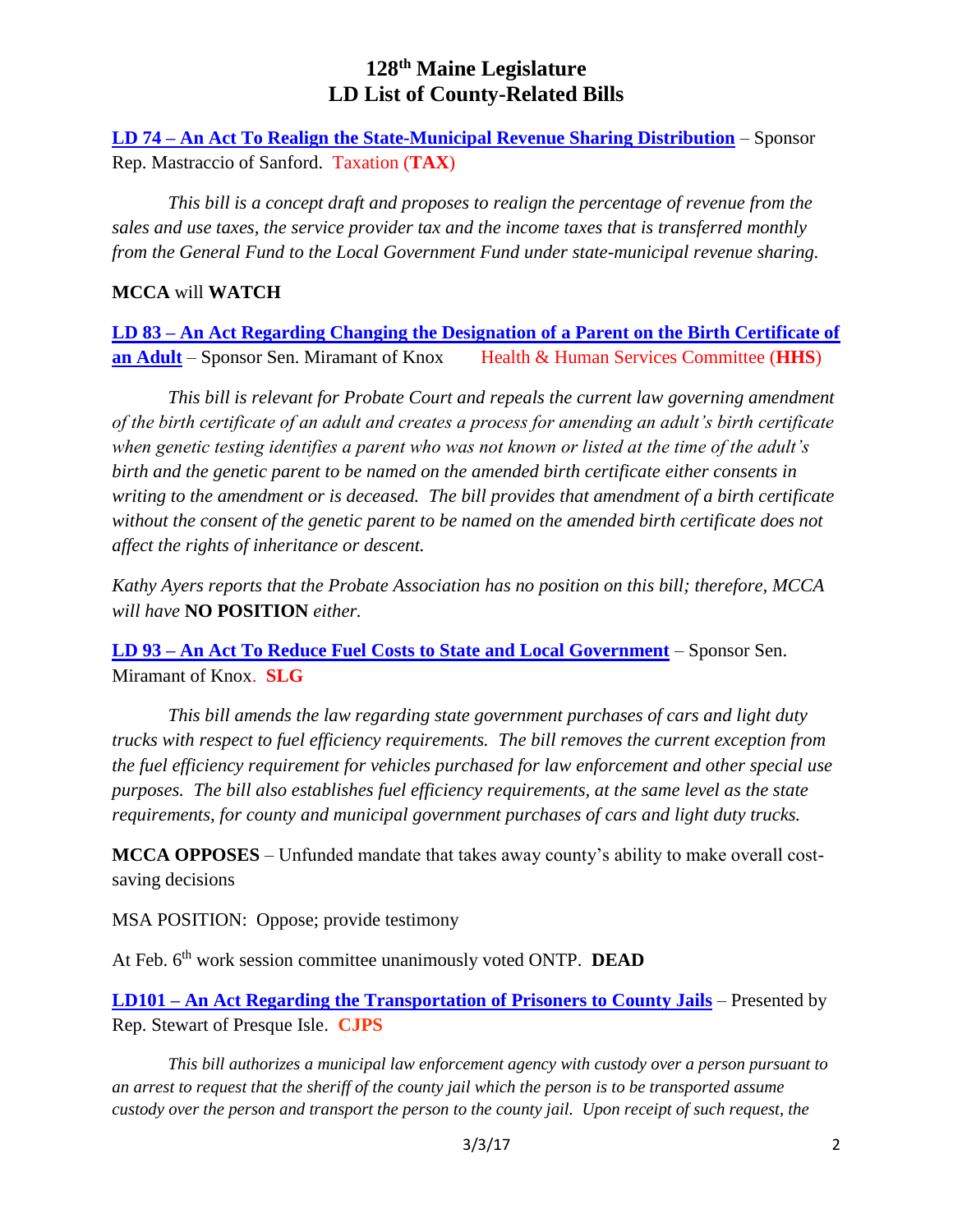*sheriff is required to assume custody over the person and ensure that the person is transported to the county jail in a timely manner. The costs of transporting a person under this provision are to be paid by the county, which may seek reimbursement for such costs from the person transported under certain circumstances or apply for reimbursement from the County Jail Transportation Reimbursement Fund, which is established in this bill. The County Jail Transportation Reimbursement Fund is funded from a percentage of the total fines, forfeitures, and penalties received monthly for deposit into the Government Operations Surcharge Fund.*

**MCCA** takes **NO POSITION** at this time, as bill may be pulled. If bill stands, however, counties would most likely oppose. **WATCH**

MSA POSITION**:** Opposed

At Feb. 6 public hearing, then immediate work session, the **committee voted unanimously ONTP** because the sponsor requested that the bill be killed.

**LD 105 – An Act To Create a Centralized Authority to Combat Opiate Addiction in Maine** – Sponsor Rep. Hymanson of York. **HHS**

*This bill establishes an office within the Department of Health and Human Services to coordinate efforts in the State to combat addiction to opiates.*

# **MCCA** takes **NO POSITION; WATCH**

**LD 107 – An Act To Increase the Effectiveness of Opioid Addiction Therapy** – Sponsor Rep. Hymanson of York. **HHS**

*This bill repeals the 24-month limit on MaineCare coverage or reimbursement for buprenorphine and naloxone combination drugs, also known as Suboxone, for the treatment of addiction to opioids.*

## **MCCA** takes **NO POSITION; WATCH**

**LD 108 – An Act To Allow a Law Enforcement Agency that Treats a Person with Naloxone Hydrochloride to Bill that Person for that Treatment** – Sponsor Rep. Stewart of Presque Isle. **HHS**

*This bill provides that, when a member of a law enforcement agency or a municipal fire department administers naloxone hydrochloride, the law enforcement agency or municipal fire department may seek and receive reimbursement for the cost of that treatment from the person to whom the treatment was provided.*

## **MCCA** takes **NO POSITION; WATCH**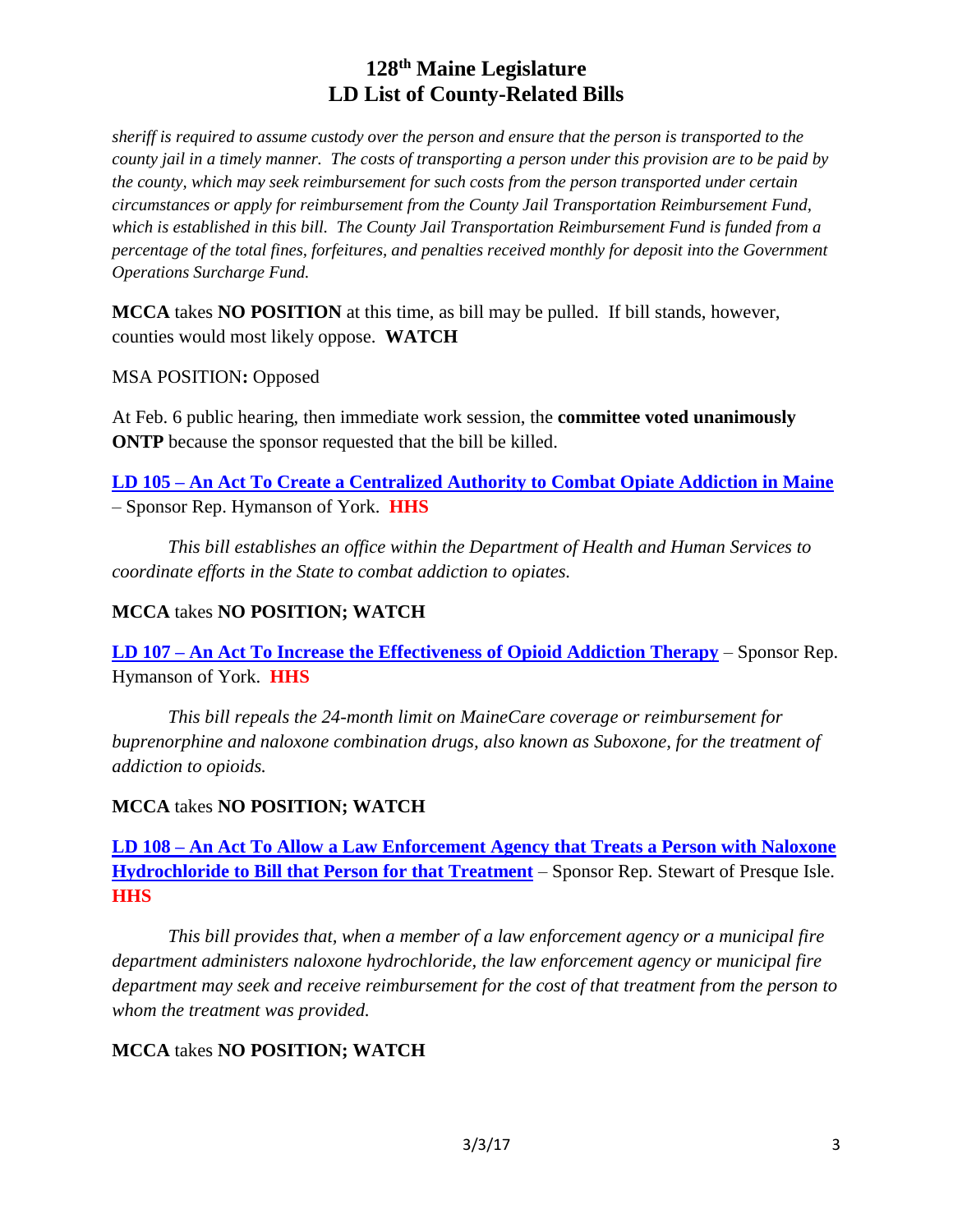**LD 111 – An Act To Establish a Veterans Treatment Court in Androscoggin County** – Sponsor Rep. Sheats of Auburn. Judiciary Committee **(JUD)**

*This bill directs the Chief Justice of the Supreme Judicial Court to establish a veteran's treatment court in Androscoggin County.*

## **MCCA SUPPORTS**

**LD 119 – An Act Regarding the Display and Content of Political Signs** – Sponsor Rep. Espling of New Gloucester. Transportation Committee **(TRAN)**

*Current law allows a temporary sign, including, but not limited to, a sign bearing a political message relating to an election, primary or referendum, to be placed in the public rightof-way for a maximum of 6 weeks per calendar year. This bill allows a temporary sign to be placed in the public right-of-way for a maximum of 12 weeks per calendar year, as long as that sign is not displayed for more than 6 weeks before the event to which the sign relates. This bill also removes the requirement that temporary signs be labeled with the name and address of the entity that placed the sign within the public way and the time period for which the sign will be maintained*.

# **MCCA** takes **NO POSITION; WATCH**

**LD 121 – An Act To Require Photographic Identification to Vote** – Sponsor Rep. Farrin of Norridgewock. Veterans and Legal Affairs Committee **(VLA)**

*This bill requires that a voter provide proof of identity with photographic identification for the purpose of voting. The bill specifies the types of photographic identification that may be used to verify the identity of a voter. It provides that a person who does not present photographic identification may cast a provisional ballot and establishes the process for provisional voting. Under this process, if the person can verify the person's identity to the municipal clerk, deputy clerk or warden or an election clerk within 5 business days of the election by presenting acceptable photographic identification, the ballot will be cast as a regular ballot. Through the general election of 2018, a person who does not present acceptable photographic identification but is known to a municipal clerk, registrar or election official at the voting place may cast a regular ballot upon submission of an affidavit by the municipal clerk, registrar or election official attesting to the person's identity. Finally, the bill requires the Secretary of State to provide, at no fee, non-driver identification cards to eligible persons who do not have another form of acceptable photographic identification to verify identity for the purpose of voting.* 

**MCCA OPPOSES** – It inhibits access to voting and makes it more difficult on seniors and people who are disadvantaged or disabled. One more step that makes it more difficult to vote. Cost of free IDs; burden on wardens and ballot clerks.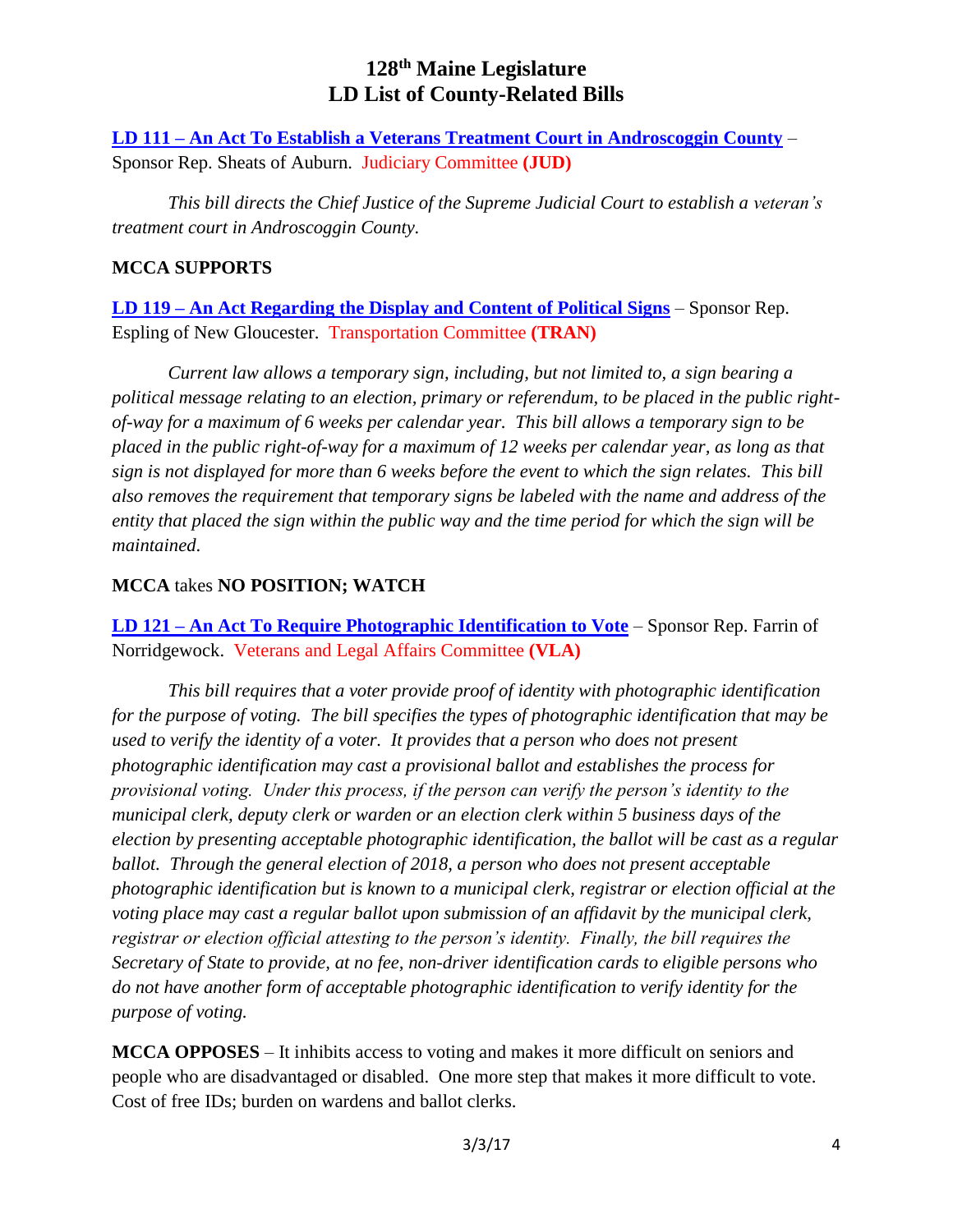Public hearing held Feb. 15<sup>th</sup>.

## **Work session at 9:00 a.m., Fri., March 3 in Room 437, State House.**

**LD 123 – An Act To Recodify and Revise the Maine Probate Code** – Sponsor Rep. Moonen of Portland. **JUD**

*This bill, which is being submitted pursuant to Resolve 2015, chapter 73, section 1, recodifies and revises the MRS, Title 18-A and amends other laws affected by this recodification and revision accordingly. Resolve 2013, chapters 5 and 82 directed the Probate and Trust Law Advisory Commission to review the existing Probate Code and the latest version of the Uniform Probate Code and develop legislative recommendations based on the review. The Probate and Trust Law Advisory Commission submitted legislative recommendations in a report to the Joint Standing Committee on Judiciary of the 127th Legislature on Dec. 6, 2014 and included revisions to the recommendations in a subsequent report submitted November 20, 2015. The purpose of this bill is to adopt the Uniform Probate Code as the Maine Uniform Probate Code, incorporating the changes recommended by the Probate and Trust Law Advisory Commission, and to reorganize the Probate Code to be more logical, while bringing the language into conformity with current drafting standards, clarifying current law and eliminating inconsistencies within Title 18-A.*

**PROBATE helped draft this clean-up bill, so they support it. Kathy Ayers reports that they are "all set."**

**LD 146 – An Act To Protect the Confidentiality of Local Government Employees' Private Information** – Sponsor Rep. McCreight of Harpswell. **JUD**

*This bill clarifies that certain personal information of municipal employees is confidential and the record or the portion of the record containing that information in the possession of a municipal government is not a public record. The types of information protected include that which pertains to age, ancestry, ethnicity, genetics, national origin, race, skin color, marital status, mental or physical disabilities, personal contact information, religion, sex, sexual orientation, social security and personal employment choices pertaining to elected payroll deductions, deferred compensation, savings plans, pension plans, health insurance and life insurance.*

**MCCA – WATCH** to see if its application expands to county government employees as well as municipal employees.

**Public hearing 1:00 p.m., Tues., March 7; work session 1:00 p.m., Tues., March 14**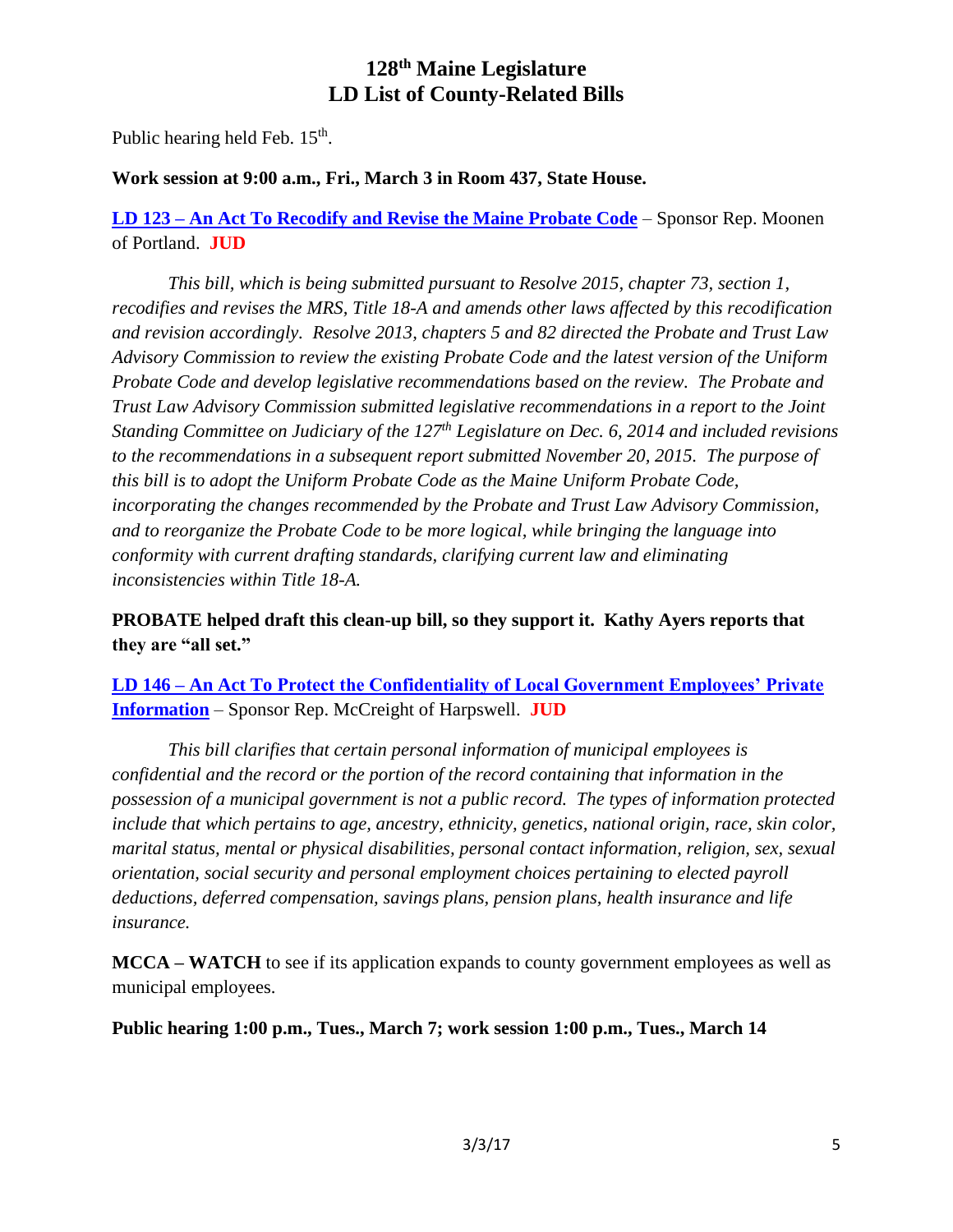**LD 217 – An Act Regarding the Place of Imprisonment of Certain Prisoners** – Sponsor Sen. Eric Brakey of Androscoggin **CJPS**

*This bill requires that the Commissioner of Corrections determine whether to transfer to a correctional facility or retain at a county jail a person who is imprisoned at a county jail for longer than 9 months. If the person is retained at the county jail, the bill requires the commissioner to reimburse the county jail on a per diem basis for the cost of imprisonment beyond 9 months. The bill requires that when a previously suspended sentence of imprisonment for a Class A, Class B or Class C crime is vacated, in whole or in part, as the result of a probation revocation, the court must respecify as the place of imprisonment the place in which the person was imprisoned prior to release on probation.*

**MCCA SUPPORTS** *(This is an MCCA bill.)*

MSA will monitor.

**Public hearing in CJPS State House 436 at 1:00 p.m., Wed., March 15th .**

**LD 218 – An Act To Reduce Criminal Justice System Costs by Allowing Arraignments and Hearings in the Unified Criminal Docket To Be Held by Means of Audiovisual Telecommunications** – Sponsor Sen. Eric Brakey of Androscoggin **JUD**

*This bill provides that in any criminal action in the Unified Criminal Docket, as determined by the court to be appropriate to the defendant and to make sound fiscal sense, an arraignment or hearing may be held by means of audiovisual telecommunications. The bill provides that when an arraignment or hearing is held by means of audiovisual telecommunications, the court is required to ensure that a recording of the arraignment or hearing is made and retained as part of the case file.*

**MCCA SUPPORTS** (This is an MCCA bill.) \* Clarify in public hearing testimony that the court, not counties, is responsible for making the recordings.

# MSA: MONITOR

**Public Hearing 2:00 p.m., Thurs., March 2 in State House 438**

**Work Session 1:00 p.m., Wed., March 8 in State House 438**

**LD 302 – An Act To Make Supplemental Appropriations and Allocations for the Expenditures of State Government and To Change Certain Provisions of the Law Necessary to the Proper Operations of State Government for the Fiscal Year Ending June 30, 2017** – Presented by Sen. Hamper of Oxford **AFA**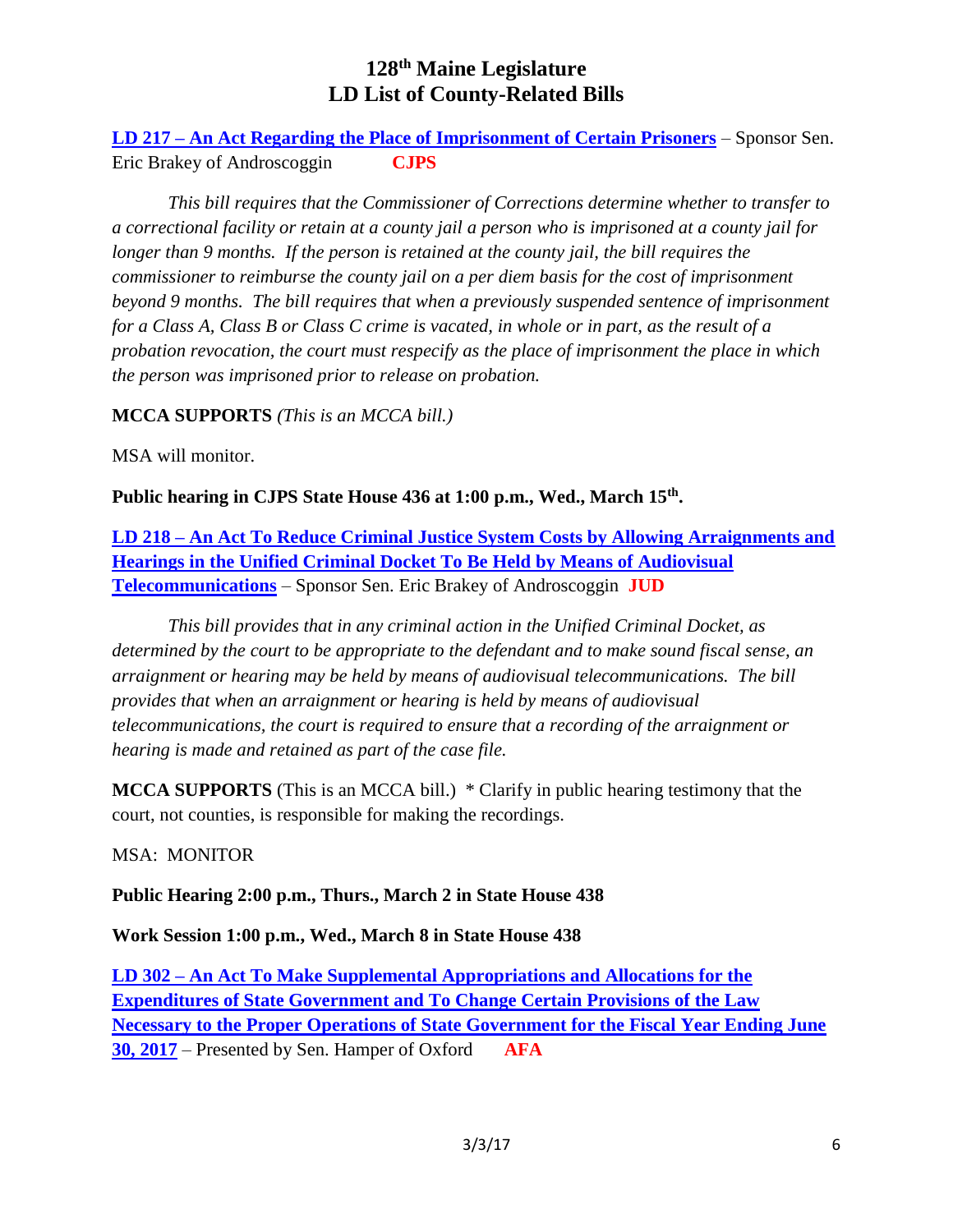*This bill makes supplemental appropriations and allocations in the Governor's proposed biennial budget, transfers funds, and carries forward unexpended balances.*

**MCCA SUPPORTS** \$2.9 million supplemental appropriation for county jails; will follow through the process.

Work sessions in AFA cancelled repeatedly. CJPS is considering counties' request for supplemental funding and will report their recommendation to AFA.

**PASSED as amended, engrossed by House and Senate March 2. Does** *not* **include supplemental jail funding.**

**LD 324 – An Act To Allow Corrections Officers To Administer Naloxone** – Presented by Rep. Tipping of Orono. **HHS**

*This bill adds corrections officers to the list of persons authorized to administer naloxone hydrochloride.*

## **MCCA SUPPORTS**

MSA does not state a position.

**LD 366 – An Act To Ensure Compliance with Federal Immigration Law by State and Local Government Entities** – Presented by Rep. Lockman of Amherst. **JUD**

*This bill establishes prohibitions concerning restricting the sharing and use of immigration and citizenship information. It prohibits restricting the enforcement of federal immigration law. It authorizes law enforcement agencies to transport aliens who are unlawfully present in the United States to a federal facility. It establishes a complaint process, a private right of action, and a duty to report.*

**MCCA** has **NO POSITION** at this time.

MSA does not state a position.

**LD 377 – An Act To Create a County Jail Drug Rehabilitation and Treatment Grant Program** – Presented by Senator Chenette of York. **CJPS**

*This bill establishes the County Jail Drug Rehabilitation and Treatment Grant Program to provide state funding in the form of grants to partially fund the creation of drug rehabilitation and treatment facilities and programs attached to or affiliated with county jails or regional jails. The bill requires the Department of Corrections to seek the advice of a statewide association of county commissioners and a statewide association of sheriffs in designing, adopting standards for and periodically reviewing effectiveness of the grant program. The bill specifies that the grant program provides partial funding to counties that are planning to affiliate with or build or*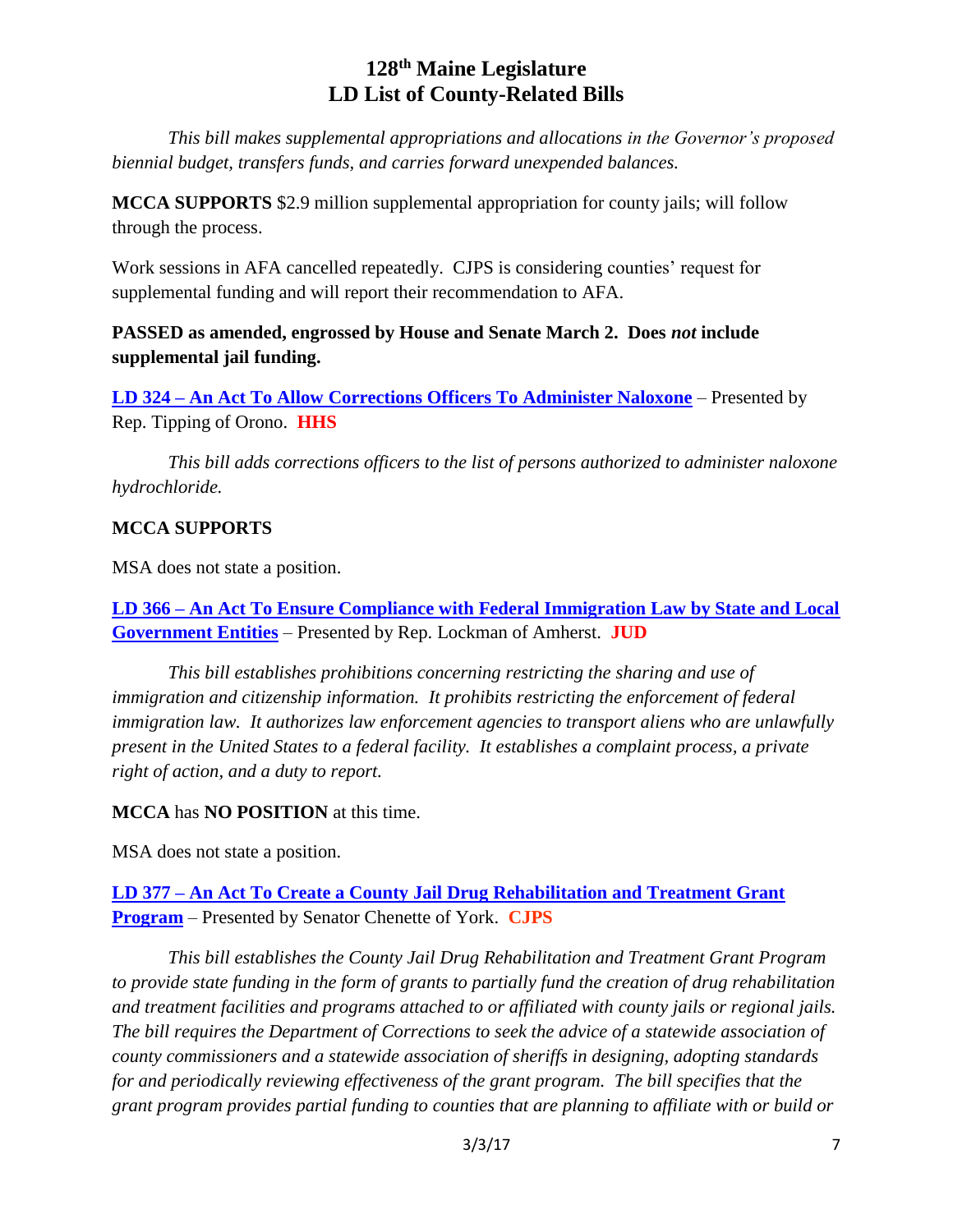*convert a portion of county or regional jails or jail facilities for use as short-term or long-term residential drug rehabilitation and treatment facilities or programs. The bill requires the department to adopt grading standards for awarding grants that require county funding contributions to the drug rehabilitation and treatment facility or program of at least 50% of the cost, that take into consideration the level of county support and county funding and that take into consideration county need. The department is directors to compile a priority list that reflects priorities derived from the grading standards. The bill allows the department to accept funding from private and public sources and provides for funding from the County Jail Drug Rehabilitation and Treatment Grant Program Dedicated Fund, which is established in the bill as a non-lapsing, dedicated fund. The bill provides that department funds remaining and unencumbered at the end of a state fiscal year lapse to the County Jail Drug Rehabilitation and Treatment Grant Program Dedicated Fund.*

# **MCCA SUPPORTS with amended language that provides flexibility for either a jail or another entity to manage the program** *after and if* **we determine that MSA supports.**

MSA will SUPPORT with testimony.

# **Public hearing 1:00 p.m., Wed., March 15th in State House 436.**

**LD 390 – An Act Making Unified Appropriations and Allocations for the Expenditures of State Government, General Fund and Other Funds and Changing Certain Provisions of the Law Necessary to the Proper Operations of State Government for the Fiscal Years Ending June 30, 2018 and June 30, 2019 (***The 2018-2019 Biennial Budget***)** – Presented by Rep. Gattine of Westbrook; cosponsored by Sen. Hamper of Oxford. **AFA w/others**

*This bill is a concept draft pursuant to Joint Rule 208. This bill as emergency legislation proposes to make unified appropriations and allocations for the expenditures of State Government, General Fund and other funds and change certain provisions of the law necessary to the proper operations of State Government for the fiscal years ending June 30, 2018 and June 30, 2019, as submitted by the Governor pursuant to the Maine Revised Statutes, Title 5.*

*The documents submitted by the Governor may be found here:*

[http://legislature.maine.gov/documents/ros?aiv%5Bdocuments.title%5D=2018&tt=documents.](http://legislature.maine.gov/documents/ros?aiv%5Bdocuments.title%5D=2018&tt=documents)

# **OPPOSE as is; PROPOSE & SUPPORT \$15.2 million annual funding appropriation for county jails, which adds the supplemental amount needed every year.**

MSA does not state a position.

Public hearing testimony presented Feb. 15<sup>th</sup> to AFA and CJPS.

# **CJPS work session 1:30 p.m., Mon., Feb. 27 in State House 436.**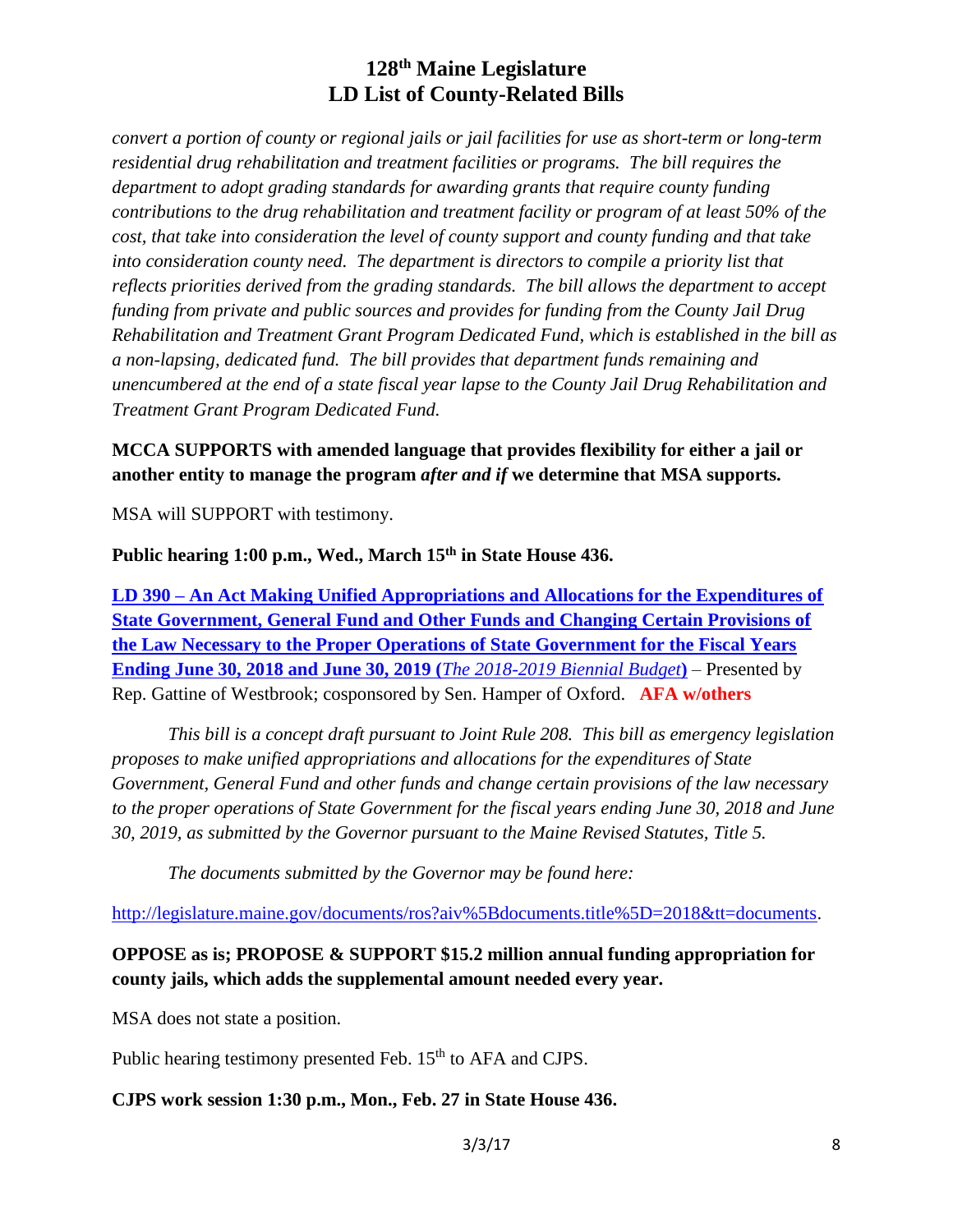**LD 463 – An Act To Improve the Funding of County Jails** – Presented by Rep. Martin of Sinclair. **CJPS** This is an MCCA bill.

*This bill amends the laws on funding the county jails and the transfer of prisoners among county jails and the Department of Corrections. The bill clarifies that a county jail that receives a transfer of a prisoner from a sending county jail or the Department of Corrections may charge the sending county jail or the Department of Corrections a per diem charge for the transferred prisoner. The bill clarifies in the funding formula for county jails that the jails are credited for the prisoners who are committed to the custody of or detained by the sheriff of that county. The bill removes the cap on tax assessments for correctional services that is specific to the jails and imposes the limitation on county assessments that applies more generally to the counties as set forth in the Maine Revised Statutes, Title 30-A, section 706-A.*

**SUPPORT with changes to change "sheriff" to "county" as negotiator, and eliminate dollar amounts listed as capped tax amounts; may lobby to change \$12.2 million to a higher number in PL Ch. 335.** *Wait to see what happens with the supplemental jail allocation and FY 18 and FY 19 budget requests.*

MSA does not state a position.

## **Public hearing in CJPS State House 436 at 1:00 p.m., Wed., March 15th .**

**LD 474 – An Act To Allow a Public Safety Answering Point To Be Reimbursed for Training Costs** – Presented by Rep. Dillingham of Oxford. **EUT**

*This bill provides for the reimbursement, in full or in part, of a public safety answering point's training costs for a dispatcher who finds employment at another public safety answering point within 5 years of completion of training by the Emergency Services Communication Bureau within the Public Utilities Commission.*

MECCA does not support; therefore, MCCA will not support. MCCA will only take a formal position with the Legislature if MECCA does.

## **EUT public hearing at 1:00 p.m., Tues., March 7 in Cross Building Room 211.**

**LD 497 – An Act To Require That Candidates for the Office of County Sheriff Who Meet the Basic Corrections Training Standards Have Corrections Supervisory Experience** – Presented by Rep. Harrington of Sanford. **SLG**

*Current law requires a candidate for county sheriff to submit written certification from the Maine Criminal Justice Academy that the person has met the basic law enforcement training standards under the Maine Revised Statutes, Title 25, section 2804-C or the basic corrections training standards under Title 25, section 2804-D. This bill requires that a person who submits written certification that the person has met the basic corrections training standards must also*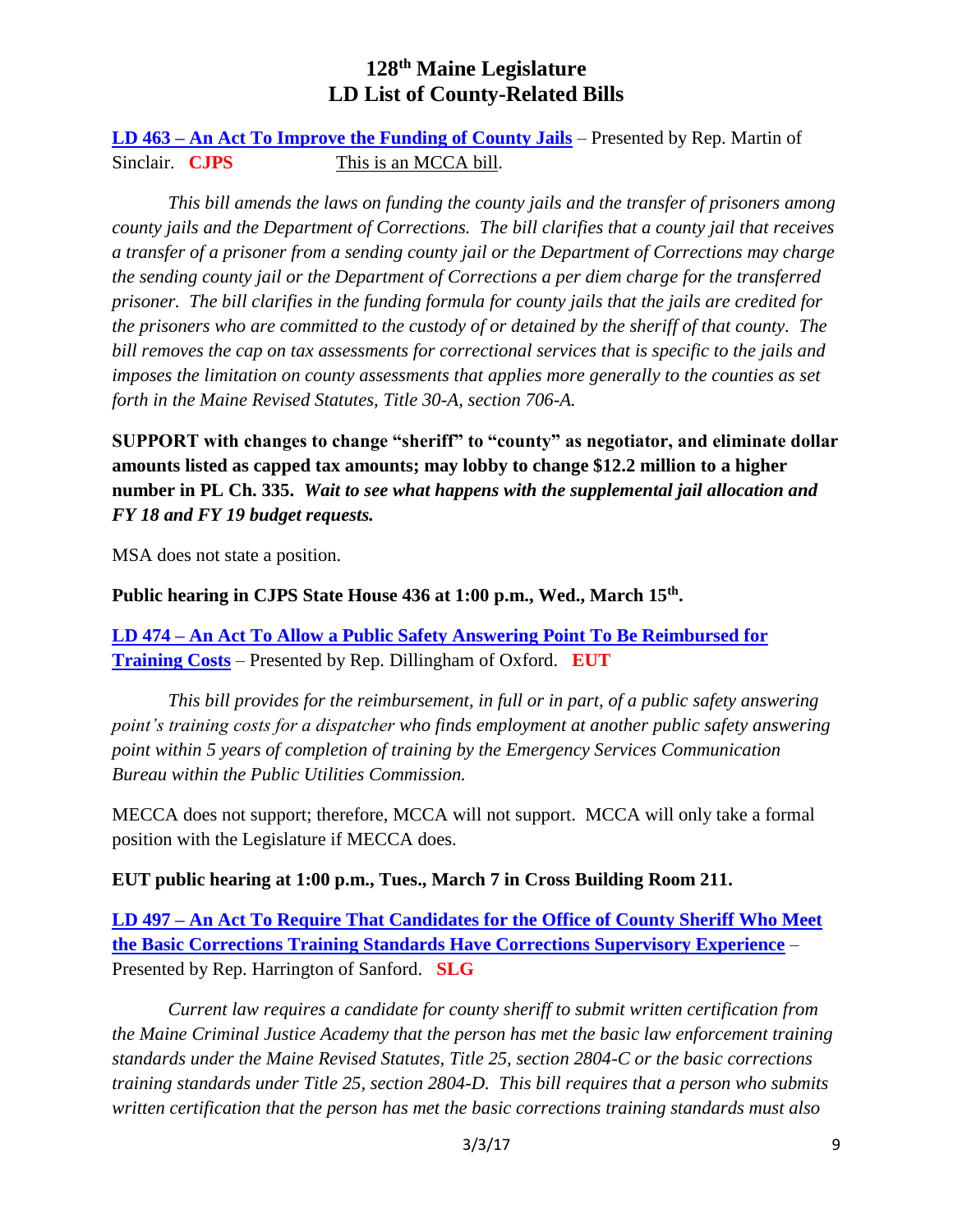*swear to or affirm that the person has at least 5 years of supervisory employment experience in the field of corrections. A person serving in the office of sheriff on January 1, 2018 or who served prior to that date is exempt from this requirement. The bill includes an effective date of January 1, 2018.*

# **NO POSITION**

**Public hearing at 1:00 p.m., Mon., March 6; work session 1:00 p.m., Mon., March 13 in Cross Building Room 214.**

**LD 516 – An Act To Reduce the Cost of Pretrial Detention** – Presented by Sen. Dion of Cumberland. **CJPS**

*This bill requires a law enforcement agency that commits a prisoner to the sheriff's charge prior to arraignment on a nonviolent Class D or Class E crime to reimburse the sheriff for each day that the prisoner is held by the sheriff prior to arraignment and to pay a one-time surcharge of \$50 for holding the prisoner. The bill defines "nonviolent Class D or Class E crime" to mean a Class D or Class E crime other than a violation of the Maine Revised Statutes, Title 17-A, chapter 9, 11, 12 or 13; a violation of Title 17-A, section 506-B; a violation of Title 17-A, section 1002 or 1004; or a crime involving domestic violence as defined in Title 15, section 1003, subsection 3-A. The bill requires that the per diem rate for the prisoner is the same per diem rate that is established by the Department of Corrections for the purposes of funding county jail operations.*

# **MCCA SUPPORTS**

MSA is leaning toward opposing.

**Public hearing in CJPS State House 436 at 1:00 p.m., Wed., March 15th .**

**LD 545 – An Act To Ensure Maine's Unorganized Townships and Plantations Maintain Local Control under Laws Legalizing Marijuana** – Presented by Rep. Hamann of South Portland. Joint Select Committee on Marijuana Legalization Implementation **(MLI)**

*This bill is a concept draft pursuant to Joint Rule 208 and proposes to ensure that unorganized townships and plantations maintain local control under laws legalizing marijuana.*

**MCCA** will **WATCH**; no bill text yet.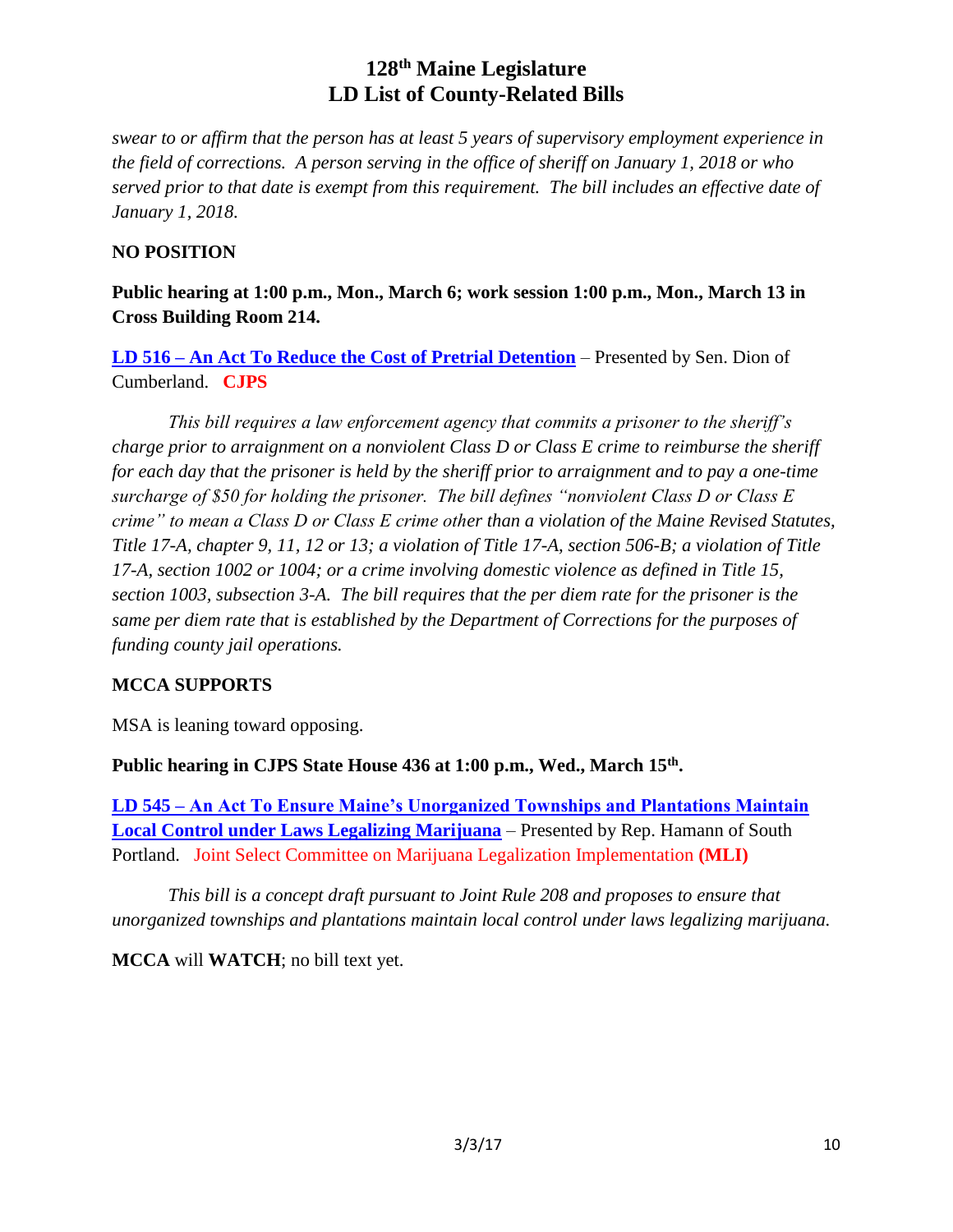**LD 597 – An Act To Make the Reimbursement Rate for Transfers of Inmates from County Jails Equal to the Federal Reimbursement Rate** – Presented by Rep. Farrin of Norridgewock. This bill originated with Somerset County. **CJPS**

*This bill makes the reimbursement rate for transfers of inmates from a county jail to another county jail or to the Department of Corrections equal to the federal reimbursement rate for housing prisoners, but no less than \$90 per diem per prisoner.*

**MCCA** Board of Directors voted to **OPPOSE** this bill 2/22/17.

MSA Position – **MONITOR**

**Public hearing in CJPS State House 436 at 1:00 p.m., Wed., March 15th .**

**LD 614 – An Act To Establish a Presumption of Heart Disease or Hypertension in the Line of Duty for Corrections Officers under the Workers' Compensation Laws** – Presented by Rep. Tucker of Brunswick. Labor Commerce Research & Economic Development **(LCRED)**

*This bill amends the workers' compensation laws by adding a presumption that heart disease or hypertension suffered by a corrections officer was caused in the course of employment as a corrections officer, similar to the provisions presuming that cancer contracted y by a firefighter was caused by exposure to carcinogens in the course of the firefighter's firefighting duties.*

# **MCCA OPPOSES**

**LD 626 – An Act To Provide Funding for County Jails from Sales Tax Collected on Retail Sales of Marijuana and Marijuana Products** – Presented by Rep. Stetkis of Canaan. The bill originated with Somerset County. **MLI**

*This bill distributes 25% of tax revenues from the sales tax on retail marijuana and retail marijuana products to the counties to support county jail operations. The funds distributed to the counties under this bill must be distributed according to the formula established for funds in the County Jail Operations Fund and must be used to supplement and not to supplant funding provided to the counties for jail operations from other funding sources.*

# **MCCA SUPPORTS**

**LD 676 - Resolve, To Study the Development of a Behavioral Health Unit at the Cumberland County Jail** – Presented by Rep. Farnsworth of Portland. **CJPS**

*This resolve directs the Department of Health and Human Services, the Department of Corrections and the Cumberland County Sheriff's Office to jointly study and recommend a proposal for the development of a behavioral health unit at the Cumberland County Jail to*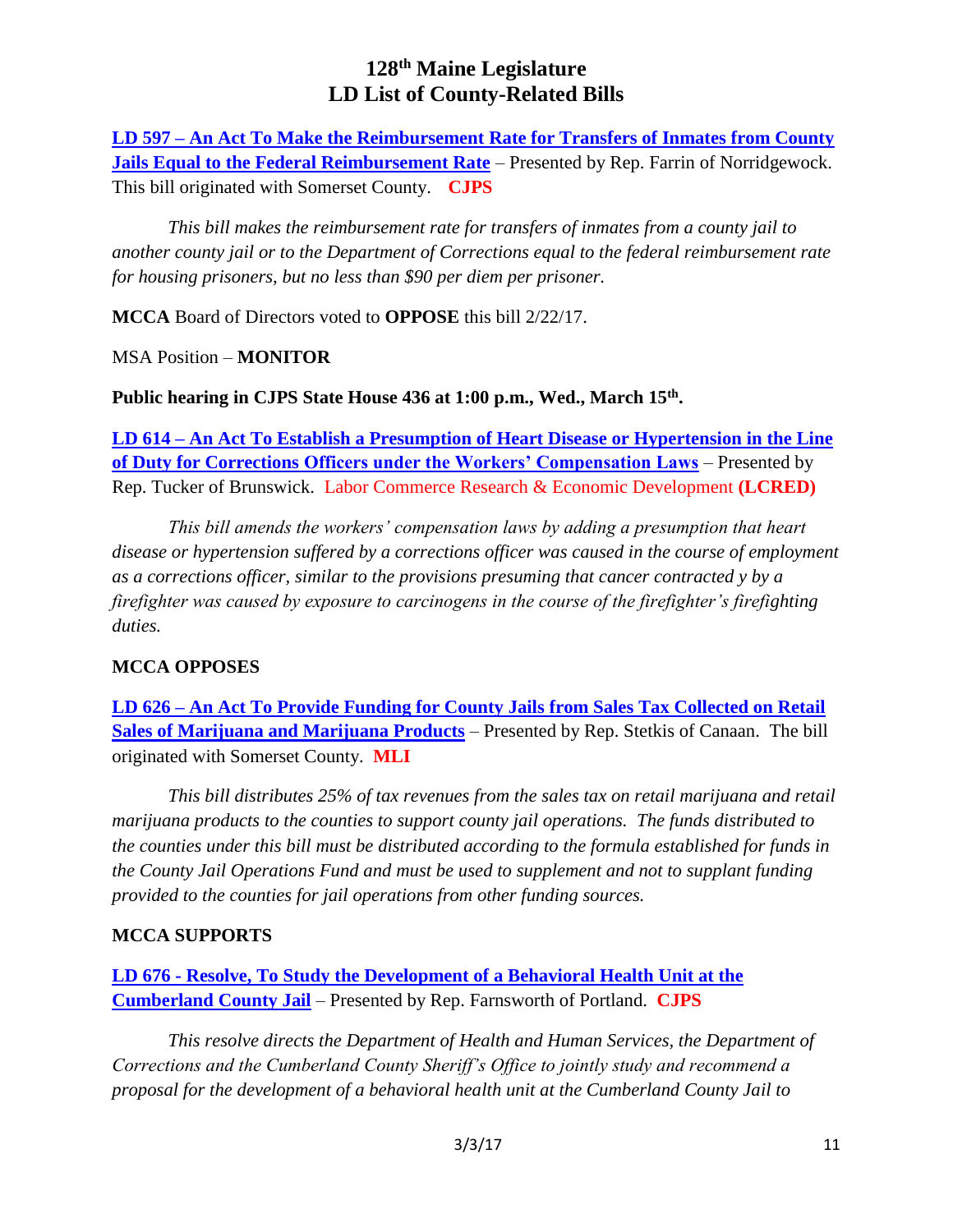*provide support such as substance abuse and mental health services and a diversion program to allow for the rehabilitation of prisoners with behavioral issues. This resolve directs the Department of Health and Human Services, the Department of Corrections and the Cumberland County Sheriff's Office to submit the results of the study along with recommendations to the Joint Standing Committee on Health and Human Services and the Joint Standing Committee on Criminal Justice and Public Safety, who may report out legislation to the Second Regular Session of the 128th Legislature.* **MCCA SUPPORTS**

**LD 837 – An Act To Provide Supplemental Appropriations & Allocations for the Operations of State Government** – Presented by Rep. Jorgensen of Portland. **AFA**

*This bill is a concept draft pursuant to Joint Rule 208. This emergency bill proposed to provide supplemental appropriations and allocations necessary for the operation of State Government for the fiscal year ending June 30, 2017.*

**LD 839 - Resolve, To Address Substance Use & Addiction in County Jails** – Presented by Rep. Monaghan of Cape Elizabeth. **CJPS**

*This resolve provides funding to the Department of Corrections to establish a 4-month pilot project to assist in the rehabilitation of individuals incarcerated at county jails who are experiencing substance use issue or addiction, especially issues or addiction related to opioid use.*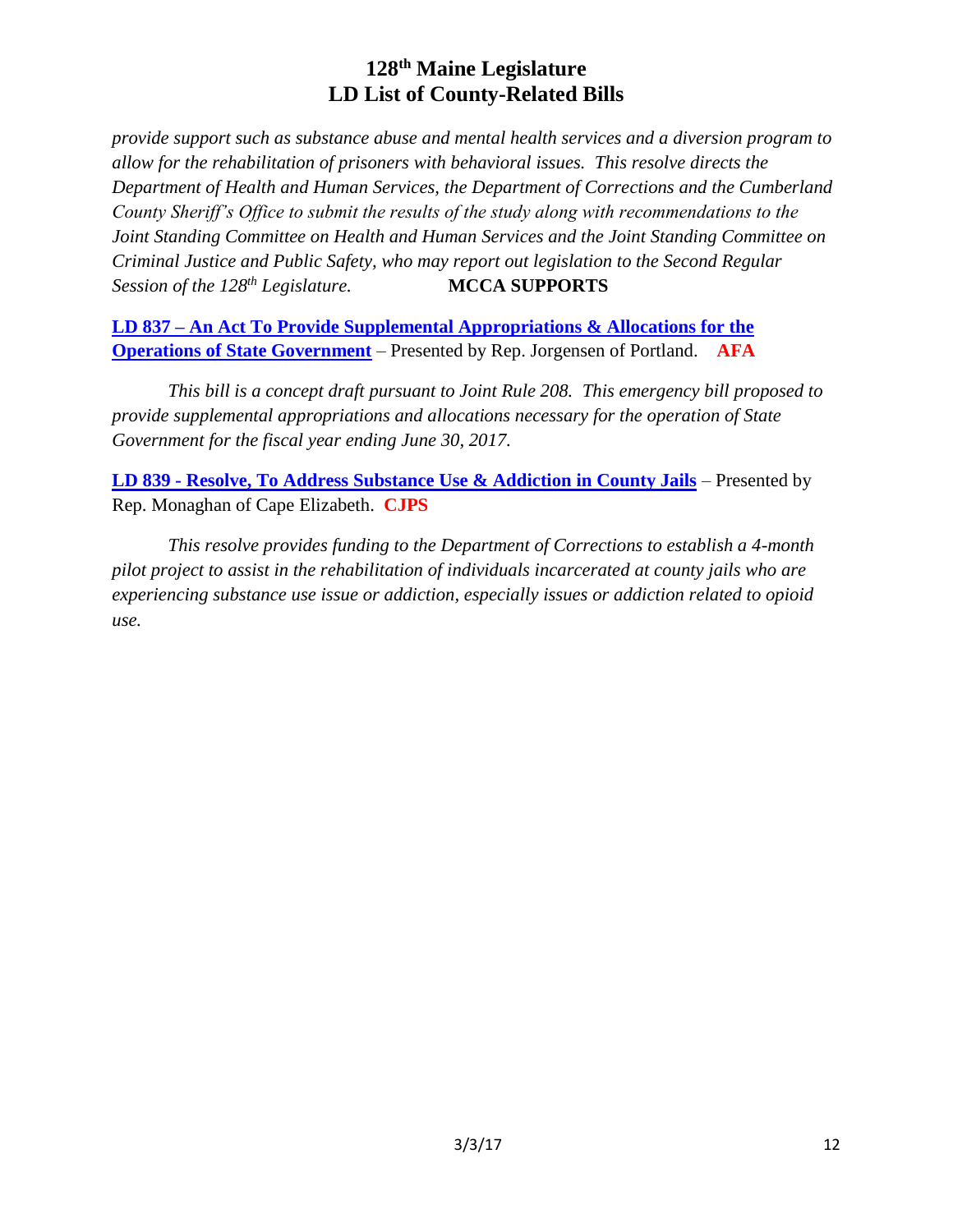

# **MSA Legislative Committee Report Updated: March 3, 2017**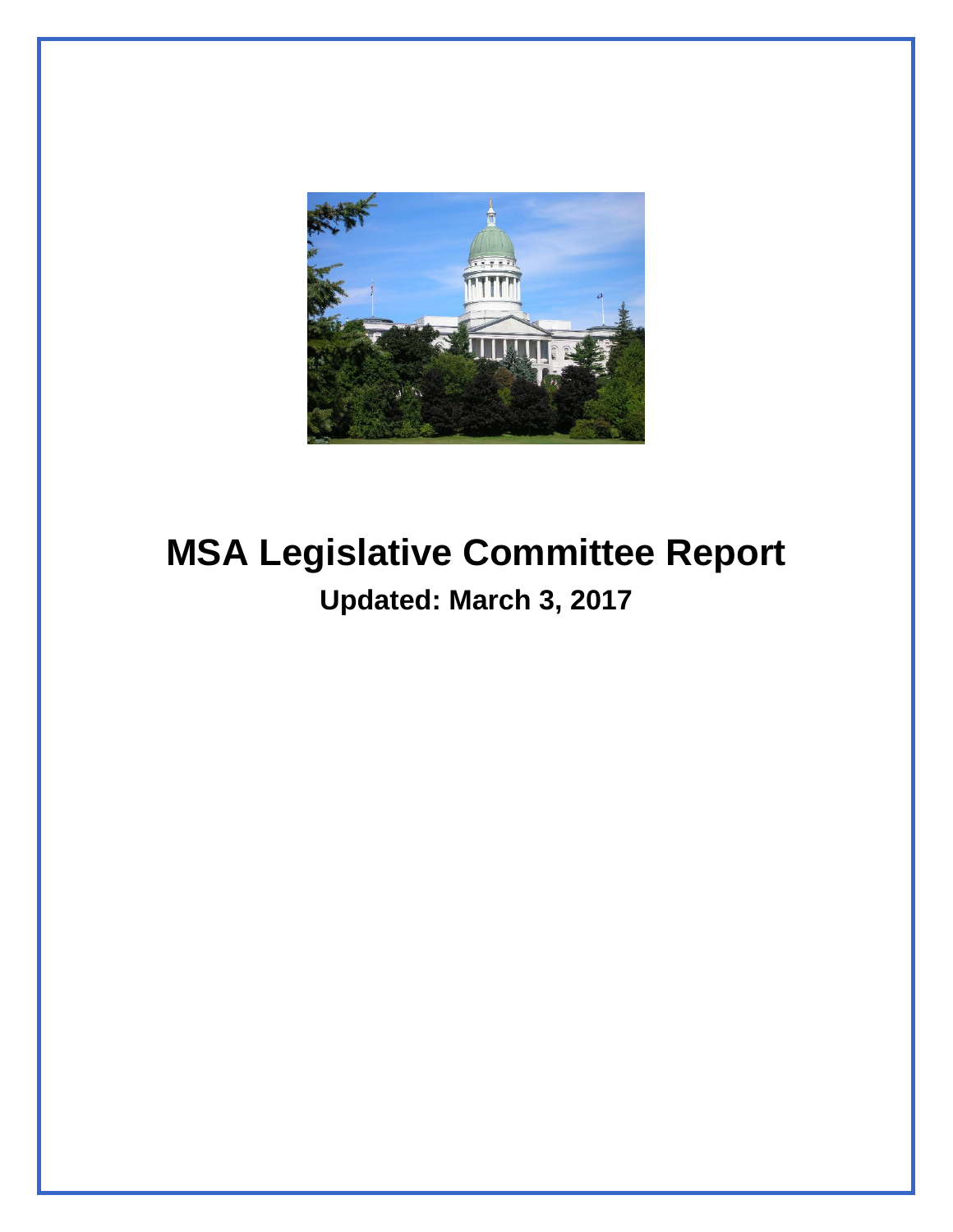**ME - [HC38](http://trak.li/b/1365114)** [Communication Speaker Appointment pursuant to Joint Order, HP 96, the Joint Select Committee on](http://trak.li/b/1365114)  [Marijuana Legalization Implementation](http://trak.li/b/1365114)

#### Actions: **January 31, 2017**

READ and ORDERED PLACED ON FILE.

**ME - [HC43](http://trak.li/b/1365119)** [Communication President Appointment pursuant to Joint Order, HP 96, the Joint Select Committee on](http://trak.li/b/1365119)  [Marijuana Legalization Implementation](http://trak.li/b/1365119) Actions:

# **January 31, 2017**

READ and ORDERED PLACED ON FILE.

**ME - [HP96](http://trak.li/b/1338727)** [Joint Order, Establishing the Joint Select Committee on Marijuana Legalization Implementation](http://trak.li/b/1338727) Primary Sponsor: [Representative Jared F. Golden \(D\)](https://trackbill.com/legislator/me-jared-f-golden/474-11724)

# Actions:

## **January 19, 2017**

- READ and PASSED, in concurrence.
- Sent for concurrence. ORDERED SENT FORTHWITH.
- (Yeas 114 Nays 28 Absent 9 Excused 0)
- ROLL CALL NO. 2
- Subsequently, the Joint Order was PASSED.
- Speaker laid before the House **January 17, 2017**
- Unfinished Business
- Later today assigned.
- On motion of Representative GOLDEN of Lewiston, TABLED pending PASSAGE.
- READ.

**[ME -](http://trak.li/b/1320205) LD1** [An Act To Repeal the Law Regulating Reflective and Tinted Glass in Automobiles](http://trak.li/b/1320205) Categories: opposed 1/27/17

Notes: No testimony

Primary Sponsor: [Representative Ellie Espling \(R\)](https://trackbill.com/legislator/me-ellie-espling/474-11729)

Committee: [Transportation \(Joint\)](https://trackbill.com/committee/me-transportation/474-5432)

Actions:

#### **January 5, 2017**

- REFERRED to the Committee on TRANSPORTATION, in concurrence. **January 4, 2017**
- Sent for concurrence. ORDERED SENT FORTHWITH.
- The Bill was REFERRED to the Committee on TRANSPORTATION.
- Committee on Transportation suggested and ordered printed.

#### **[ME -](http://trak.li/b/1320207) LD3** [An Act To Grant Plantations the Power To Control Consumer Fireworks](http://trak.li/b/1320207)

Categories: monitor Primary Sponsor: [Representative Michael G. Devin \(D\)](https://trackbill.com/legislator/me-michael-g-devin/474-11743) Committee: [State and Local Government \(Joint\)](https://trackbill.com/committee/me-state-and-local-government/474-5430) Actions: **March 2, 2017**

- 
- CONSENT CALENDAR FIRST DAY **January 5, 2017**
- REFERRED to the Committee on STATE AND LOCAL GOVERNMENT, in concurrence. **January 4, 2017**
- Sent for concurrence. ORDERED SENT FORTHWITH.
- The Bill was REFERRED to the Committee on STATE AND LOCAL GOVERNMENT.
- Committee on State and Local Government suggested and ordered printed.

**[ME -](http://trak.li/b/1322599) LD9** [An Act To Prohibit the Creation of a Firearms Owner Registry](http://trak.li/b/1322599) Categories: support with testimony, support with testimony reflecting change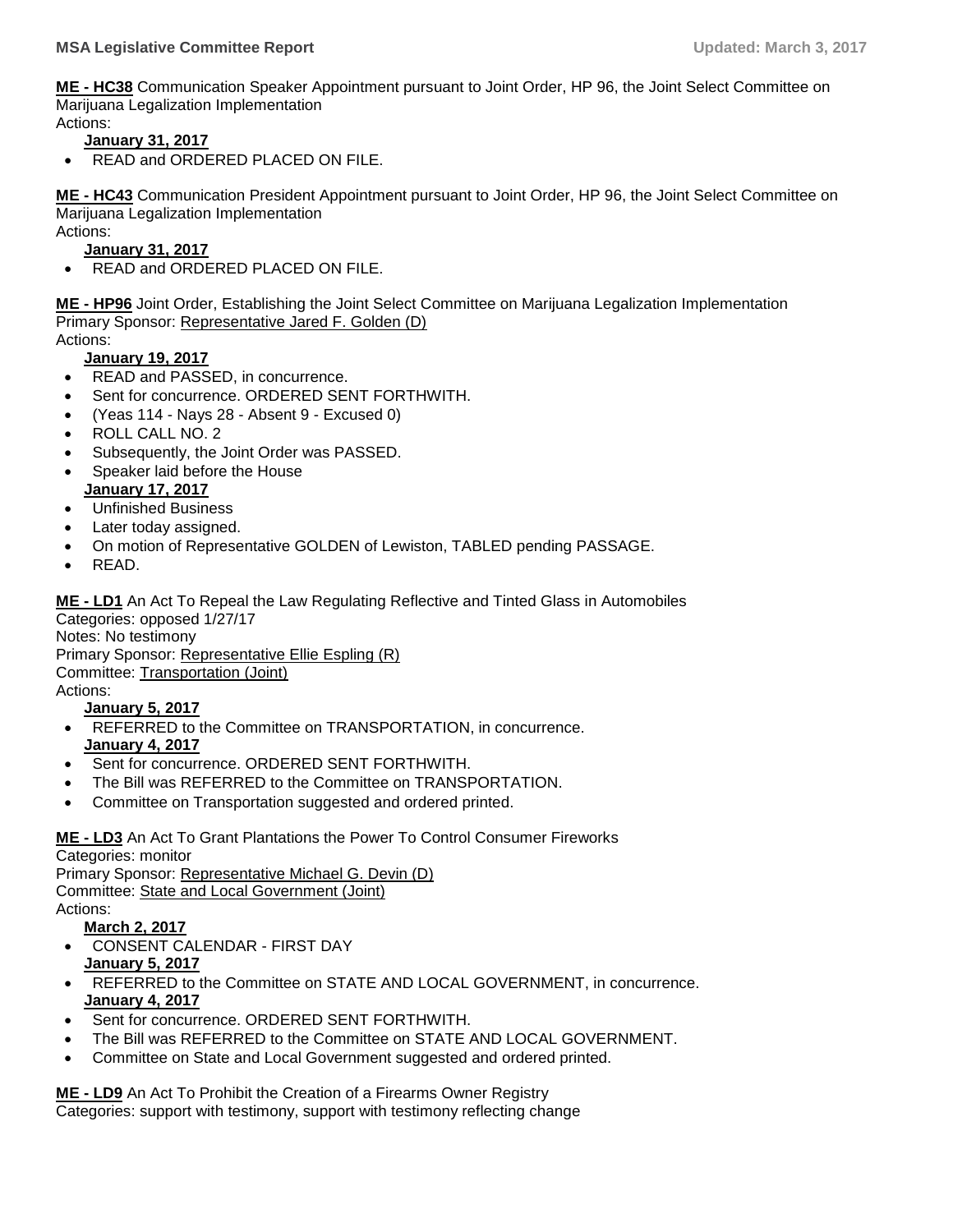Notes: Sheriff Brackett has concerns PFA related. This could create a problem/prohibit us from keeping track? Add language to exclude police records? This might interfere with seizing property. Need to add language as it pertains to evidence/PFA – must keep a list as seized for a reason. MA will send rough draft to Sheriff King. Support with testimony reflecting change in language.

Primary Sponsor: [Representative Patrick W. Corey \(R\)](https://trackbill.com/legislator/me-patrick-w-corey/474-11708) Committee: [Criminal Justice and Public Safety \(Joint\)](https://trackbill.com/committee/me-criminal-justice-and-public-safety/474-5420)

Scheduled Hearing:

[Criminal Justice and Public Safety \(Joint\)](https://trackbill.com/committee/me-criminal-justice-and-public-safety/474-5420) **Date:** March 17, 2017 **Time:** 9:00am (EDT) **Location:** State House, Room 436

Actions:

**January 10, 2017**

- REFERRED to the Committee on CRIMINAL JUSTICE AND PUBLIC SAFETY in concurrence **January 5, 2017**
- Sent for concurrence. ORDERED SENT FORTHWITH.
- The Bill was REFERRED to the Committee on CRIMINAL JUSTICE AND PUBLIC SAFETY.
- Committee on Criminal Justice and Public Safety suggested and ordered printed.

**ME - [LD13](http://trak.li/b/1322603)** [An Act To Require Certain Licensing Boards To Report Cases of Sexual Abuse of a Patient or Client by a](http://trak.li/b/1322603)  [Licensee to a Law Enforcement Agency or the Department of Health and Human Services](http://trak.li/b/1322603)

Categories: monitor

Primary Sponsor: [Representative Ellie Espling \(R\)](https://trackbill.com/legislator/me-ellie-espling/474-11729)

Committee: [Labor, Commerce, Research and Economic Development \(Joint\)](https://trackbill.com/committee/me-labor-commerce-research-and-economic-development/474-5428)

Actions:

#### **January 10, 2017**

 REFERRED to the Committee on LABOR, COMMERCE, RESEARCH AND ECONOMIC DEVELOPMENT in concurrence

#### **January 5, 2017**

- Sent for concurrence. ORDERED SENT FORTHWITH.
- The Bill was REFERRED to the Committee on LABOR, COMMERCE, RESEARCH AND ECONOMIC DEVELOPMENT.
- Committee on Labor, Commerce, Research and Economic Development suggested and ordered printed.

#### **ME - [LD18](http://trak.li/b/1325635)** [An Act To Make Exposing a Law Enforcement Officer to a Disorienting Substance a Crime](http://trak.li/b/1325635) Categories: support with testimony

Notes:

LD18 - Sheriff Merry will write testimony LD18, send to MA for letterhead, send to Sheriff Samson for 2/6.

2/6 Sheriff Samson: There was some concern regarding if people can be charged using existing laws without creating new ones, I believe our testimony along with the Major from the State Police covered that, there was an attorney representing attorneys that provided testimony opposing.

Primary Sponsor: [Representative Beth A. O'Connor \(R\)](https://trackbill.com/legislator/me-beth-a-oconnor/474-11697) Committee: [Criminal Justice and Public Safety \(Joint\)](https://trackbill.com/committee/me-criminal-justice-and-public-safety/474-5420) Scheduled Hearing: [Criminal Justice and Public Safety \(Joint\)](https://trackbill.com/committee/me-criminal-justice-and-public-safety/474-5420)

**Date:** March 6, 2017 **Time:** 9:00am (EST) **Location:** State House, Room 436

Actions:

#### **January 11, 2017**

- in concurrence
- REFERRED to the Committee on CRIMINAL JUSTICE AND PUBLIC SAFETY
- suggested and ordered printed
- Committee on CRIMINAL JUSTICE AND PUBLIC SAFETY **January 10, 2017**
- Sent for concurrence. ORDERED SENT FORTHWITH.
- The Bill was REFERRED to the Committee on CRIMINAL JUSTICE AND PUBLIC SAFETY.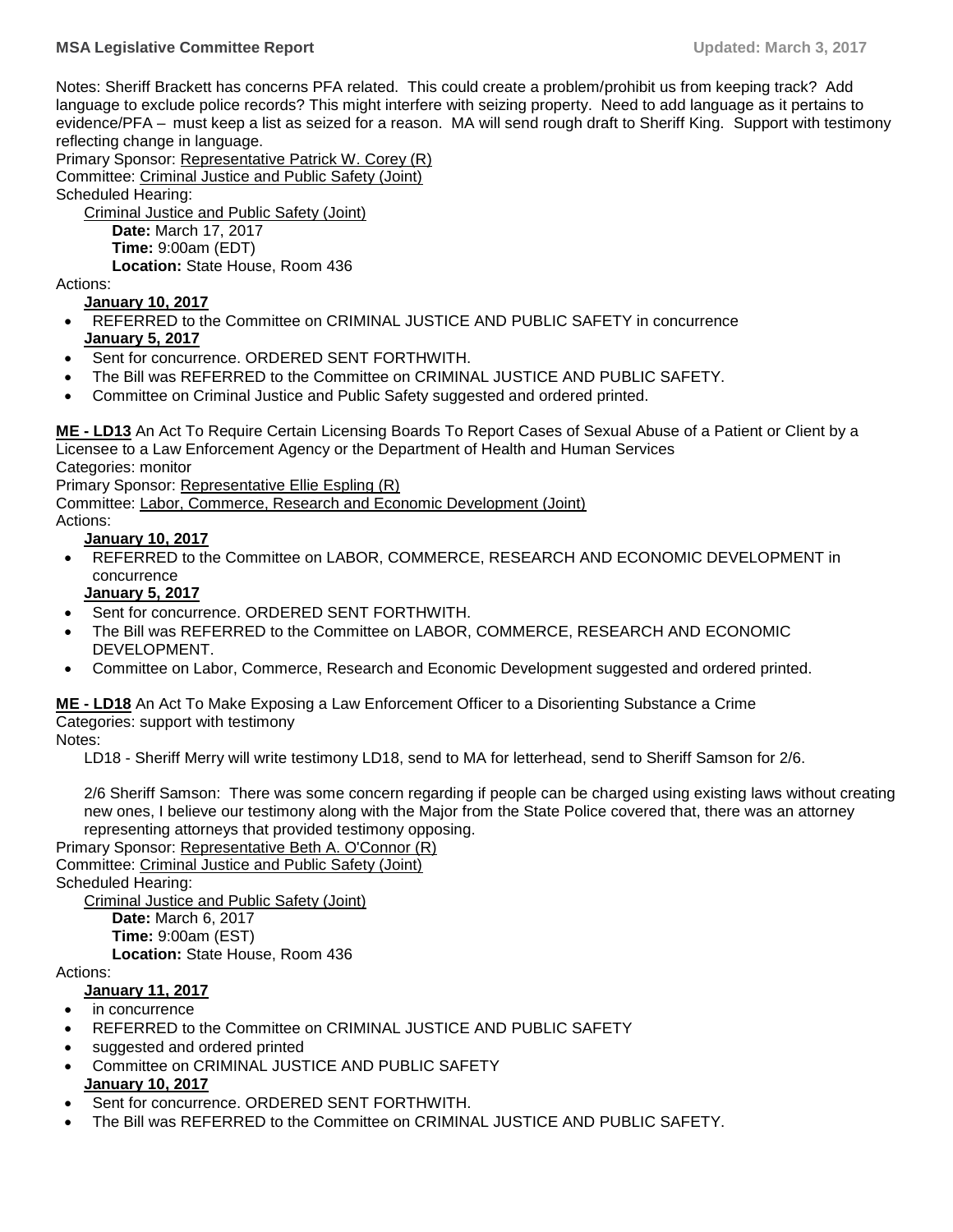Committee on Criminal Justice and Public Safety suggested and ordered printed.

**ME - [LD42](http://trak.li/b/1329945)** [An Act To Deter the Dealing of Dangerous Drugs](http://trak.li/b/1329945) Primary Sponsor: [Senator Scott Cyrway](https://trackbill.com/legislator/me-scott-cyrway/474-11667) Committee: [Criminal Justice and Public Safety \(Joint\)](https://trackbill.com/committee/me-criminal-justice-and-public-safety/474-5420) Actions:

#### **January 11, 2017**

- In concurrence. ORDERED SENT FORTHWITH.
- The Bill was REFERRED to the Committee on CRIMINAL JUSTICE AND PUBLIC SAFETY. **January 10, 2017**
- Ordered sent down forthwith for concurrence
- REFERRED to the Committee on CRIMINAL JUSTICE AND PUBLIC SAFETY
- suggested and ordered printed
- Committee on CRIMINAL JUSTICE AND PUBLIC SAFETY

#### **ME - [LD44](http://trak.li/b/1329947)** [An Act To Lower the Age Requirement To Carry a Concealed Handgun](http://trak.li/b/1329947)

#### Categories: nfna, provide testimony

Notes: language to include handgun safety course. Sheriff Merry shares that this removes language that allows underage to allow carry if they' re in armed services. Brackett oppose unless training is required. Wainwright NFNA but suggest language allowing exemption for military and requirement with training. Captain Wainwright to craft testimony, send to MAL for Sheriff King. NFNA – 6, Opposed - 3

Primary Sponsor: [Senator Eric Brakey](https://trackbill.com/legislator/me-eric-brakey/474-11662)

Committee: [Criminal Justice and Public Safety \(Joint\)](https://trackbill.com/committee/me-criminal-justice-and-public-safety/474-5420)

Scheduled Hearing:

[Criminal Justice and Public Safety \(Joint\)](https://trackbill.com/committee/me-criminal-justice-and-public-safety/474-5420) **Date:** March 17, 2017 **Time:** 9:00am (EDT) **Location:** State House, Room 436

#### Actions:

#### **January 11, 2017**

- In concurrence. ORDERED SENT FORTHWITH.
- The Bill was REFERRED to the Committee on CRIMINAL JUSTICE AND PUBLIC SAFETY. **January 10, 2017**
- Ordered sent down forthwith for concurrence
- REFERRED to the Committee on CRIMINAL JUSTICE AND PUBLIC SAFETY
- suggested and ordered printed
- Committee on CRIMINAL JUSTICE AND PUBLIC SAFETY

#### **ME - [LD54](http://trak.li/b/1331586)** [An Act To Provide Compensation to a Corrections Officer Injured by a Patient or Prisoner](http://trak.li/b/1331586) Categories: monitor

Notes: 2/6 Sheriff Samson: I do not believe this will move forward and in fact it was stated by committee members that it shouldn' t be heard in this committee and a representative from Workman' s comp testified at length opposing the bill. Primary Sponsor: [Representative Ralph L. Tucker \(D\)](https://trackbill.com/legislator/me-ralph-l-tucker/474-11718)

Committee: [Criminal Justice and Public Safety \(Joint\)](https://trackbill.com/committee/me-criminal-justice-and-public-safety/474-5420) Scheduled Hearing:

[Criminal Justice and Public Safety \(Joint\)](https://trackbill.com/committee/me-criminal-justice-and-public-safety/474-5420) **Date:** March 6, 2017 **Time:** 9:00am (EST) **Location:** State House, Room 436

#### Actions:

#### **January 11, 2017**

- REFERRED to the Committee on CRIMINAL JUSTICE AND PUBLIC SAFETY in concurrence
- Sent for concurrence. ORDERED SENT FORTHWITH.
- The Bill was REFERRED to the Committee on CRIMINAL JUSTICE AND PUBLIC SAFETY.
- Committee on Criminal Justice and Public Safety suggested and ordered printed.

**ME - [LD66](http://trak.li/b/1331598)** [An Act To Prohibit Public Employers from Acting as Collection Agents for Labor Unions](http://trak.li/b/1331598) Primary Sponsor: [Representative Lawrence E. Lockman \(R\)](https://trackbill.com/legislator/me-lawrence-e-lockman/474-9741) Committee: [Labor, Commerce, Research and Economic Development \(Joint\)](https://trackbill.com/committee/me-labor-commerce-research-and-economic-development/474-5428)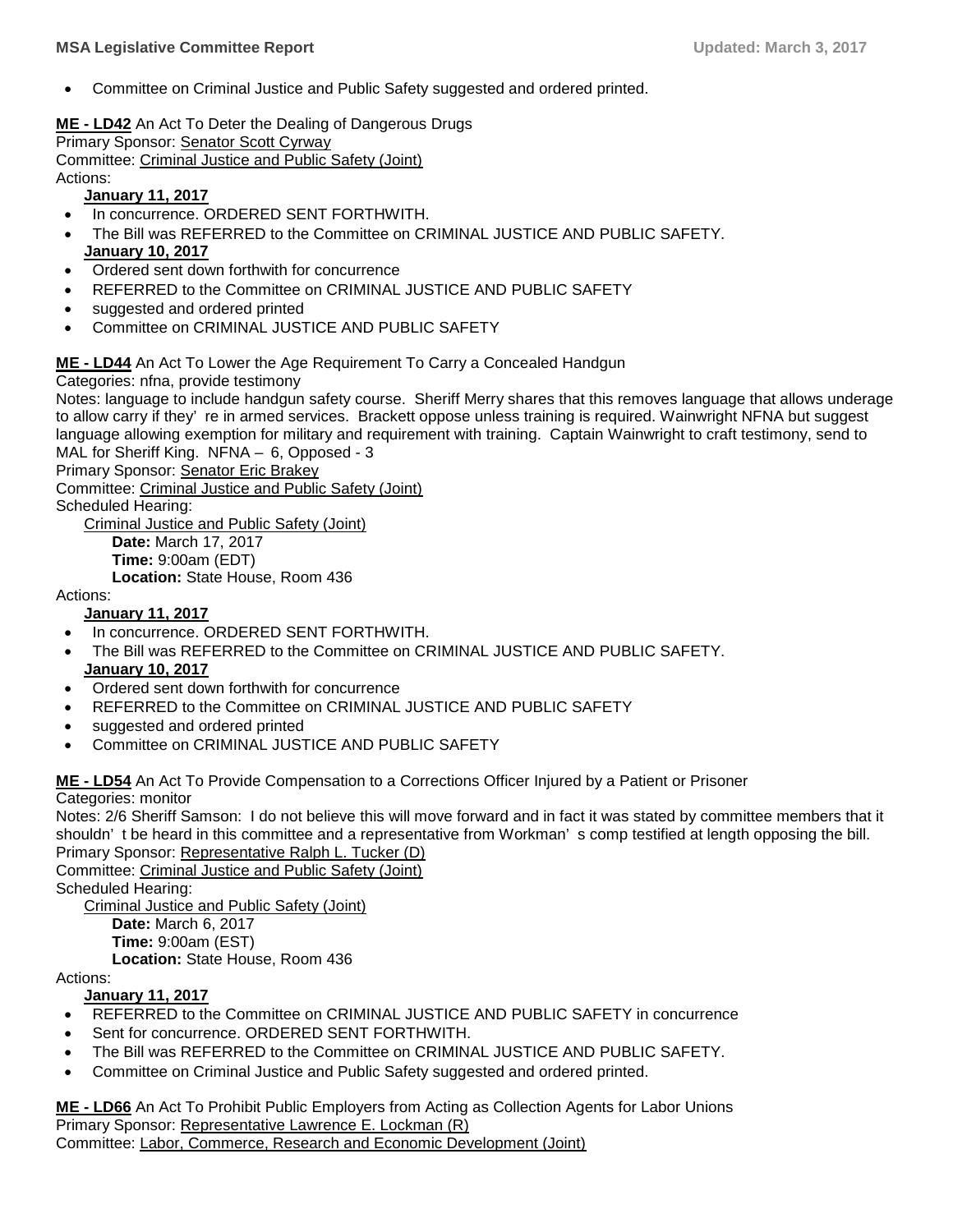Actions:

**January 11, 2017**

- REFERRED to the Committee on LABOR, COMMERCE, RESEARCH AND ECONOMIC DEVELOPMENT in concurrence
- Sent for concurrence. ORDERED SENT FORTHWITH.
- The Bill was REFERRED to the Committee on LABOR, COMMERCE, RESEARCH AND ECONOMIC DEVELOPMENT.
- Committee on Labor, Commerce, Research and Economic Development suggested and ordered printed.

**ME - [LD80](http://trak.li/b/1331657)** [An Act To Increase the Penalty for Multiple Violations of Protection from Abuse Orders](http://trak.li/b/1331657)

Primary Sponsor: [Senator Scott Cyrway](https://trackbill.com/legislator/me-scott-cyrway/474-11667)

Committee: [Judiciary \(Joint\)](https://trackbill.com/committee/me-judiciary/474-5427) Actions:

#### **January 11, 2017**

- In concurrence. ORDERED SENT FORTHWITH.
- The Bill was REFERRED to the Committee on JUDICIARY.
- Ordered sent down forthwith for concurrence
- REFERRED to the Committee on JUDICIARY
- suggested and ordered printed
- Committee on JUDICIARY

**ME - [LD88](http://trak.li/b/1331611)** [An Act To Delay the Implementation of Certain Portions of the Marijuana Legalization Act](http://trak.li/b/1331611) Primary Sponsor: [Representative Louis J. Luchini \(D\)](https://trackbill.com/legislator/me-louis-j-luchini/474-9749) Committee: [Veterans and Legal Affairs \(Joint\)](https://trackbill.com/committee/me-veterans-and-legal-affairs/474-5433)

Actions:

**January 27, 2017**

- Signed by the Governor (Emergency Measure) **January 26, 2017**
- PASSED TO BE ENACTED Emergency -2/3 Elected Required in concurrence
- Roll Call Number 5 Yeas 7 Nays 27 Excused 1 Absent 0
- Motion by Senator MIRAMANT of Knox to RECONSIDER PASSAGE TO BE ENGROSSED FAILED
- Sent for concurrence. ORDERED SENT FORTHWITH.
- (Yeas 143 Nays 0 Absent 8 Excused 0)
- ROLL CALL NO. 8
- PASSED TO BE ENACTED.
- This being an emergency measure, a two-thirds vote of all the members elected to the House was necessary.
- Ordered sent down forthwith
- Roll Call Ordered Roll Call Number 4 Yeas 33 Nays 0 Excused 2 Absent 0 PREVAILED
- Under suspension of the Rules, READ A SECOND TIME PASSED TO BE ENGROSSED AS AMENDED BY Committee Amendment "A" (H-1) in concurrence
- Committee Amendment "A" (H-1) READ and ADOPTED
- READ ONCE
- Report READ and ACCEPTED
- Sent for concurrence. ORDERED SENT FORTHWITH.
- The Bill was PASSED TO BE ENGROSSED as Amended by Committee Amendment "A" (H-1).
- Under suspension of the rules, the Bill was given its SECOND READING without REFERENCE to the Committee on Bills in the Second Reading.
- Subsequently, Committee Amendment "A" (H-1) was ADOPTED.
- (Yeas 67 Nays 79 Absent 5 Excused 0)
- ROLL CALL NO. 4
- On motion of Representative FARRIN of Norridgewock, House Amendment "A" (H-3) to Committee Amendment "A" (H-1) was READ. Subsequently, House Amendment "A" (H-3) to Committee Amendment "A" (H-1) FAILED ADOPTION.
- Committee Amendment "A" (H-1) was READ.
- The Bill was READ ONCE.
- (Yeas 146 Nays 0 Absent 5 Excused 0)
- ROLL CALL NO. 3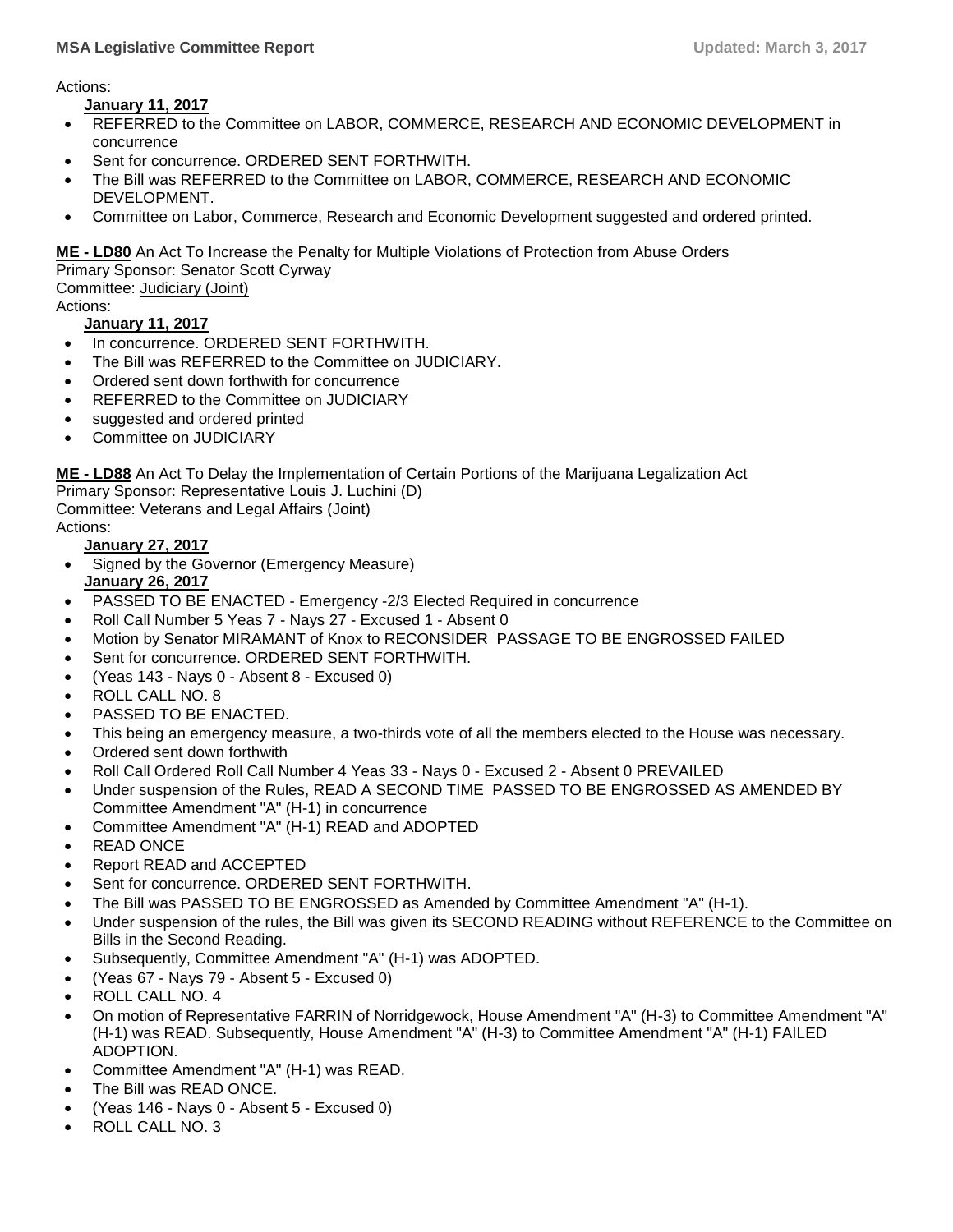- The Committee Report was READ and ACCEPTED.
- On OBJECTION of Representative FARRIN of Norridgewock REMOVED.
- CONSENT CALENDAR FIRST DAY **January 11, 2017**
- The Bill was REFERRED to the Committee on VETERANS AND LEGAL AFFAIRS in concurrence
- The Bill was REFERENCE to the Committee on VETERANS AND LEGAL AFFAIRS in concurrence
- Sent for concurrence. ORDERED SENT FORTHWITH.
- The Bill was REFERRED to the Committee on VETERANS AND LEGAL AFFAIRS
- Committee on VETERANS AND LEGAL AFFAIRS suggested and ordered printed.

**ME - [LD92](http://trak.li/b/1335714)** [An Act To Require a Person Who Provides Illegal Drugs To Give Medical Aid to Another](http://trak.li/b/1335714) Person in Medical [Distress Due to That Illegal Drug Transaction](http://trak.li/b/1335714)

Categories: monitor

Primary Sponsor: [Senator Scott Cyrway](https://trackbill.com/legislator/me-scott-cyrway/474-11667) Committee: [Criminal Justice and Public Safety \(Joint\)](https://trackbill.com/committee/me-criminal-justice-and-public-safety/474-5420) Scheduled Hearing: [Criminal Justice and Public Safety \(Joint\)](https://trackbill.com/committee/me-criminal-justice-and-public-safety/474-5420) **Date:** March 6, 2017 **Time:** 11:00am (EST)

**Location:** State House, Room 436

#### Actions:

#### **January 17, 2017**

- In concurrence. ORDERED SENT FORTHWITH.
- The Bill was REFERRED to the Committee on CRIMINAL JUSTICE AND PUBLIC SAFETY.
- Ordered sent down forthwith for concurrence
- REFERENCE to the Committee on CRIMINAL JUSTICE AND PUBLIC SAFETY
- suggested and ordered printed
- Committee on CRIMINAL JUSTICE AND PUBLIC SAFETY
- **ME - [LD93](http://trak.li/b/1335715)** [An Act To Reduce Fuel Costs to State and Local Government](http://trak.li/b/1335715)

Categories: opposed 1/27/17, provide testimony

Notes: Sheriff Joyce will craft and provide testimony on behalf of Association.

Primary Sponsor: [Senator David Miramant](https://trackbill.com/legislator/me-david-miramant/474-14572)

Committee: [State and Local Government \(Joint\)](https://trackbill.com/committee/me-state-and-local-government/474-5430)

Actions:

#### **February 16, 2017**

- Pursuant to Joint Rule 310.3 Placed in Legislative Files (DEAD) **January 17, 2017**
- In concurrence. ORDERED SENT FORTHWITH.
- The Bill was REFERRED to the Committee on STATE AND LOCAL GOVERNMENT.
- Ordered sent down forthwith for concurrence
- REFERENCE to the Committee on STATE AND LOCAL GOVERNMENT
- Committee on STATE AND LOCAL GOVERNMENT suggested and ordered printed

#### **ME - [LD94](http://trak.li/b/1335716)** [An Act To Provide a Source of Funding for Drug Abuse Resistance Education](http://trak.li/b/1335716)

#### Categories: opposed 1/27/17

Primary Sponsor: [Senator Scott Cyrway](https://trackbill.com/legislator/me-scott-cyrway/474-11667) Scheduled Hearing:

[Criminal Justice and Public Safety \(Joint\)](https://trackbill.com/committee/me-criminal-justice-and-public-safety/474-5420) **Date:** March 6, 2017 **Time:** 11:00am (EST) **Location:** State House, Room 436

Actions:

#### **January 17, 2017**

- In concurrence. ORDERED SENT FORTHWITH.
- The Bill was REFERRED to the Committee on CRIMINAL JUSTICE AND PUBLIC SAFETY.
- Ordered sent down forthwith for concurrence
- REFERENCE to the Committee on CRIMINAL JUSTICE AND PUBLIC SAFETY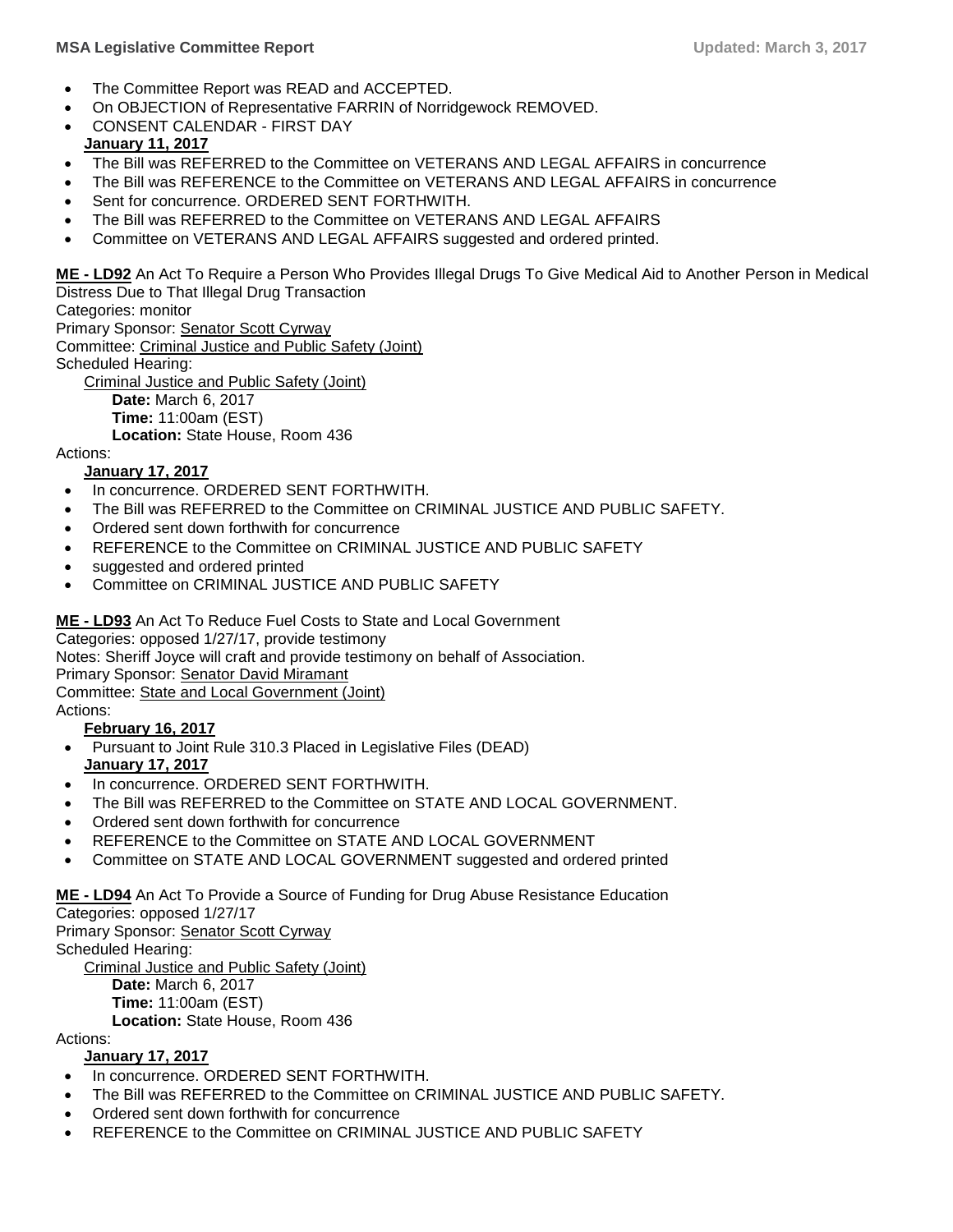- suggested and ordered printed
- Committee on CRIMINAL JUSTICE AND PUBLIC SAFETY

#### **ME - [LD101](http://trak.li/b/1336335)** An Act Regarding the [Transportation of Prisoners to County Jails](http://trak.li/b/1336335)

Categories: opposed 1/27/17

Notes: 2/6 Sheriff Samson: The originally postponed indefinitely but afterwards a committee member stated the rep sponsoring the bill wanted to kill it, so they went into workshop and voted to do so.

Primary Sponsor: [Representative Harold L. Stewart III \(R\)](https://trackbill.com/legislator/me-harold-l-stewart-iii/474-14621)

Committee: [Criminal Justice and Public Safety \(Joint\)](https://trackbill.com/committee/me-criminal-justice-and-public-safety/474-5420)

Actions:

#### **February 16, 2017**

- Pursuant to Joint Rule 310.3 Placed in Legislative Files (DEAD) **January 19, 2017**
- The Bill was REFERRED to the Committee on CRIMINAL JUSTICE AND PUBLIC SAFETY in concurrence **January 17, 2017**
- Sent for concurrence. ORDERED SENT FORTHWITH.
- The Bill was REFERRED to the Committee on CRIMINAL JUSTICE AND PUBLIC SAFETY.
- Committee on Criminal Justice and Public Safety suggested and ordered printed.

**ME - [LD102](http://trak.li/b/1336336)** [An Act To Make a Person Convicted of a Crime Liable for Payment of Investigative and Prosecutorial Costs](http://trak.li/b/1336336) Categories: monitor

Primary Sponsor: [Representative Harold L. Stewart III \(R\)](https://trackbill.com/legislator/me-harold-l-stewart-iii/474-14621) Committee: [Criminal Justice and Public Safety \(Joint\)](https://trackbill.com/committee/me-criminal-justice-and-public-safety/474-5420) Scheduled Hearing: [Criminal Justice and Public Safety \(Joint\)](https://trackbill.com/committee/me-criminal-justice-and-public-safety/474-5420) **Date:** March 6, 2017

**Time:** 11:00am (EST)

**Location:** State House, Room 436

#### Actions:

#### **January 19, 2017**

- The Bill was REFERRED to the Committee on CRIMINAL JUSTICE AND PUBLIC SAFETY in concurrence **January 17, 2017**
- Sent for concurrence. ORDERED SENT FORTHWITH.
- The Bill was REFERRED to the Committee on CRIMINAL JUSTICE AND PUBLIC SAFETY.
- Committee on Criminal Justice and Public Safety suggested and ordered printed.

**ME - [LD105](http://trak.li/b/1336339)** [An Act To Create a Centralized Authority To Combat Opiate Addiction in Maine](http://trak.li/b/1336339) Primary Sponsor: [Representative Patricia Hymanson \(D\)](https://trackbill.com/legislator/me-patricia-hymanson/474-11696) Committee: [Health and Human Services \(Joint\)](https://trackbill.com/committee/me-health-and-human-services/474-5424)

Actions:

#### **January 19, 2017**

- The Bill was REFERRED to the Committee on HEALTH AND HUMAN SERVICES in concurrence **January 17, 2017**
- Sent for concurrence. ORDERED SENT FORTHWITH.
- The Bill was REFERRED to the Committee on HEALTH AND HUMAN SERVICES.
- Committee on Health and Human Services suggested and ordered printed.

#### **ME - [LD107](http://trak.li/b/1336341)** [An Act To Increase the Effectiveness of Opioid Addiction Therapy](http://trak.li/b/1336341)

Primary Sponsor: [Representative Patricia Hymanson \(D\)](https://trackbill.com/legislator/me-patricia-hymanson/474-11696)

Committee: [Health and Human Services \(Joint\)](https://trackbill.com/committee/me-health-and-human-services/474-5424)

Actions:

#### **January 19, 2017**

- The Bill was REFERRED to the Committee on HEALTH AND HUMAN SERVICES in concurrence **January 17, 2017**
- Sent for concurrence. ORDERED SENT FORTHWITH.
- The Bill was REFERRED to the Committee on HEALTH AND HUMAN SERVICES.
- Committee on Health and Human Services suggested and ordered printed.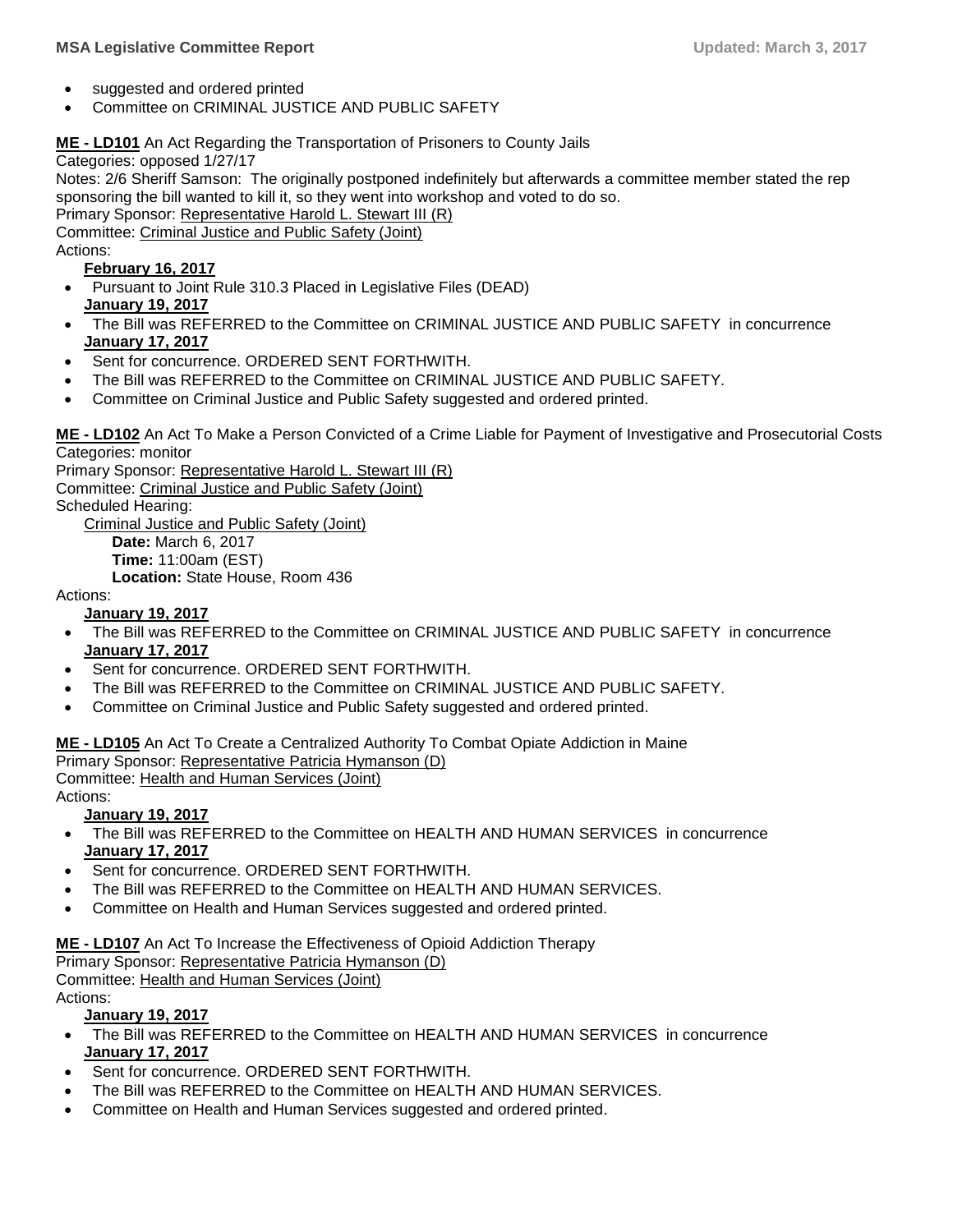**ME - [LD108](http://trak.li/b/1336342)** [An Act To Allow a Law Enforcement Agency That Treats a Person with Naloxone Hydrochloride To Bill That](http://trak.li/b/1336342)  [Person for That Treatment](http://trak.li/b/1336342)

Primary Sponsor: [Representative Harold L. Stewart III \(R\)](https://trackbill.com/legislator/me-harold-l-stewart-iii/474-14621) Committee: [Health and Human Services \(Joint\)](https://trackbill.com/committee/me-health-and-human-services/474-5424)

Actions:

#### **January 19, 2017**

- The Bill was REFERRED to the Committee on HEALTH AND HUMAN SERVICES in concurrence **January 17, 2017**
- Sent for concurrence. ORDERED SENT FORTHWITH.
- The Bill was REFERRED to the Committee on HEALTH AND HUMAN SERVICES.
- Committee on Health and Human Services suggested and ordered printed.

**ME - [LD111](http://trak.li/b/1336345)** [An Act To Establish a Veterans Treatment Court in Androscoggin County](http://trak.li/b/1336345) Primary Sponsor: [Representative Bettyann W. Sheats \(D\)](https://trackbill.com/legislator/me-bettyann-w-sheats/474-14595)

Committee: [Judiciary \(Joint\)](https://trackbill.com/committee/me-judiciary/474-5427)

Actions:

#### **January 19, 2017**

- The Bill was REFERRED to the Committee on JUDICIARY in concurrence **January 17, 2017**
- Sent for concurrence. ORDERED SENT FORTHWITH.
- The Bill was REFERRED to the Committee on JUDICIARY.
- Committee on Judiciary suggested and ordered printed.

# **ME - [LD120](http://trak.li/b/1336354)** [An Act To Impose a Three-month Loss of a Driver's License for Driving While Texting](http://trak.li/b/1336354)

Primary Sponsor: [Representative Stephen S. Stanley \(D\)](https://trackbill.com/legislator/me-stephen-s-stanley/474-9721)

Committee: [Transportation \(Joint\)](https://trackbill.com/committee/me-transportation/474-5432)

Actions:

#### **January 19, 2017**

- The Bill was REFERRED to the Committee on TRANSPORTATION in concurrence **January 17, 2017**
- Sent for concurrence. ORDERED SENT FORTHWITH.
- The Bill was REFERRED to the Committee on TRANSPORTATION.
- Committee on Transportation suggested and ordered printed.

#### **ME - [LD123](http://trak.li/b/1338437)** [An Act To Recodify and Revise the Maine Probate Code](http://trak.li/b/1338437)

Primary Sponsor: [Representative Matthew W. Moonen \(D\)](https://trackbill.com/legislator/me-matthew-w-moonen/474-9829)

Committee: [Judiciary \(Joint\)](https://trackbill.com/committee/me-judiciary/474-5427)

Actions:

#### **January 19, 2017**

- The Bill was REFERRED to the Committee on JUDICIARY in concurrence
- Report READ and ACCEPTED in concurrence **January 17, 2017**
- Sent for concurrence. ORDERED SENT FORTHWITH.
- The Bill was REFERRED to the Committee on JUDICIARY
- Report was READ and ACCEPTED.
- Representative MOONEN for the Joint Standing Committee on Judiciary pursuant to Resolve 2015, chapter 73, section 1 reports that the Bill be REFERRED to the Committee on JUDICIARY and printed pursuant to Joint Rule 218.

**ME - [LD138](http://trak.li/b/1341687)** [An Act To Amend the Laws Governing the Sex Offender Registry](http://trak.li/b/1341687)

Categories: monitor Primary Sponsor: [Senator Scott Cyrway](https://trackbill.com/legislator/me-scott-cyrway/474-11667) Scheduled Hearing: [Criminal Justice and Public Safety \(Joint\)](https://trackbill.com/committee/me-criminal-justice-and-public-safety/474-5420) **Date:** March 6, 2017 **Time:** 11:00am (EST) **Location:** State House, Room 436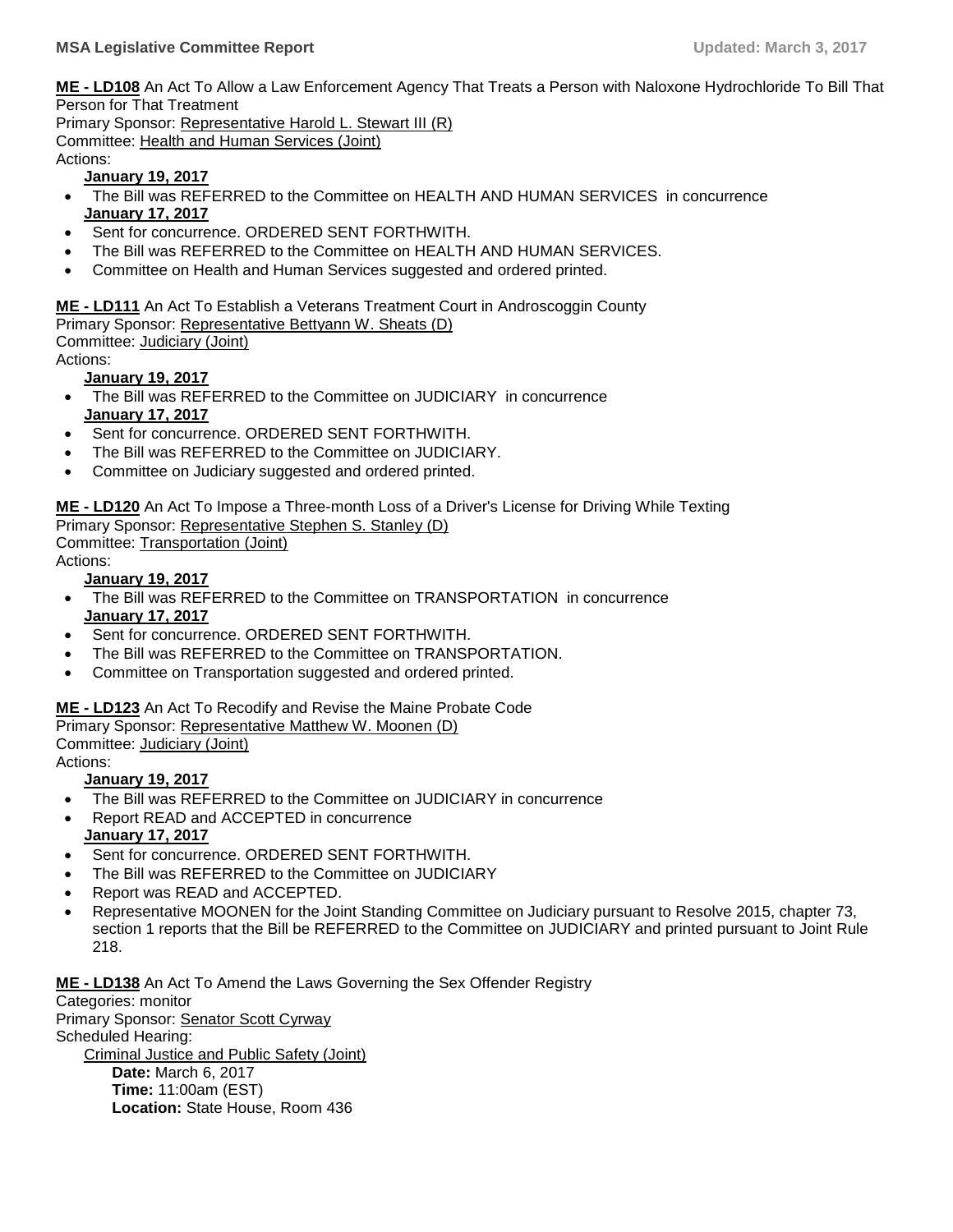Actions:

#### **January 19, 2017**

- In concurrence. ORDERED SENT FORTHWITH.
- The Bill was REFERRED to the Committee on CRIMINAL JUSTICE AND PUBLIC SAFETY.
- Ordered sent down forthwith for concurrence
- REFERENCE to the Committee on CRIMINAL JUSTICE AND PUBLIC SAFETY
- Committee on CRIMINAL JUSTICE AND PUBLIC SAFETY suggested and ordered printed

**ME - [LD141](http://trak.li/b/1341690)** [An Act Regarding Bringing Certain Criminal Charges](http://trak.li/b/1341690)

Categories: monitor - too little information Notes: Sheriff Kane to report back to committee on 2/17. Primary Sponsor: [Representative Michael A. Sylvester \(D\)](https://trackbill.com/legislator/me-michael-a-sylvester/474-14586) Scheduled Hearing:

[Criminal Justice and Public Safety \(Joint\)](https://trackbill.com/committee/me-criminal-justice-and-public-safety/474-5420) **Date:** March 13, 2017 **Time:** 1:00pm (EDT) **Location:** State House, Room 436

Actions:

#### **January 26, 2017**

- The Bill was REFERRED to the Committee on CRIMINAL JUSTICE AND PUBLIC SAFETY in concurrence **January 19, 2017**
- Sent for concurrence. ORDERED SENT FORTHWITH.
- The Bill was REFERRED to the Committee on CRIMINAL JUSTICE AND PUBLIC SAFETY.
- Committee on Criminal Justice and Public Safety suggested and ordered printed.

**ME - [LD142](http://trak.li/b/1341691)** [An Act To Establish a Statewide Sexual Assault Forensic Examination Kit Tracking System](http://trak.li/b/1341691) Primary Sponsor: [Representative John Joseph Picchiotti \(R\)](https://trackbill.com/legislator/me-john-joseph-picchiotti/474-11749)

## Actions:

#### **January 26, 2017**

- The Bill was REFERRED to the Committee on CRIMINAL JUSTICE AND PUBLIC SAFETY in concurrence **January 19, 2017**
- Sent for concurrence. ORDERED SENT FORTHWITH.
- The Bill was REFERRED to the Committee on CRIMINAL JUSTICE AND PUBLIC SAFETY.
- Committee on Criminal Justice and Public Safety suggested and ordered printed.

**ME - [LD144](http://trak.li/b/1341693)** [An Act To Create a Pilot Project To Reduce Substance Use Disorders among Youth in Piscataquis County](http://trak.li/b/1341693)  [To Be Used as a Model for All Maine Communities](http://trak.li/b/1341693)

Primary Sponsor: [Representative Norman E. Higgins \(R\)](https://trackbill.com/legislator/me-norman-e-higgins/474-11756)

Actions:

#### **January 26, 2017**

- The Bill was REFERRED to the Committee on HEALTH AND HUMAN SERVICES in concurrence **January 19, 2017**
- Sent for concurrence. ORDERED SENT FORTHWITH.
- The Bill was REFERRED to the Committee on HEALTH AND HUMAN SERVICES.
- Committee on Health and Human Services suggested and ordered printed.

**ME - [LD164](http://trak.li/b/1342969)** [An Act To Require Tamper-evident Packaging for Recreational Marijuana Products](http://trak.li/b/1342969) Primary Sponsor: [Representative Patrick W. Corey \(R\)](https://trackbill.com/legislator/me-patrick-w-corey/474-11708)

Actions:

#### **January 31, 2017**

- On motion by Senator KATZ of Kennebec The Bill was REFERRED to the Committee on MARIJUANA LEGALIZATION IMPLEMENTATION in concurrence **January 26, 2017**
- Sent for concurrence. ORDERED SENT FORTHWITH.
- Subsequently, the Bill was REFERRED to the Committee on MARIJUANA LEGALIZATION IMPLEMENTATION.
- Speaker laid before the House

# **January 19, 2017**

Unfinished Business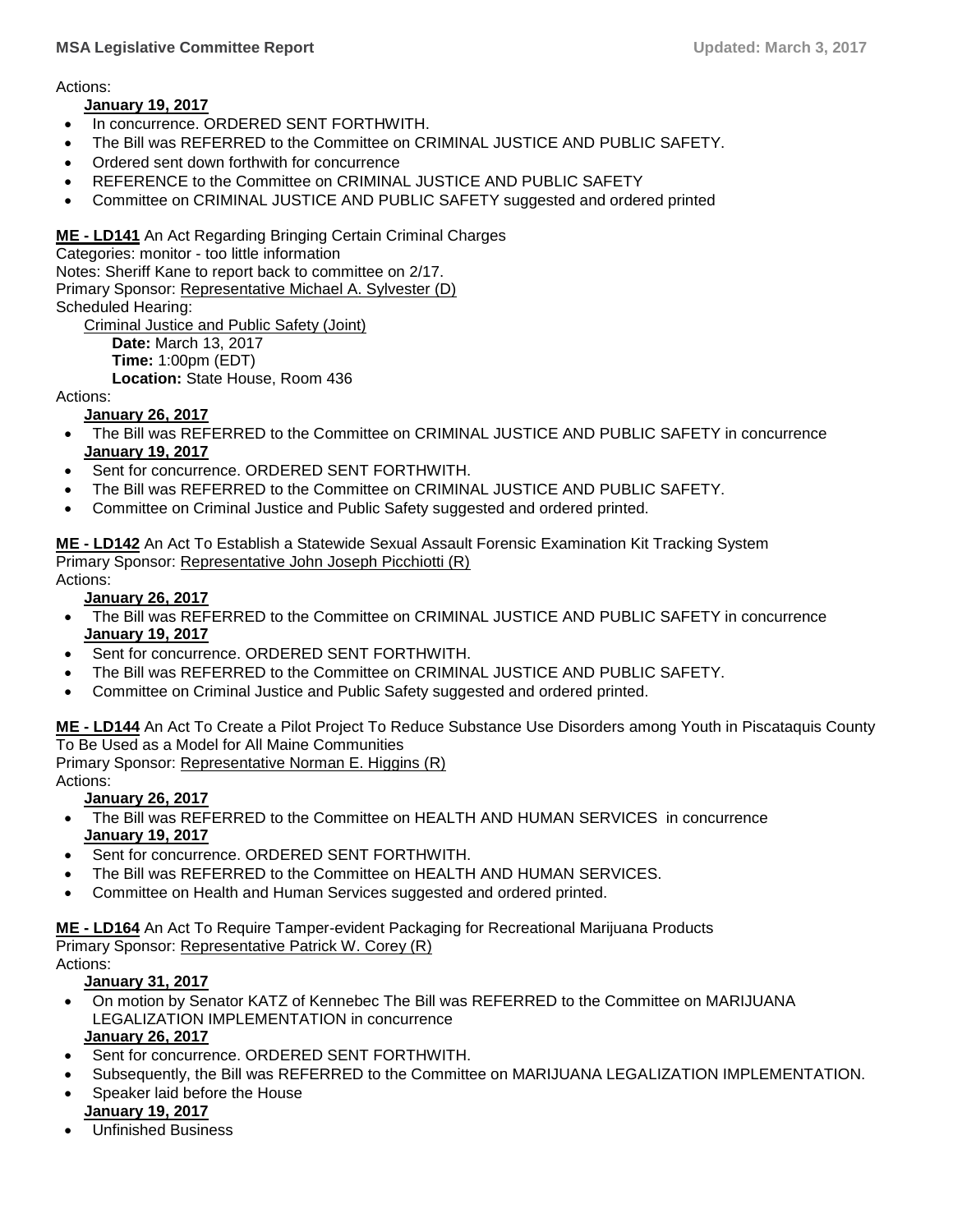#### **MSA Legislative Committee Report Updated: March 3, 2017**

- Later today assigned.
- On motion of Representative FECTEAU of Biddeford, TABLED pending REFERENCE.
- Committee on LABOR, COMMERCE, RESEARCH AND ECONOMIC DEVELOPMENT suggested and ordered printed.

#### **ME - [LD169](http://trak.li/b/1343992)** [An Act To Support Sexual Assault Survivors](http://trak.li/b/1343992)

Categories: monitor - too little information Notes: 2/24/2017 - Sheriff Morton will research and update committee on 3/3. Primary Sponsor: [Representative Colleen M. Madigan \(D\)](https://trackbill.com/legislator/me-colleen-m-madigan/474-14611) Committee: [Criminal Justice and Public Safety \(Joint\)](https://trackbill.com/committee/me-criminal-justice-and-public-safety/474-5420) Scheduled Hearing: [Criminal Justice and Public Safety \(Joint\)](https://trackbill.com/committee/me-criminal-justice-and-public-safety/474-5420) **Date:** March 8, 2017 **Time:** 1:00pm (EST)

**Location:** State House, Room 436

## Actions:

#### **January 26, 2017**

- The Bill was REFERRED to the Committee on CRIMINAL JUSTICE AND PUBLIC SAFETY in concurrence **January 19, 2017**
- Sent for concurrence. ORDERED SENT FORTHWITH.
- The Bill was REFERRED to the Committee on CRIMINAL JUSTICE AND PUBLIC SAFETY.
- Committee on Criminal Justice and Public Safety suggested and ordered printed.

#### **ME - [LD172](http://trak.li/b/1343995)** [An Act To Improve Officer Safety at Roadside Incidents](http://trak.li/b/1343995)

Categories: monitor

Primary Sponsor: [Representative Matthew A. Harrington \(R\)](https://trackbill.com/legislator/me-matthew-a-harrington/474-14579)

Committee: [Transportation \(Joint\)](https://trackbill.com/committee/me-transportation/474-5432)

Actions:

#### **January 26, 2017**

- The Bill was REFERRED to the Committee on TRANSPORTATION in concurrence **January 19, 2017**
- Sent for concurrence. ORDERED SENT FORTHWITH.
- The Bill was REFERRED to the Committee on TRANSPORTATION.
- Committee on Transportation suggested and ordered printed.

#### **ME - [LD179](http://trak.li/b/1351691)** [An Act To Make Creating a Police Standoff a Class E Crime](http://trak.li/b/1351691)

Categories: support

Notes: Sheriff Kane will verbally note our support at public hearing in CJ. Primary Sponsor: [Representative Thomas R. W. Longstaff \(D\)](https://trackbill.com/legislator/me-thomas-r-w-longstaff/474-9788)

Scheduled Hearing:

[Criminal Justice and Public Safety \(Joint\)](https://trackbill.com/committee/me-criminal-justice-and-public-safety/474-5420)

**Date:** March 13, 2017 **Time:** 1:00pm (EDT) **Location:** State House, Room 436

Actions:

#### **January 26, 2017**

- The Bill was REFERRED to the Committee on CRIMINAL JUSTICE AND PUBLIC SAFETY in concurrence
- Sent for concurrence. ORDERED SENT FORTHWITH.
- The Bill was REFERRED to the Committee on CRIMINAL JUSTICE AND PUBLIC SAFETY.
- Committee on Criminal Justice and Public Safety suggested and ordered printed.

**ME - [LD215](http://trak.li/b/1351727)** [An Act To Require a License for the Possession, Sale, Cultivation or Transportation of Marijuana for](http://trak.li/b/1351727)  [Recreational Use](http://trak.li/b/1351727)

Primary Sponsor: [Representative Kevin J. Battle \(R\)](https://trackbill.com/legislator/me-kevin-j-battle/474-11711) Actions:

#### **January 26, 2017**

- The Bill was REFERRED to the Committee on MARIJUANA LEGALIZATION IMPLEMENTATION in concurrence
- Sent for concurrence. ORDERED SENT FORTHWITH.
- The Bill was REFERRED to the Joint Select Committee on MARIJUANA LEGALIZATION IMPLEMENTATION.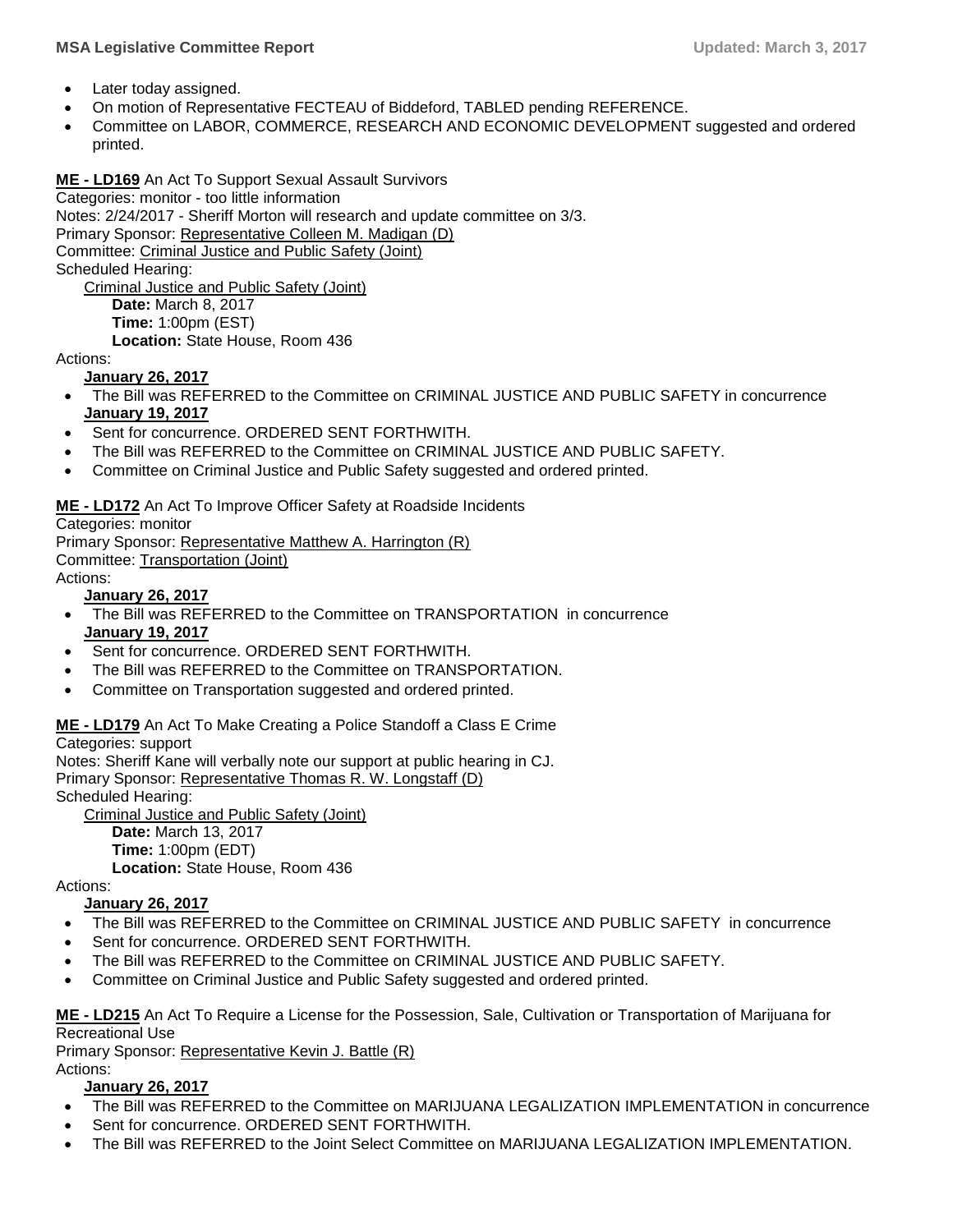Joint Select Committee on Marijuana Legalization Implementation suggested and ordered printed.

#### **ME - [LD217](http://trak.li/b/1350793)** [An Act Regarding the Place of Imprisonment of Certain Prisoners](http://trak.li/b/1350793)

Categories: monitor

Notes: Conflicts with constitutional rights. DOC will be strongly opposed. Varied response. Sheriff Gallant to find out from Sheriff Samson more info and report back to committee on 3/10. Sheriff Morton – focus on pre-trial sitting in county jails.

Primary Sponsor: [Senator Eric Brakey](https://trackbill.com/legislator/me-eric-brakey/474-11662)

Scheduled Hearing:

[Criminal Justice and Public Safety \(Joint\)](https://trackbill.com/committee/me-criminal-justice-and-public-safety/474-5420) **Date:** March 15, 2017 **Time:** 1:00pm (EDT) **Location:** State House, Room 436

Actions:

#### **January 26, 2017**

- In concurrence. ORDERED SENT FORTHWITH.
- The Bill was REFERRED to the Committee on CRIMINAL JUSTICE AND PUBLIC SAFETY.
- Ordered sent down forthwith for concurrence
- REFERENCE to the Committee on CRIMINAL JUSTICE AND PUBLIC SAFETY
- Committee on CRIMINAL JUSTICE AND PUBLIC SAFETY suggested and ordered printed

**ME - [LD218](http://trak.li/b/1350794)** [An Act To Reduce Criminal Justice System Costs by Allowing Arraignments and Hearings in the Unified](http://trak.li/b/1350794)  [Criminal Docket To Be Held by Means of Audiovisual Telecommunications](http://trak.li/b/1350794)

Categories: monitor

Notes: Captain Wainwright (Oxford) will attend this hearing and monitor. He will report back to the MSA Legislative Committee on 3/3/17.

Primary Sponsor: [Senator Eric Brakey](https://trackbill.com/legislator/me-eric-brakey/474-11662) Committee: [Judiciary \(Joint\)](https://trackbill.com/committee/me-judiciary/474-5427) Scheduled Hearing: [Judiciary \(Joint\)](https://trackbill.com/committee/me-judiciary/474-5427)

**Date:** March 8, 2017 **Time:** 1:00pm (EST) **Location:** State House, Room 438

Actions:

#### **January 26, 2017**

- In concurrence. ORDERED SENT FORTHWITH.
- The Bill was REFERRED to the Committee on JUDICIARY.
- Ordered sent down forthwith for concurrence
- REFERENCE to the Committee on JUDICIARY
- Committee on JUDICIARY suggested and ordered printed

**ME - [LD221](http://trak.li/b/1350797)** [An Act To Amend the Laws Regarding the Municipality of Responsibility for General Assistance Applicants](http://trak.li/b/1350797)  [Released from a State Correctional Facility or County Jail Facility](http://trak.li/b/1350797) Primary Sponsor: GRATWICK Actions:

#### **January 26, 2017**

- In concurrence. ORDERED SENT FORTHWITH.
- The Bill was REFERRED to the Committee on HEALTH AND HUMAN SERVICES.
- Ordered sent down forthwith for concurrence
- REFERENCE to the Committee on HEALTH AND HUMAN SERVICES
- Committee on HEALTH AND HUMAN SERVICES suggested and ordered printed

**ME - [LD225](http://trak.li/b/1350801)** [An Act To Curb Drunk Driving by Prohibiting a Person Convicted of Operating Under the Influence from](http://trak.li/b/1350801)  [Purchasing Alcohol](http://trak.li/b/1350801)

Categories: opposed without testimony

Notes: Difficult to enforce. This is over reaching. Unanimous: OPPOSED WITHOUT TESTIMONY

Primary Sponsor: [Senator Catherine Breen](https://trackbill.com/legislator/me-catherine-breen/474-11663)

Scheduled Hearing:

[Criminal Justice and Public Safety \(Joint\)](https://trackbill.com/committee/me-criminal-justice-and-public-safety/474-5420)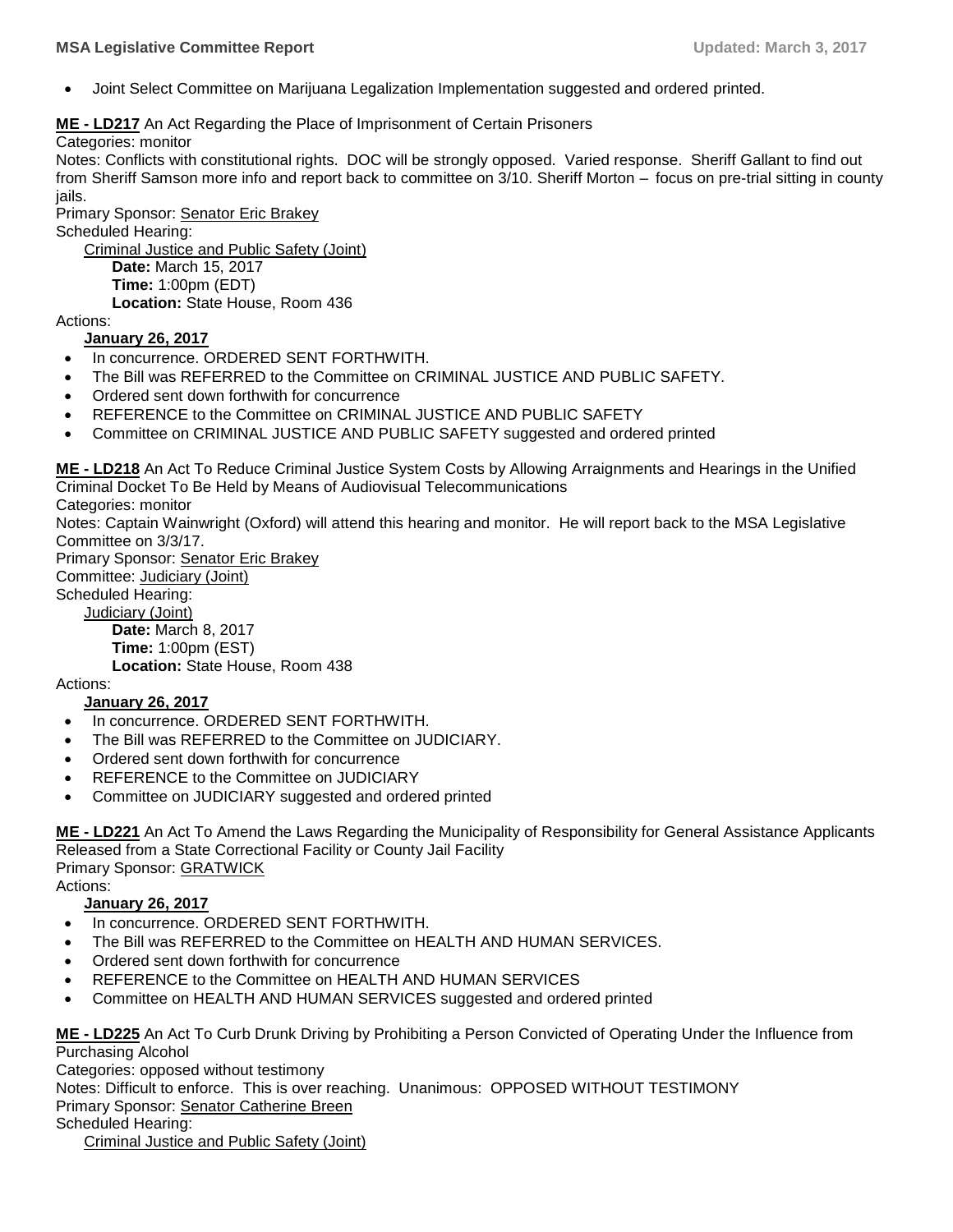**Date:** March 13, 2017 **Time:** 1:00pm (EDT) **Location:** State House, Room 436

Actions:

#### **January 26, 2017**

- In concurrence. ORDERED SENT FORTHWITH.
- The Bill was REFERRED to the Committee on CRIMINAL JUSTICE AND PUBLIC SAFETY.
- Ordered sent down forthwith for concurrence
- REFERENCE to the Committee on CRIMINAL JUSTICE AND PUBLIC SAFETY
- Committee on CRIMINAL JUSTICE AND PUBLIC SAFETY suggested and ordered printed

**ME - [LD231](http://trak.li/b/1350807)** [An Act To Allow Municipalities To Regulate the Growing of Marijuana](http://trak.li/b/1350807) Primary Sponsor: [Senator Paul Davis](https://trackbill.com/legislator/me-paul-davis/474-11668) Actions:

**January 31, 2017**

- In concurrence. ORDERED SENT FORTHWITH.
- The Bill was REFERRED to the Joint Select Committee on MARIJUANA LEGALIZATION IMPLEMENTATION **January 26, 2017**
- Ordered sent down forthwith for concurrence
- On motion by Senator MASON of Androscoggin The Bill was REFERRED to the Committee on MARIJUANA LEGALIZATION IMPLEMENTATION
- Committee on STATE AND LOCAL GOVERNMENT suggested and ordered printed

**ME - [LD238](http://trak.li/b/1359370)** [An Act To Amend the Maine Medical Use of Marijuana Act](http://trak.li/b/1359370)

Primary Sponsor: [Senator Eric Brakey](https://trackbill.com/legislator/me-eric-brakey/474-11662)

Actions:

- **March 2, 2017**
- ORDERED SENT FORTHWITH.
- In NON-CONCURRENCE and sent for concurrence.
- Subsequently, the Bill was REFERRED to the Committee on HEALTH AND HUMAN SERVICES.
- Speaker laid before the House
- **February 28, 2017** Unfinished Business
- **February 16, 2017**
- Unfinished Business **February 14, 2017**
- Unfinished Business **February 7, 2017**
- Unfinished Business **February 2, 2017**
- Unfinished Business
- Later today assigned.
- On motion of Representative HERBIG of Belfast, the Bill was TABLED pending REFERENCE in concurrence. **January 31, 2017**
- Ordered sent down forthwith for concurrence
- On motion by Senator KATZ of Kennebec The Bill was REFERRED to the Committee on MARIJUANA LEGALIZATION IMPLEMENTATION
- Taken from the table by the President **January 26, 2017**
- Unfinished Business
- On motion by Senator MASON of Androscoggin Tabled until Later in Today's Session, pending REFERENCE
- Committee on HEALTH AND HUMAN SERVICES suggested and ordered printed

**ME - [LD243](http://trak.li/b/1362170)** [An Act To Change the Oversight Agency for Recreational Marijuana from the Department of Agriculture,](http://trak.li/b/1362170)  [Conservation and Forestry to the Department of Administrative and Financial Services, Bureau of Alcoholic Beverages](http://trak.li/b/1362170)  [and Lottery Operations and To Allocate Funds for Implementation](http://trak.li/b/1362170) Primary Sponsor: [Representative Sara Gideon \(D\)](https://trackbill.com/legislator/me-sara-gideon/474-9817)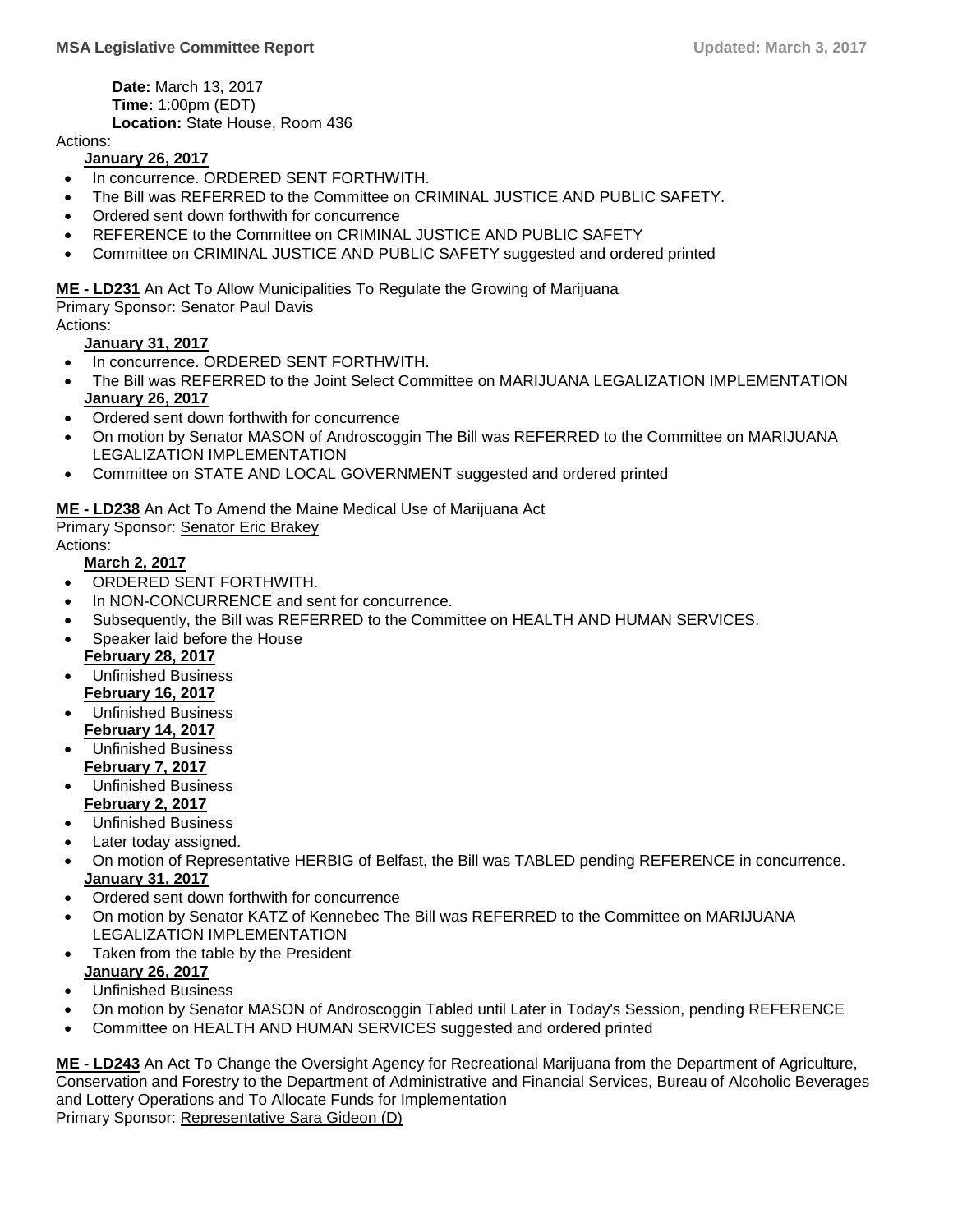#### **MSA Legislative Committee Report Updated: March 3, 2017**

Actions:

#### **January 26, 2017**

- The Bill was REFERRED to the Committee on MARIJUANA LEGALIZATION IMPLEMENTATION in concurrence
- Sent for concurrence. ORDERED SENT FORTHWITH.
- The Bill was REFERRED to the Joint Select Committee on MARIJUANA LEGALIZATION IMPLEMENTATION.
- Joint Select Committee on Marijuana Legalization Implementation suggested and ordered printed.

### **ME - [LD248](http://trak.li/b/1363441)** [An Act Regarding Law Enforcement Training for Former Military Police Officers](http://trak.li/b/1363441)

Categories: monitor - too little information Notes: Sheriff Morton will research and report back to committee on 2/10. Primary Sponsor: [Representative Stacey K. Guerin \(R\)](https://trackbill.com/legislator/me-stacey-k-guerin/474-9733) Committee: [Criminal Justice and Public Safety \(Joint\)](https://trackbill.com/committee/me-criminal-justice-and-public-safety/474-5420) Scheduled Hearing: [Criminal Justice and Public Safety \(Joint\)](https://trackbill.com/committee/me-criminal-justice-and-public-safety/474-5420)

**Date:** March 13, 2017 **Time:** 1:00pm (EDT) **Location:** State House, Room 436

Actions:

#### **January 31, 2017**

- The Bill was REFERRED to the Committee on CRIMINAL JUSTICE AND PUBLIC SAFETY in concurrence
- Sent for concurrence. ORDERED SENT FORTHWITH.
- The Bill was REFERRED to the Committee on CRIMINAL JUSTICE AND PUBLIC SAFETY.
- Committee on Criminal Justice and Public Safety suggested and ordered printed.

**ME - [LD249](http://trak.li/b/1363442)** [An Act To Fund and Enhance the Maine Diversion Alert Program](http://trak.li/b/1363442) Primary Sponsor: [Representative Roger L. Sherman \(R\)](https://trackbill.com/legislator/me-roger-l-sherman/474-11764)

Actions:

#### **March 2, 2017**

- Ordered sent down forthwith for concurrence
- On motion by Senator BRAKEY of Androscoggin The Bill was REFERRED to the Committee on HEALTH AND HUMAN SERVICES In NON-CONCURRENCE
- Taken from the table by the President **February 28, 2017**
- Unfinished Business **February 16, 2017**
- Unfinished Business **February 14, 2017**
- Unfinished Business **February 7, 2017**
- Unfinished Business **February 2, 2017**
- Unfinished Business **January 31, 2017**
- Unfinished Business
- On motion by Senator MASON of Androscoggin Tabled until Later in Today's Session, pending REFERENCE
- Sent for concurrence. ORDERED SENT FORTHWITH.
- The Bill was REFERRED to the Committee on CRIMINAL JUSTICE AND PUBLIC SAFETY.
- Committee on Criminal Justice and Public Safety suggested and ordered printed.

#### **ME - [LD251](http://trak.li/b/1363444)** [An Act Regarding Refusing To Submit to Arrest or Detention](http://trak.li/b/1363444)

Categories: support with testimony

Notes:

LD 251 - unanimous - MAL will craft testimony with Sheriff Kane

2/15: Sheriff Mason: I made to the committee and gave the testimony along with Chief Massey. Our testimony nearly mirrored one another and I added concerns that chief Massey did not speak on. The committee listened and seemed very open-minded of our request to have verbage added to the current statute. However as you know, it's difficult to know what's going to happen.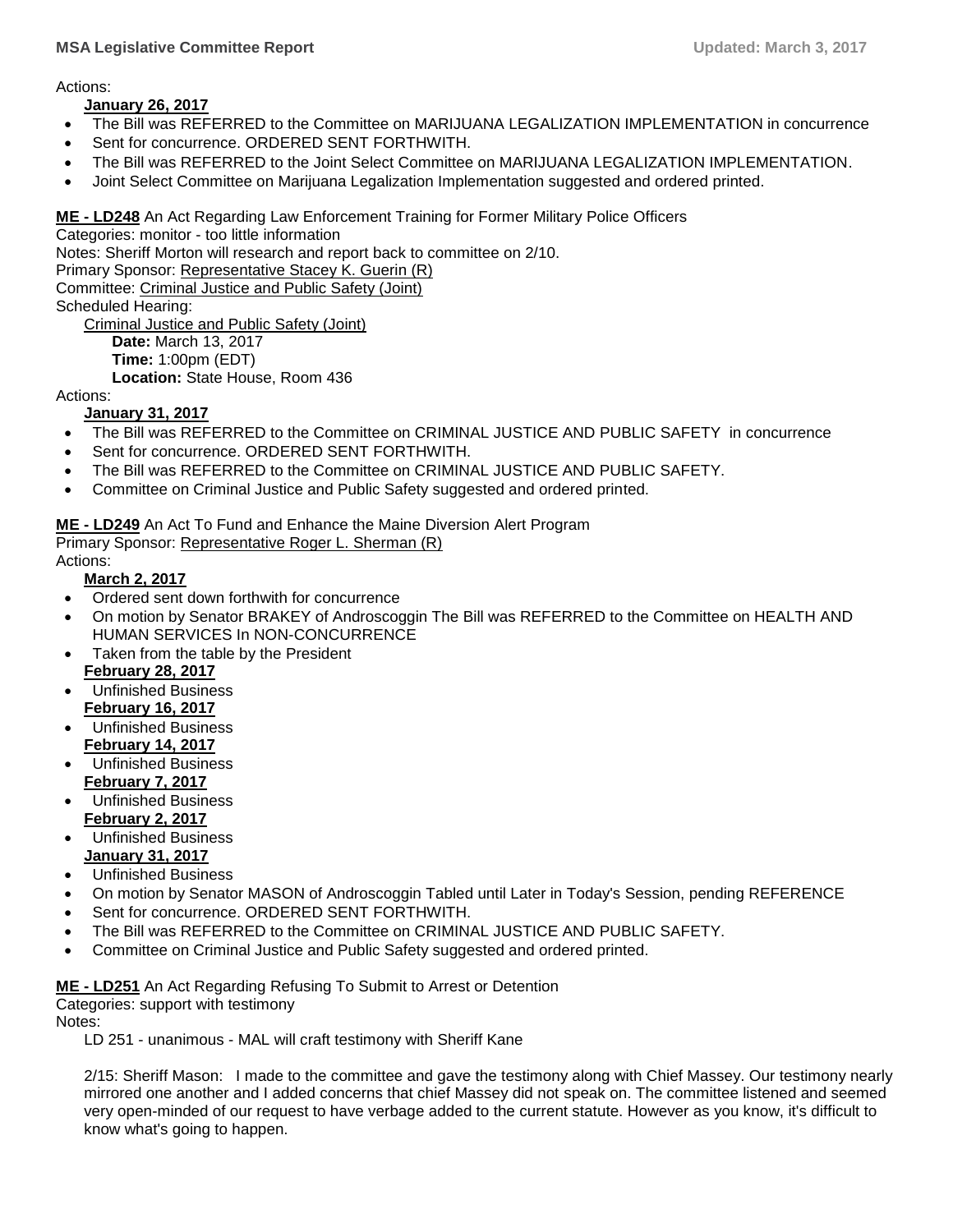Ken

Primary Sponsor: [Representative Thomas R. W. Longstaff \(D\)](https://trackbill.com/legislator/me-thomas-r-w-longstaff/474-9788) Committee: [Criminal Justice and Public Safety \(Joint\)](https://trackbill.com/committee/me-criminal-justice-and-public-safety/474-5420) Actions:

# **January 31, 2017**

- The Bill was REFERRED to the Committee on CRIMINAL JUSTICE AND PUBLIC SAFETY in concurrence
- Sent for concurrence. ORDERED SENT FORTHWITH.
- The Bill was REFERRED to the Committee on CRIMINAL JUSTICE AND PUBLIC SAFETY.
- Committee on Criminal Justice and Public Safety suggested and ordered printed.

**ME - [LD301](http://trak.li/b/1363494)** [An Act To Protect Children from Marijuana Sales by Prohibiting Retail Marijuana Establishments and Social](http://trak.li/b/1363494)  [Clubs near Schools](http://trak.li/b/1363494)

Primary Sponsor: [Representative James R. Handy \(D\)](https://trackbill.com/legislator/me-james-r-handy/474-14593) Actions:

## **January 31, 2017**

- The Bill was REFERRED to the Committee on MARIJUANA LEGALIZATION IMPLEMENTATION in concurrence
- Sent for concurrence. ORDERED SENT FORTHWITH.
- The Bill was REFERRED to the Joint Select Committee on MARIJUANA LEGALIZATION IMPLEMENTATION.
- Joint Select Committee on Marijuana Legalization Implementation suggested and ordered printed.

**ME - [LD302](http://trak.li/b/1363495)** [An Act To Make Supplemental Appropriations and Allocations for the Expenditures of State Government and](http://trak.li/b/1363495)  [To Change Certain Provisions of the Law Necessary to the Proper Operations of State Government for the Fiscal Year](http://trak.li/b/1363495)  [Ending June 30, 2017](http://trak.li/b/1363495)

#### Primary Sponsor: HAMPER

Committee: [Appropriations and Financial Affairs \(Joint\)](https://trackbill.com/committee/me-appropriations-and-financial-affairs/474-5419)

Actions:

#### **March 2, 2017**

- Roll Call Number 38 Yeas 34 Nays 0 Excused 1 Absent 0 PREVAILED
- PASSED TO BE ENACTED Emergency 2/3 Elected Required, in concurrence. 2/3 Vote Required
- Ordered sent down forthwith for concurrence.
- READ a SECOND TIME and PASSED TO BE ENGROSSED AS AMENDED BY Committee Amendment "A" (S-2)
- COMMITTEE ON BILLS IN THE SECOND READING REPORTS NO FURTHER VERBAL AMENDMENTS NECESSARY, Senator Saviello, Senate Chair. REPORT ACCEPTED.
- Sent for concurrence. ORDERED SENT FORTHWITH.
- (Yeas 142 Nays 1 Absent 8 Excused 0)
- ROLL CALL NO. 11
- This being an emergency measure, a two-thirds vote of all the members elected to the House being necessary, a total was taken.
- Subsequently, PASSED TO BE ENACTED.
- Speaker laid before the House
- In concurrence. ORDERED SENT FORTHWITH.
- The Bill was PASSED TO BE ENGROSSED as Amended by Committee Amendment "A" (S-2).
- Under suspension of the rules, the Bill was given its SECOND READING without REFERENCE to the Committee on Bills in the Second Reading.
- Subsequently, Committee Amendment "A" (S-2) was ADOPTED.
- (Yeas 108 Nays 38 Absent 5 Excused 0)
- ROLL CALL NO. 10
- On motion of Representative GATTINE of Westbrook, House Amendment "A" (H-4) to Committee Amendment "A" (S-2) was INDEFINITELY POSTPONED.
- On motion of Representative CARDONE of Bangor, House Amendment "A" (H-4) to Committee Amendment "A" (S-2) was READ.
- Committee Amendment "A" (S-2) was READ.
- The Bill was READ ONCE.
- The Committee Report was READ and ACCEPTED.
- On OBJECTION of Representative CARDONE of Bangor REMOVED.
- CONSENT CALENDAR FIRST DAY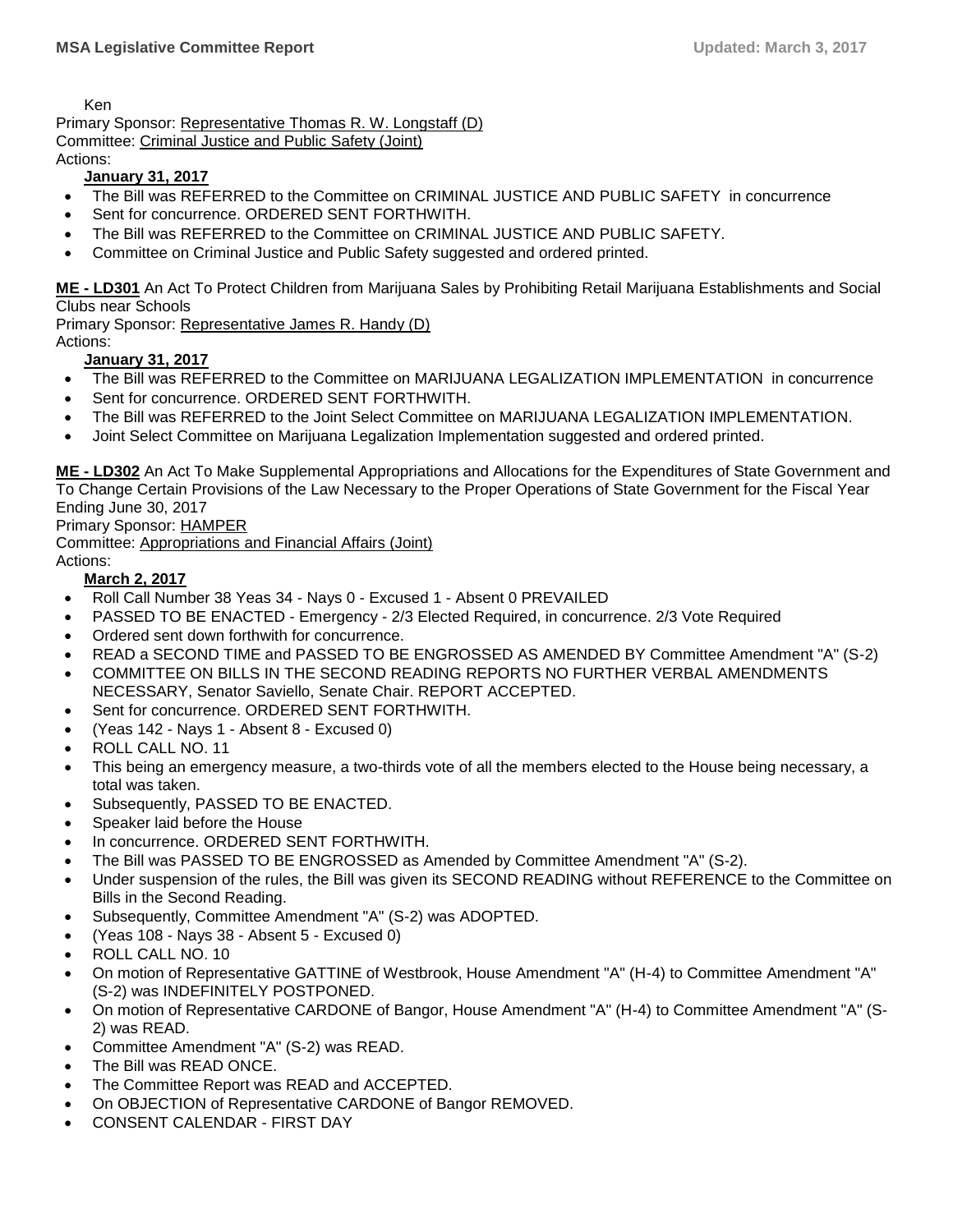#### **February 28, 2017**

- ASSIGNED FOR SECOND READING NEXT LEGISLATIVE DAY.
- Committee Amendment "A" (S-2) READ and ADOPTED
- READ ONCE
- Report READ and ACCEPTED **January 31, 2017**
- In concurrence. ORDERED SENT FORTHWITH.
- The Bill was REFERRED to the Committee on APPROPRIATIONS AND FINANCIAL AFFAIRS.
- Ordered sent down forthwith for concurrence
- REFERENCE to the Committee on APPROPRIATIONS AND FINANCIAL AFFAIRS
- Committee on APPROPRIATIONS AND FINANCIAL AFFAIRS suggested and ordered printed

**ME - [LD307](http://trak.li/b/1363500)** [An Act To Facilitate the Implementation of Mobile Narcotic Treatment Programs in Rural Counties in the](http://trak.li/b/1363500)  **[State](http://trak.li/b/1363500)** 

Primary Sponsor: GRATWICK Committee: [Health and Human Services \(Joint\)](https://trackbill.com/committee/me-health-and-human-services/474-5424) Actions:

## **January 31, 2017**

- In concurrence. ORDERED SENT FORTHWITH.
- The Bill was REFERRED to the Committee on HEALTH AND HUMAN SERVICES.
- Ordered sent down forthwith for concurrence
- REFERENCE to the Committee on HEALTH AND HUMAN SERVICES
- Committee on HEALTH AND HUMAN SERVICES suggested and ordered printed

**ME - [LD310](http://trak.li/b/1363503)** [An Act To Responsibly Implement an Adult Use Cannabis Program](http://trak.li/b/1363503) Primary Sponsor: [Senator Eric Brakey](https://trackbill.com/legislator/me-eric-brakey/474-11662)

Actions:

#### **January 31, 2017**

- In concurrence. ORDERED SENT FORTHWITH.
- The Bill was REFERRED to the Committee on MARIJUANA LEGALIZATION IMPLEMENTATION.
- Ordered sent down forthwith for concurrence
- REFERENCE to the Committee on MARIJUANA LEGALIZATION IMPLEMENTATION
- Committee on MARIJUANA LEGALIZATION IMPLEMENTATION suggested and ordered printed

#### **ME - [LD314](http://trak.li/b/1363507)** [An Act Concerning Emergency Lights on Police Vehicles](http://trak.li/b/1363507)

Primary Sponsor: [Senator Amy Volk](https://trackbill.com/legislator/me-amy-volk/474-11691)

#### Actions:

#### **February 2, 2017**

- Placed in the Legislative Files. (DEAD)
- In concurrence. ORDERED SENT FORTHWITH.
- Subsequently, On motion of Representative HERBIG of Belfast the Bill and accompanying papers were INDEFINITELY POSTPONED.
- Speaker laid before the House
- Later today assigned.
- On motion of Representative HERBIG of Belfast, TABLED pending REFERENCE. **January 31, 2017**
- Ordered sent down forthwith for concurrence
- On motion by Senator COLLINS of York to INDEFINITELY POSTPONE Bill and accompanying papers
- Committee on TRANSPORTATION suggested and ordered printed

#### **ME - [LD321](http://trak.li/b/1363514)** [An Act To Enhance Safety on School Property](http://trak.li/b/1363514)

Categories: monitor - too little information

Notes:

Sheriff Joyce has been asked to research and report back to committee on 2/10.

2/3/17 update: Here is the background behind LD321, An Act to enhance the Safety of Schools. In essence, if an individual is found wandering the halls of a school and shouldn't be it gives the officer the discretion to make an arrest rather than a warning as is indicated in statute now. As an example, if a child molester is found wandering around a school, currently he/she must be removed and warned not to come back.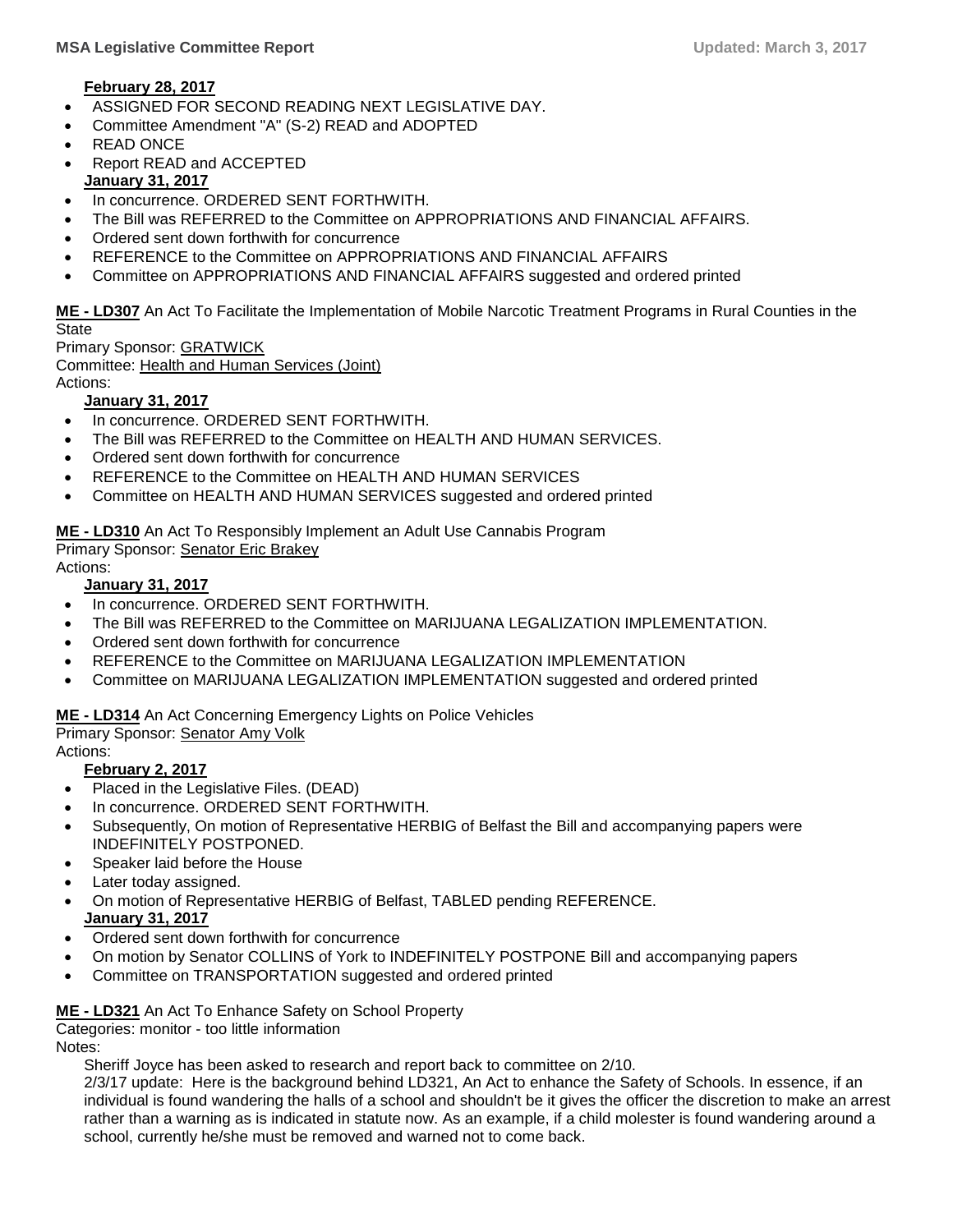Kevin

Primary Sponsor: [Representative Patrick W. Corey \(R\)](https://trackbill.com/legislator/me-patrick-w-corey/474-11708) Committee: [Criminal Justice and Public Safety \(Joint\)](https://trackbill.com/committee/me-criminal-justice-and-public-safety/474-5420) Actions:

#### **January 31, 2017**

- The Bill was REFERRED to the Committee on CRIMINAL JUSTICE AND PUBLIC SAFETY in concurrence
- Sent for concurrence. ORDERED SENT FORTHWITH.
- The Bill was REFERRED to the Committee on CRIMINAL JUSTICE AND PUBLIC SAFETY.
- Committee on Criminal Justice and Public Safety suggested and ordered printed.

#### **ME - [LD324](http://trak.li/b/1363517)** [An Act To Allow Corrections Officers To Administer Naloxone](http://trak.li/b/1363517)

Primary Sponsor: [Representative Ryan Tipping \(D\)](https://trackbill.com/legislator/me-ryan-tipping/474-14615)

Committee: [Health and Human Services \(Joint\)](https://trackbill.com/committee/me-health-and-human-services/474-5424)

Actions:

#### **January 31, 2017**

- The Bill was REFERRED to the Committee on HEALTH AND HUMAN SERVICES in concurrence
- Sent for concurrence. ORDERED SENT FORTHWITH.
- The Bill was REFERRED to the Committee on HEALTH AND HUMAN SERVICES.
- Committee on Health and Human Services suggested and ordered printed.

**ME - [LD332](http://trak.li/b/1365122)** [An Act Regarding Service of Criminal Process on Electronic Communication Service Providers and Remote](http://trak.li/b/1365122)  [Computing Service Providers](http://trak.li/b/1365122)

Categories: support without testimony

Primary Sponsor: Representative [Charlotte Warren \(D\)](https://trackbill.com/legislator/me-charlotte-warren/474-11739)

Committee: [Criminal Justice and Public Safety \(Joint\)](https://trackbill.com/committee/me-criminal-justice-and-public-safety/474-5420)

Actions:

#### **March 2, 2017**

- CONSENT CALENDAR FIRST DAY **January 31, 2017**
- REFERRED to the Committee on CRIMINAL JUSTICE AND PUBLIC SAFETY and ordered printed pursuant to Joint Rule 218, in concurrence.
- Report READ and ACCEPTED, in concurrence.
- Sent for concurrence. ORDERED SENT FORTHWITH.
- The Bill was REFERRED to the Committee on CRIMINAL JUSTICE AND PUBLIC SAFETY and ordered printed pursuant to Joint Rule 218.
- Report was READ and ACCEPTED.
- Representative WARREN for the Criminal Law Advisory Commission pursuant to the Maine Revised Statutes, Title 17-A, section 1354, subsection 2, reports that the Bill be REFERRED to the Committee on CRIMINAL JUSTICE AND PUBLIC SAFETY and ordered printed pursuant to Joint Rule 218.

**ME - [LD350](http://trak.li/b/1368652)** [An Act To Repeal Certain Requirements Concerning the Sale and Purchase of Firearms](http://trak.li/b/1368652) Categories: monitor

Primary Sponsor: [Representative Lance Evans Harvell \(R\)](https://trackbill.com/legislator/me-lance-evans-harvell/474-9800) Committee: [Criminal Justice and Public Safety \(Joint\)](https://trackbill.com/committee/me-criminal-justice-and-public-safety/474-5420) Scheduled Hearing: [Criminal Justice and Public Safety \(Joint\)](https://trackbill.com/committee/me-criminal-justice-and-public-safety/474-5420) **Date:** March 17, 2017

**Time:** 9:00am (EDT)

**Location:** State House, Room 436

Actions:

#### **February 2, 2017**

- The Bill was REFERRED to the Committee on CRIMINAL JUSTICE AND PUBLIC SAFETY in concurrence
- Sent for concurrence. ORDERED SENT FORTHWITH.
- The Bill was REFERRED to the Committee on CRIMINAL JUSTICE AND PUBLIC SAFETY.
- Committee on Criminal Justice and Public Safety suggested and ordered printed.

**ME - [LD351](http://trak.li/b/1368653)** [An Act To Allow Municipalities To Prohibit Weapons at Municipal Public Proceedings and Voting Places](http://trak.li/b/1368653)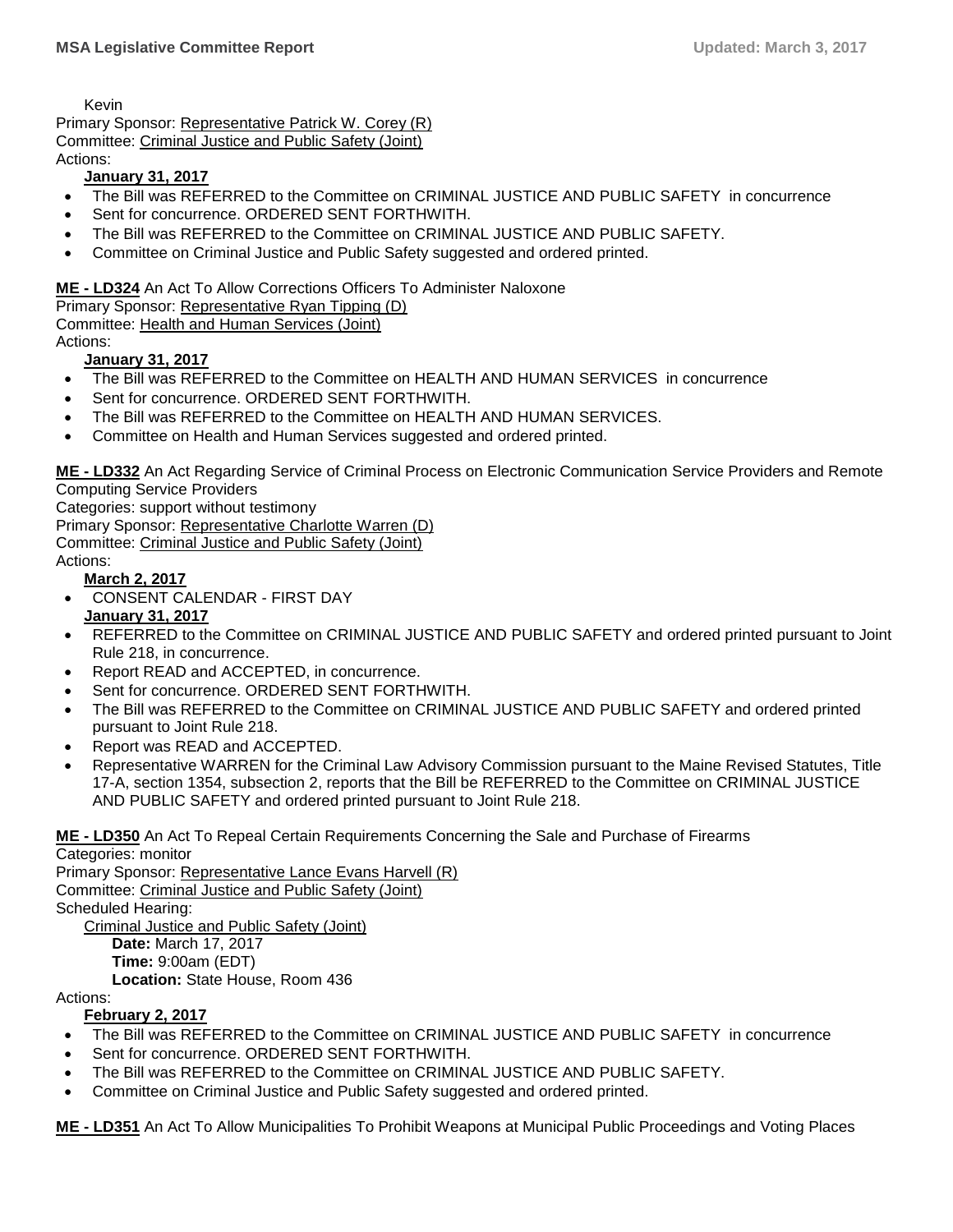Categories: nfna

Notes: May be in favor if words ' on-duty' were removed. NFNA but if they move forward, change language. UNANIMOUS

Primary Sponsor: [Representative John Alden Spear \(D\)](https://trackbill.com/legislator/me-john-alden-spear/474-14603) Committee: [Criminal Justice and Public Safety \(Joint\)](https://trackbill.com/committee/me-criminal-justice-and-public-safety/474-5420)

Scheduled Hearing:

[Criminal Justice and Public Safety \(Joint\)](https://trackbill.com/committee/me-criminal-justice-and-public-safety/474-5420)

**Date:** March 17, 2017

**Time:** 9:00am (EDT)

**Location:** State House, Room 436

#### Actions:

#### **February 2, 2017**

- The Bill was REFERRED to the Committee on CRIMINAL JUSTICE AND PUBLIC SAFETY in concurrence
- Sent for concurrence. ORDERED SENT FORTHWITH.
- The Bill was REFERRED to the Committee on CRIMINAL JUSTICE AND PUBLIC SAFETY.
- Committee on Criminal Justice and Public Safety suggested and ordered printed.

**ME - [LD352](http://trak.li/b/1368654)** [An Act To Require a Dealer To Sell a Gun Lock with Every New Firearm](http://trak.li/b/1368654)

Categories: monitor Primary Sponsor: [Representative Deane Rykerson \(D\)](https://trackbill.com/legislator/me-deane-rykerson/474-9862) Committee: [Criminal Justice and Public Safety \(Joint\)](https://trackbill.com/committee/me-criminal-justice-and-public-safety/474-5420) Scheduled Hearing:

[Criminal Justice and Public Safety \(Joint\)](https://trackbill.com/committee/me-criminal-justice-and-public-safety/474-5420) **Date:** March 17, 2017 **Time:** 1:00pm (EDT) **Location:** State House, Room 436

Actions:

#### **February 2, 2017**

- The Bill was REFERRED to the Committee on CRIMINAL JUSTICE AND PUBLIC SAFETY in concurrence
- Sent for concurrence. ORDERED SENT FORTHWITH.
- The Bill was REFERRED to the Committee on CRIMINAL JUSTICE AND PUBLIC SAFETY.
- Committee on Criminal Justice and Public Safety suggested and ordered printed.

**ME - [LD366](http://trak.li/b/1368668)** [An Act To Ensure Compliance with Federal Immigration Law by State and Local Government Entities](http://trak.li/b/1368668) Primary Sponsor: [Representative Lawrence E. Lockman \(R\)](https://trackbill.com/legislator/me-lawrence-e-lockman/474-9741)

Committee: [Judiciary \(Joint\)](https://trackbill.com/committee/me-judiciary/474-5427)

Actions:

#### **February 2, 2017**

- The Bill was REFERRED to the Committee on JUDICIARY in concurrence
- Sent for concurrence. ORDERED SENT FORTHWITH.
- The Bill was REFERRED to the Committee on JUDICIARY.
- Committee on Judiciary suggested and ordered printed.

**ME - [LD374](http://trak.li/b/1369343)** [An Act To Recodify and Revise Certain Portions of the Maine Criminal Code](http://trak.li/b/1369343) Categories: monitor

Notes:

Sheriff Merry: I just spoke with Dist. Attorney Geoff Rushlau, who is a member of the Criminal Law Advisory Committee, regarding LD-374.

This has been a work in progress since last year, at the request of the Chief Justice. The purpose is to organize sentencing related to the criminal code in a more concise and comprehensive manner. There is no substantive changes intended for sentencing, imprisonment, fines, probation, aggravating factors, or anything else related to crimes and convictions.

There are a couple of areas of interest for sheriff and county jails. The bill does attempt a more comprehensive look at failure to pay fines and what the court may do, including sentencing to jail at a rate between \$25-\$100 per day. It also more clearly lays out the process of ordering a person to community service in lieu of paying a fine. And, finally of note, it allows the court to sentence a person to jail and charge them a reimbursement fee  $-$  paid to the jail, up to the cost of incarcerating the individual or \$80, whichever is less.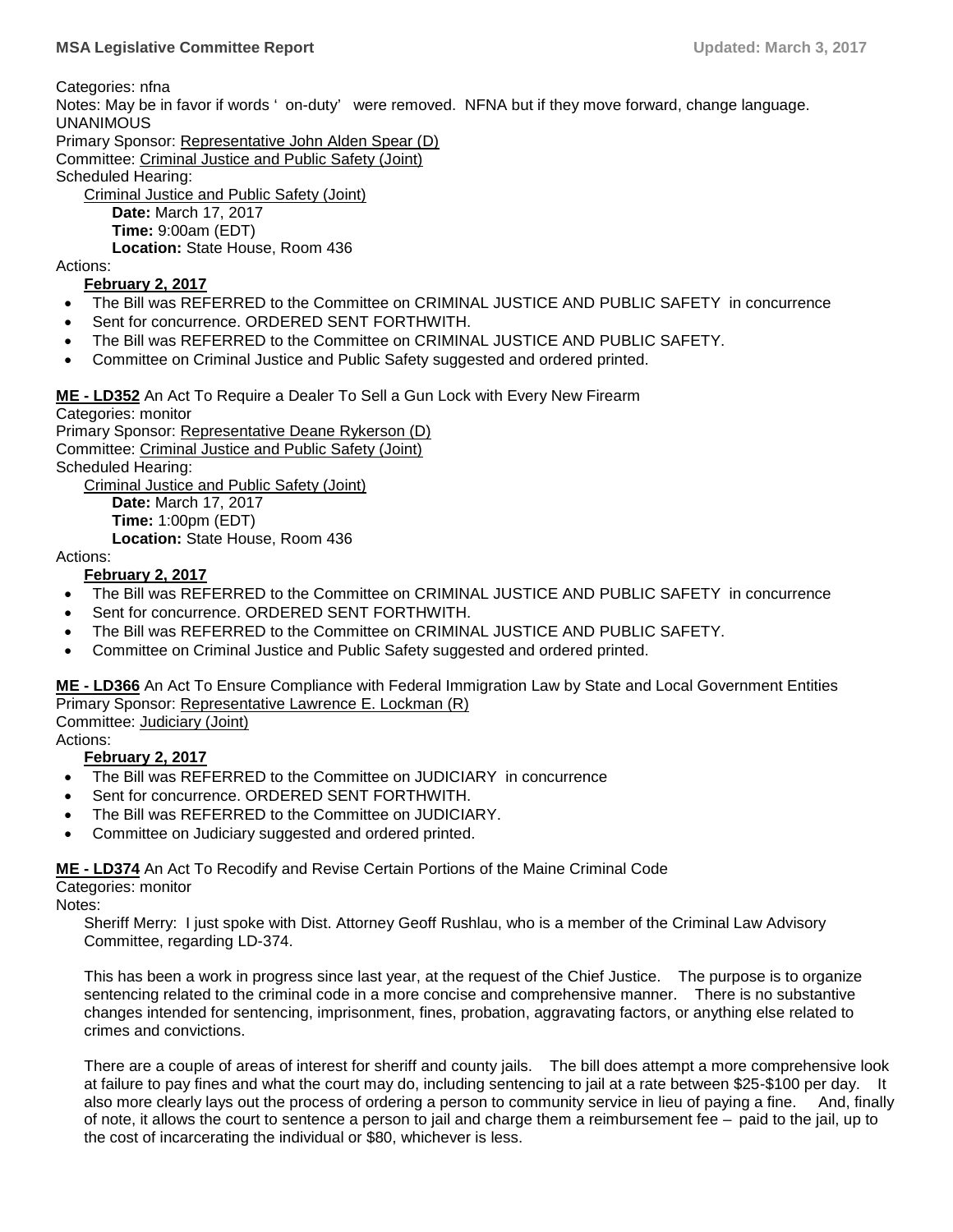The committee is likely to take this bill up before any other bills that may impose sentences so that it can be doing by simply making the changes in this section of the statute.

I think we should probably monitor this bill closely, and pay attention to any proposed changes that could affect either our jail operations or impact the punishment of certain crimes.

Primary Sponsor: [Representative Charlotte Warren \(D\)](https://trackbill.com/legislator/me-charlotte-warren/474-11739)

Committee: [Criminal Justice and Public Safety \(Joint\)](https://trackbill.com/committee/me-criminal-justice-and-public-safety/474-5420)

Scheduled Hearing:

[Criminal Justice and Public Safety \(Joint\)](https://trackbill.com/committee/me-criminal-justice-and-public-safety/474-5420)

**Date:** March 8, 2017

**Time:** 1:00pm (EST)

**Location:** State House, Room 436

Actions:

**February 2, 2017**

- On motion by President ProTem of Androscoggin REFERRED to the Committee on CRIMINAL JUSTICE AND PUBLIC SAFETY and ordered printed pursuant to Joint Rule 218, in concurrence.
- Report READ and ACCEPTED, in concurrence.
- Sent for concurrence. ORDERED SENT FORTHWITH.
- The Bill was REFERRED to the Committee on CRIMINAL JUSTICE AND PUBLIC SAFETY and ordered printed pursuant to Joint Rule 218.
- Report was READ and ACCEPTED.
- Representative WARREN for the Criminal Law Advisory Commission pursuant to the Maine Revised Statutes, Title 17-A, section 1354, subsection 2, reports that the Bill be REFERRED to the Committee on CRIMINAL JUSTICE AND PUBLIC SAFETY and ordered printed pursuant to Joint Rule 218.

**ME - [LD377](http://trak.li/b/1369346)** [An Act To Create a County Jail Drug Rehabilitation and Treatment Grant Program](http://trak.li/b/1369346)

Categories: support with testimony

Notes: Support with testimony – reiterate our concern about the current situation with the heroin crisis. Sheriff Merry will craft and Sheriff King will delivery testimony. Sheriff Morton will participate. UNANIMOUS.

Primary Sponsor: [Senator Justin Chenette](https://trackbill.com/legislator/me-justin-chenette/474-14564)

Committee: [Criminal Justice and Public Safety \(Joint\)](https://trackbill.com/committee/me-criminal-justice-and-public-safety/474-5420)

Scheduled Hearing:

[Criminal Justice and Public Safety \(Joint\)](https://trackbill.com/committee/me-criminal-justice-and-public-safety/474-5420) **Date:** March 15, 2017 **Time:** 1:00pm (EDT) **Location:** State House, Room 436

Actions:

**February 2, 2017**

- In concurrence. ORDERED SENT FORTHWITH.
- The Bill was REFERRED to the Committee on CRIMINAL JUSTICE AND PUBLIC SAFETY.
- Ordered sent down forthwith for concurrence
- REFERENCE to the Committee on CRIMINAL JUSTICE AND PUBLIC SAFETY
- Committee on CRIMINAL JUSTICE AND PUBLIC SAFETY suggested and ordered printed

**ME - [LD387](http://trak.li/b/1369356)** [An Act To Provide for Oversight of Maine's Recreational Marijuana Laws](http://trak.li/b/1369356)

Primary Sponsor: GRATWICK

Actions:

#### **February 2, 2017**

- In concurrence. ORDERED SENT FORTHWITH.
- The Bill was REFERRED to the Committee on MARIJUANA LEGALIZATION IMPLEMENTATION.
- Ordered sent down forthwith for concurrence
- REFERENCE to the Committee on MARIJUANA LEGALIZATION IMPLEMENTATION
- Committee on MARIJUANA LEGALIZATION IMPLEMENTATION suggested and ordered printed

**ME - [LD388](http://trak.li/b/1369357)** [An Act Regarding the Sale of Alcohol by a Manufacturer with an On-premises Retail](http://trak.li/b/1369357) License Categories: opposed without testimony

Notes: Discussion – more municipal. Not in the realm of our work but we are certainly opposed.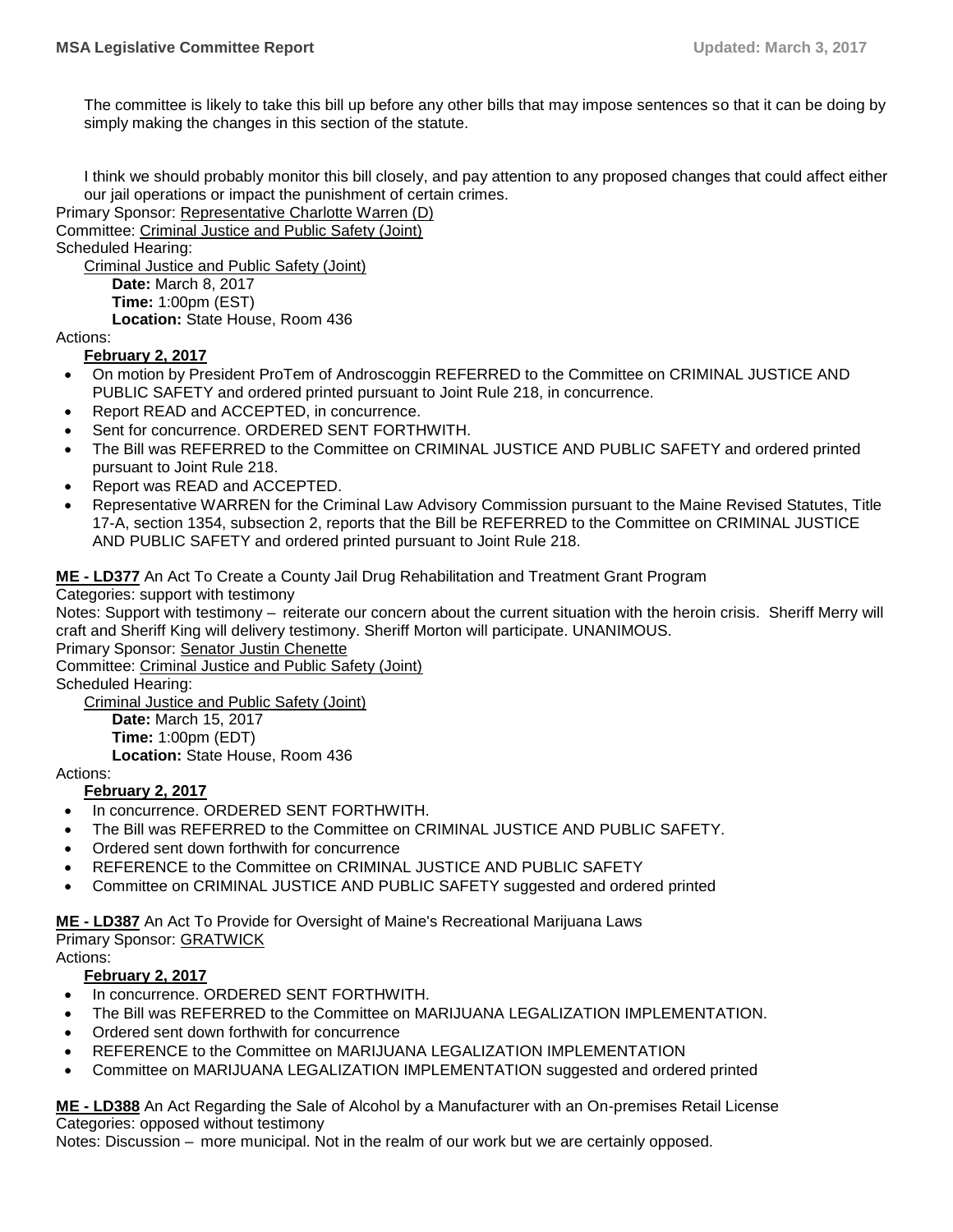Primary Sponsor: SAVIELLO Committee: [Veterans and Legal Affairs \(Joint\)](https://trackbill.com/committee/me-veterans-and-legal-affairs/474-5433) Scheduled Hearing: [Veterans and Legal Affairs \(Joint\)](https://trackbill.com/committee/me-veterans-and-legal-affairs/474-5433) **Date:** March 13, 2017 **Time:** 10:00am (EDT) **Location:** State House, Room 437

Actions:

#### **February 2, 2017**

- In concurrence. ORDERED SENT FORTHWITH.
- The Bill was REFERRED to the Committee on VETERANS AND LEGAL AFFAIRS.
- Ordered sent down forthwith for concurrence
- REFERENCE to the Committee on VETERANS AND LEGAL AFFAIRS
- Committee on VETERANS AND LEGAL AFFAIRS suggested and ordered printed

**ME - [LD411](http://trak.li/b/1372475)** [An Act To Add Addiction to or Dependency on Opiates or Prescription Drugs to the List of](http://trak.li/b/1372475) Qualifying [Conditions for Medical Marijuana](http://trak.li/b/1372475) Primary Sponsor: [Senator Eric Brakey](https://trackbill.com/legislator/me-eric-brakey/474-11662)

Committee: [Health and Human Services \(Joint\)](https://trackbill.com/committee/me-health-and-human-services/474-5424)

Actions:

#### **February 7, 2017**

- In concurrence. ORDERED SENT FORTHWITH.
- The Bill was REFERRED to the Committee on HEALTH AND HUMAN SERVICES.
- Ordered sent down forthwith for concurrence
- REFERENCE to the Committee on HEALTH AND HUMAN SERVICES
- Committee on HEALTH AND HUMAN SERVICES suggested and ordered printed

**ME - [LD433](http://trak.li/b/1374242)** [An Act To Allow Municipalities To Apply a Local Option Sales Tax to the Sale of](http://trak.li/b/1374242) Marijuana Primary Sponsor: [Representative Deane Rykerson \(D\)](https://trackbill.com/legislator/me-deane-rykerson/474-9862)

#### Actions: **February 7, 2017**

- On motion by Senator Dow of Lincoln, REFERRED to the Committee on Marijuana Legalization Implementation, in concurrence.
- Sent for concurrence. ORDERED SENT FORTHWITH.
- The Bill was REFERRED to the Joint Select Committee on MARIJUANA LEGALIZATION IMPLEMENTATION
- Committee on TAXATION suggested and ordered printed.

#### **ME - [LD463](http://trak.li/b/1376315)** [An Act To Improve the Funding of County Jails](http://trak.li/b/1376315)

Notes: Franklin: support. Hancock: support. Kennebec: support concurs with Sagadahoc Lincoln: Oxford: support Penobscot: support Sagadahoc: support but provision section 3, B (1). Money should go to county where inmate comes from to help pay boarding fee. Somerset: York: Support but remove tax cap altogether. Sheriff Gallant reach out to all sheriffs and stress importance of this discussion for 3/10.

Primary Sponsor: MARTIN

Scheduled Hearing:

[Criminal Justice and Public Safety \(Joint\)](https://trackbill.com/committee/me-criminal-justice-and-public-safety/474-5420) **Date:** March 15, 2017 **Time:** 1:00pm (EDT) **Location:** State House, Room 436

Actions:

#### **February 7, 2017**

- The Bill was REFERRED to the Committee on CRIMINAL JUSTICE AND PUBLIC SAFETY in concurrence
- Sent for concurrence. ORDERED SENT FORTHWITH.
- The Bill was REFERRED to the Committee on CRIMINAL JUSTICE AND PUBLIC SAFETY.
- Committee on Criminal Justice and Public Safety suggested and ordered printed.

**ME - [LD475](http://trak.li/b/1379898)** [An Act To Require That a Person Who Has Been Treated by a Law Enforcement Officer with Naloxone Be](http://trak.li/b/1379898)  [Informed about Drug Addiction Treatment](http://trak.li/b/1379898)

Primary Sponsor: [Representative Harold L. Stewart III \(R\)](https://trackbill.com/legislator/me-harold-l-stewart-iii/474-14621)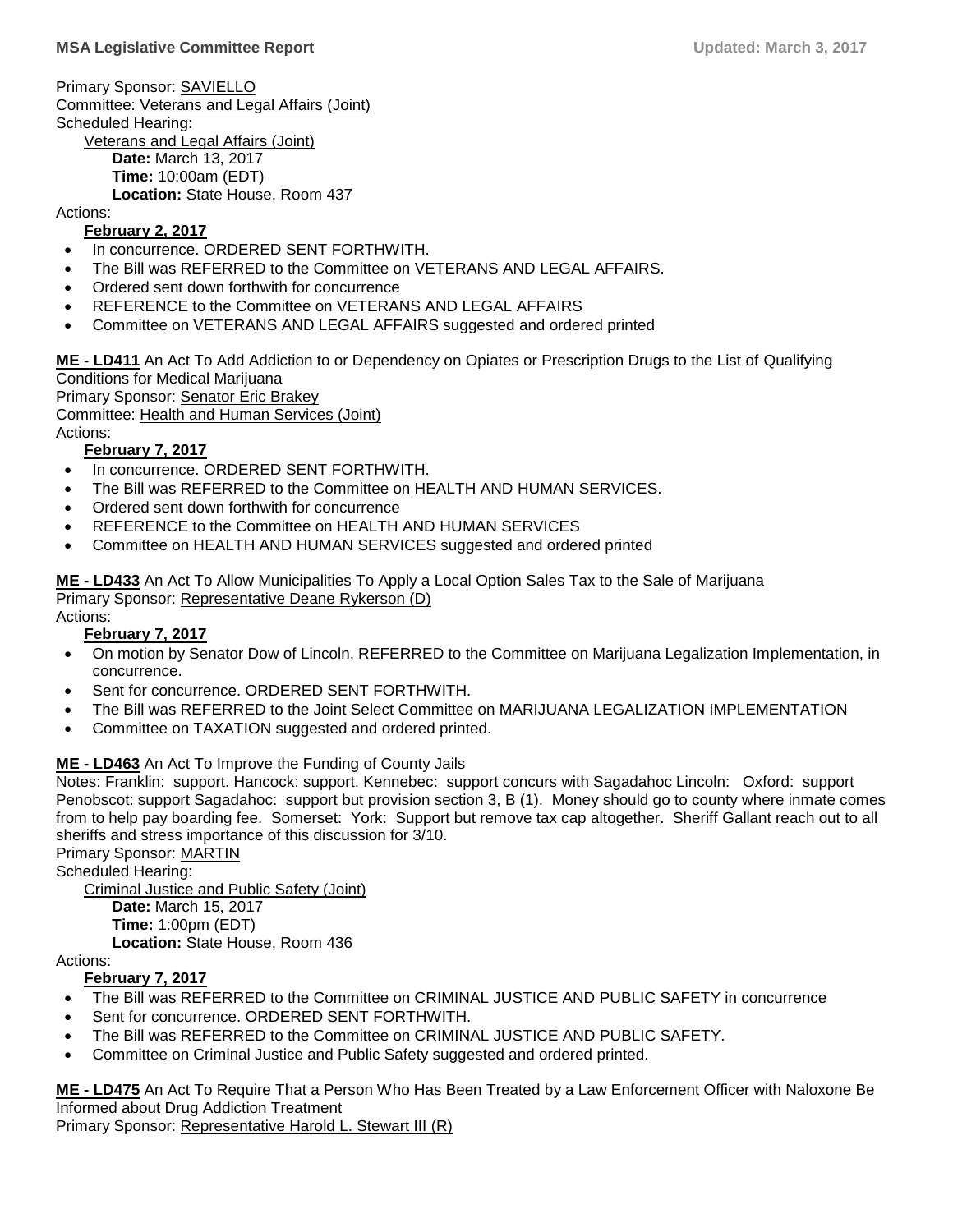Actions:

**March 2, 2017**

- Unfinished Business **February 28, 2017**
- Unfinished Business **February 16, 2017**
- Unfinished Business
- On motion by Senator MASON of Androscoggin Tabled until Later in Today's Session, pending REFERENCE **February 14, 2017**
- Sent for concurrence. ORDERED SENT FORTHWITH.
- The Bill was REFERRED to the Committee on HEALTH AND HUMAN SERVICES.
- Committee on Health and Human Services suggested and ordered printed.

**ME - [LD497](http://trak.li/b/1379920)** An Act To Require That [Candidates for the Office of County Sheriff Who Meet the Basic Corrections Training](http://trak.li/b/1379920)  [Standards Have Corrections Supervisory Experience](http://trak.li/b/1379920)

Categories: support with testimony

Notes: Sheriff Gallant will craft testimony and send to MA. Sheriff Gallant will attend this public hearing on behalf of the MSA.

Primary Sponsor: [Representative Matthew A. Harrington \(R\)](https://trackbill.com/legislator/me-matthew-a-harrington/474-14579) Committee: [State and Local Government \(Joint\)](https://trackbill.com/committee/me-state-and-local-government/474-5430) Scheduled Hearings: **[State and Local Government \(Joint\)](https://trackbill.com/committee/me-state-and-local-government/474-5430) Date:** March 6, 2017 **Time:** 1:00pm (EST) **Location:** Cross Building, Room 214 [State and Local Government \(Joint\)](https://trackbill.com/committee/me-state-and-local-government/474-5430) **Date:** March 13, 2017

**Time:** 1:00pm (EDT)

**Location:** Cross Building, Room 214

## Actions:

#### **February 16, 2017**

 On motion by Senator Mason of Androscoggin, REFERRED to the Committee on State and Local Government, in concurrence.

#### **February 14, 2017**

- Sent for concurrence. ORDERED SENT FORTHWITH.
- On motion of Representative LUCHINI of Ellsworth, the Bill was REFERRED to the Committee on STATE AND LOCAL GOVERNMENT.
- Committee on VETERANS AND LEGAL AFFAIRS suggested and ordered printed.

## **ME - [LD498](http://trak.li/b/1379921)** [An Act Regarding Marijuana Licensing](http://trak.li/b/1379921)

Primary Sponsor: [Representative Lance Evans Harvell \(R\)](https://trackbill.com/legislator/me-lance-evans-harvell/474-9800)

Actions:

## **February 14, 2017**

- The Bill was REFERRED to the Committee on MARIJUANA LEGALIZATION IMPLEMENTATION in concurrence
- Sent for concurrence. ORDERED SENT FORTHWITH.
- The Bill was REFERRED to the Joint Select Committee on MARIJUANA LEGALIZATION IMPLEMENTATION.
- Joint Select Committee on Marijuana Legalization Implementation suggested and ordered printed.

**ME - [LD499](http://trak.li/b/1379922)** [An Act To Allow Municipalities To Prohibit Retail Marijuana Facilities in Safe Zones](http://trak.li/b/1379922) Primary Sponsor: AUSTIN

Actions:

#### **February 14, 2017**

- The Bill was REFERRED to the Committee on MARIJUANA LEGALIZATION IMPLEMENTATION in concurrence
- Sent for concurrence. ORDERED SENT FORTHWITH.
- The Bill was REFERRED to the Joint Select Committee on MARIJUANA LEGALIZATION IMPLEMENTATION.
- Joint Select Committee on Marijuana Legalization Implementation suggested and ordered printed.

**ME - [LD501](http://trak.li/b/1379262)** [An Act To Increase Firearm Safety](http://trak.li/b/1379262)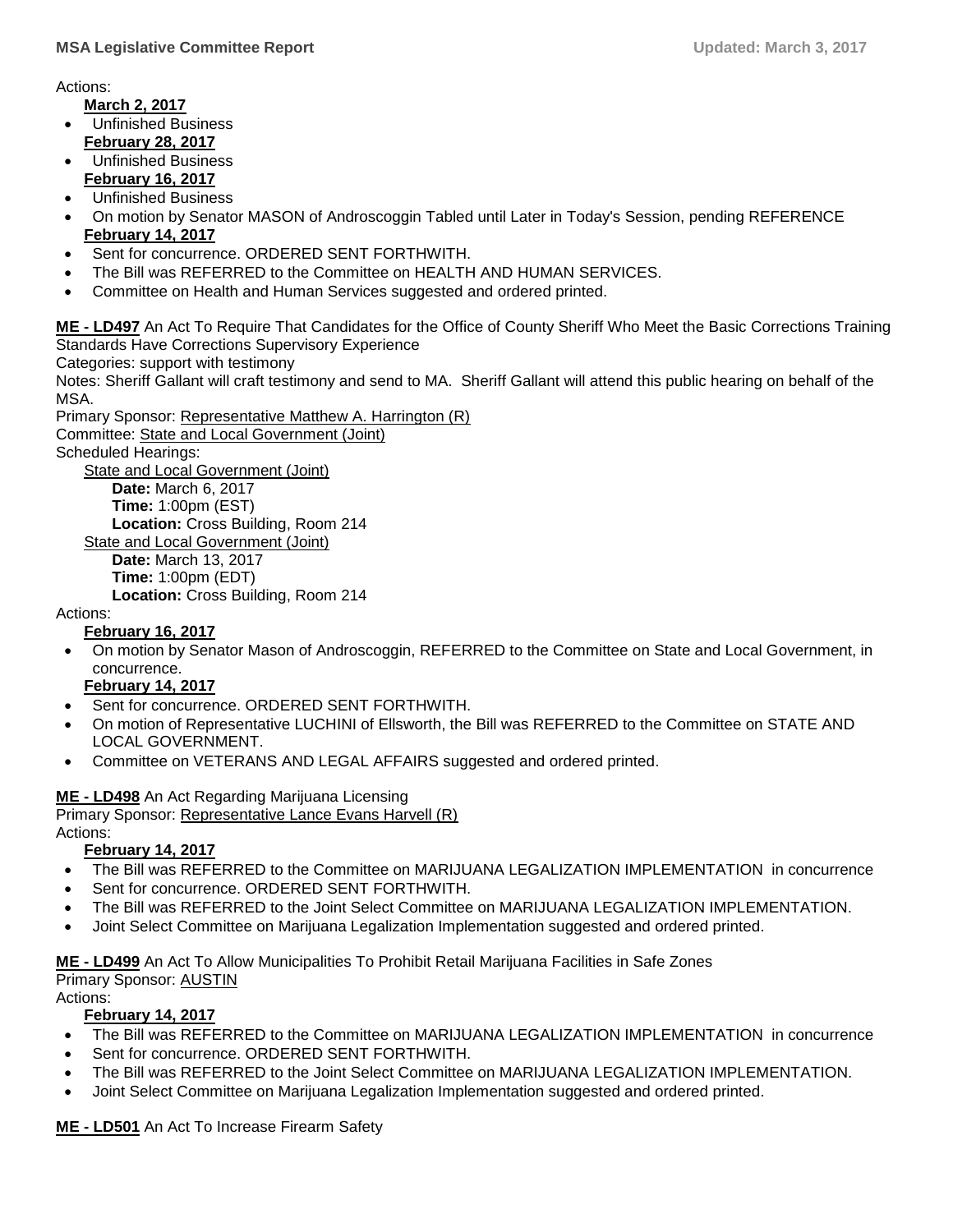Primary Sponsor: [Senator David Miramant](https://trackbill.com/legislator/me-david-miramant/474-14572) Committee: [Criminal Justice and Public Safety \(Joint\)](https://trackbill.com/committee/me-criminal-justice-and-public-safety/474-5420) Scheduled Hearing: [Criminal Justice and Public Safety \(Joint\)](https://trackbill.com/committee/me-criminal-justice-and-public-safety/474-5420)

**Date:** March 17, 2017 **Time:** 1:00pm (EDT) **Location:** State House, Room 436

Actions:

#### **February 14, 2017**

- In concurrence. ORDERED SENT FORTHWITH.
- The Bill was REFERRED to the Committee on CRIMINAL JUSTICE AND PUBLIC SAFETY.
- Ordered sent down forthwith for concurrence
- REFERENCE to the Committee on CRIMINAL JUSTICE AND PUBLIC SAFETY
- Committee on CRIMINAL JUSTICE AND PUBLIC SAFETY suggested and ordered printed

**ME - [LD511](http://trak.li/b/1380999)** [An Act To Amend the Laws Governing Domestic Violence and Setting Preconviction Bail](http://trak.li/b/1380999) Primary Sponsor: [Senator James Dill](https://trackbill.com/legislator/me-james-dill/474-14567)

Committee: [Criminal Justice and Public Safety \(Joint\)](https://trackbill.com/committee/me-criminal-justice-and-public-safety/474-5420)

Actions:

#### **February 14, 2017**

- In concurrence. ORDERED SENT FORTHWITH.
- The Bill was REFERRED to the Committee on CRIMINAL JUSTICE AND PUBLIC SAFETY.
- Ordered sent down forthwith for concurrence
- REFERENCE to the Committee on CRIMINAL JUSTICE AND PUBLIC SAFETY
- Committee on CRIMINAL JUSTICE AND PUBLIC SAFETY suggested and ordered printed

**ME - [LD514](http://trak.li/b/1381002)** [An Act To Authorize the Expungement of Records of Nonviolent Crimes](http://trak.li/b/1381002)

Primary Sponsor: [Senator Eric Brakey](https://trackbill.com/legislator/me-eric-brakey/474-11662)

Committee: [Criminal Justice and Public Safety \(Joint\)](https://trackbill.com/committee/me-criminal-justice-and-public-safety/474-5420)

#### Actions: **February 14, 2017**

- In concurrence. ORDERED SENT FORTHWITH.
- The Bill was REFERRED to the Committee on CRIMINAL JUSTICE AND PUBLIC SAFETY.
- Ordered sent down forthwith for concurrence
- REFERENCE to the Committee on CRIMINAL JUSTICE AND PUBLIC SAFETY
- Committee on CRIMINAL JUSTICE AND PUBLIC SAFETY suggested and ordered printed

#### **ME - [LD515](http://trak.li/b/1381003)** [An Act To Amend the Laws on Gross Sexual Assault](http://trak.li/b/1381003)

Primary Sponsor: [Senator Joyce Maker](https://trackbill.com/legislator/me-joyce-maker/474-14571)

Committee: [Criminal Justice and Public Safety \(Joint\)](https://trackbill.com/committee/me-criminal-justice-and-public-safety/474-5420)

Actions:

#### **February 14, 2017**

- In concurrence. ORDERED SENT FORTHWITH.
- The Bill was REFERRED to the Committee on CRIMINAL JUSTICE AND PUBLIC SAFETY.
- Ordered sent down forthwith for concurrence
- REFERENCE to the Committee on CRIMINAL JUSTICE AND PUBLIC SAFETY
- Committee on CRIMINAL JUSTICE AND PUBLIC SAFETY suggested and ordered printed

#### **ME - [LD516](http://trak.li/b/1381004)** [An Act To Reduce the Cost of Pretrial Detention](http://trak.li/b/1381004)

Notes: Another bill that speaks to the fact that we' re not given the funds necessary to run the jails that we' re tasked to operate. This forces the discussion. Opposed – 6, NFNA – 2, support – 1 Sheriff Gallant will move to agenda 3/10 Primary Sponsor: [Senator Mark Dion](https://trackbill.com/legislator/me-mark-dion/474-14568)

Committee: [Criminal Justice and Public Safety \(Joint\)](https://trackbill.com/committee/me-criminal-justice-and-public-safety/474-5420)

Scheduled Hearing:

[Criminal Justice and Public Safety \(Joint\)](https://trackbill.com/committee/me-criminal-justice-and-public-safety/474-5420) **Date:** March 15, 2017 **Time:** 1:00pm (EDT) **Location:** State House, Room 436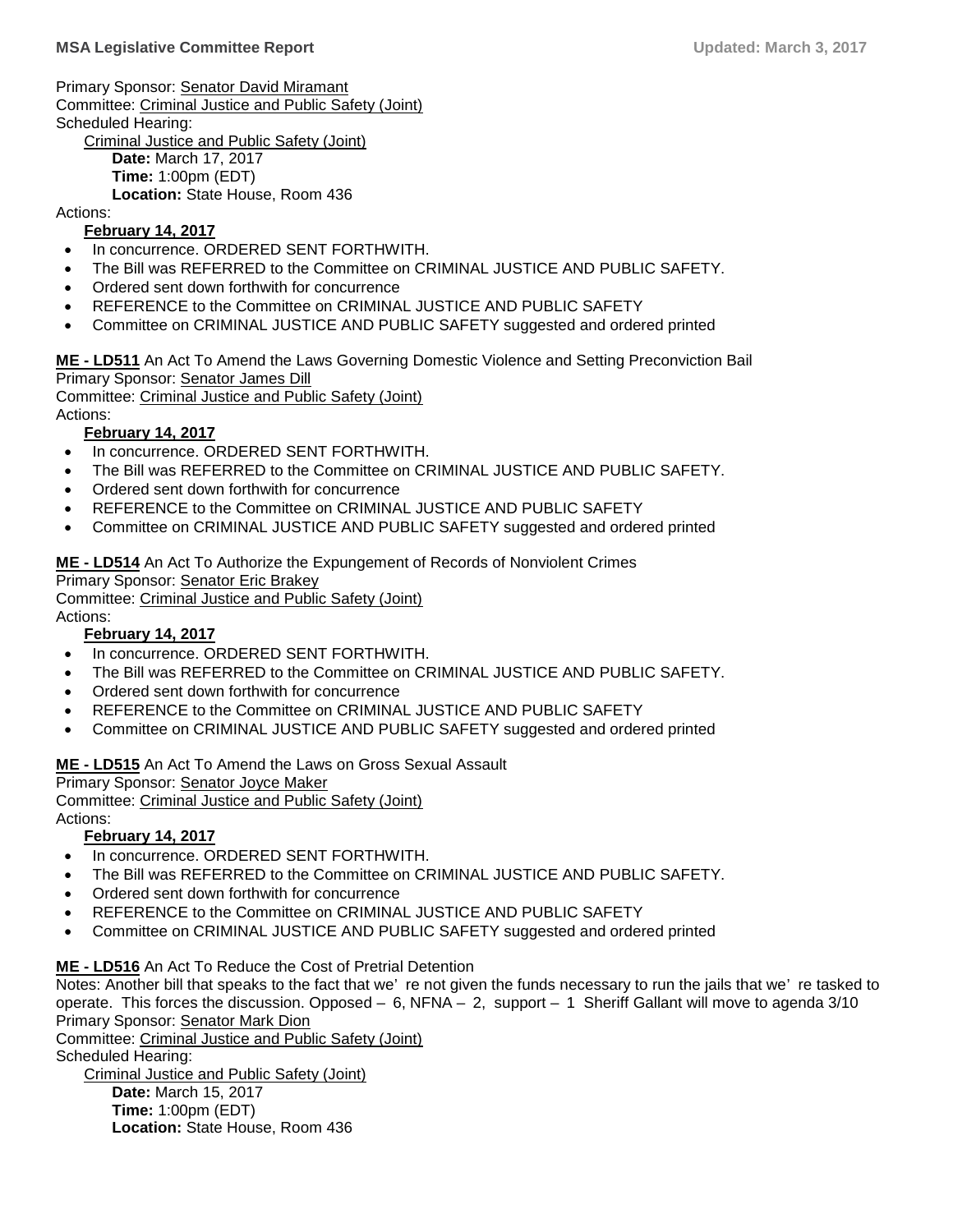Actions:

#### **February 14, 2017**

- In concurrence. ORDERED SENT FORTHWITH.
- The Bill was REFERRED to the Committee on CRIMINAL JUSTICE AND PUBLIC SAFETY.
- Ordered sent down forthwith for concurrence
- REFERENCE to the Committee on CRIMINAL JUSTICE AND PUBLIC SAFETY
- Committee on CRIMINAL JUSTICE AND PUBLIC SAFETY suggested and ordered printed

**ME - [LD523](http://trak.li/b/1381287)** [Resolve, To Establish the Commission To Review the Laws Governing Domestic Violence](http://trak.li/b/1381287) Primary Sponsor: [Representative Lois Galgay Reckitt \(D\)](https://trackbill.com/legislator/me-lois-galgay-reckitt/474-14584) Committee: [Criminal Justice and Public Safety \(Joint\)](https://trackbill.com/committee/me-criminal-justice-and-public-safety/474-5420) Actions:

## **February 14, 2017**

- The Bill was REFERRED to the Committee on CRIMINAL JUSTICE AND PUBLIC SAFETY in concurrence
- Sent for concurrence. ORDERED SENT FORTHWITH.
- The Resolve was REFERRED to the Committee on CRIMINAL JUSTICE AND PUBLIC SAFETY.
- Committee on Criminal Justice and Public Safety suggested and ordered printed.

#### **ME - [LD524](http://trak.li/b/1381288)** [An Act To Amend the Laws on Domestic Violence](http://trak.li/b/1381288)

Primary Sponsor: [Representative Lois Galgay Reckitt \(D\)](https://trackbill.com/legislator/me-lois-galgay-reckitt/474-14584)

Committee: [Criminal Justice and Public Safety \(Joint\)](https://trackbill.com/committee/me-criminal-justice-and-public-safety/474-5420)

Actions:

#### **February 14, 2017**

- The Bill was REFERRED to the Committee on CRIMINAL JUSTICE AND PUBLIC SAFETY in concurrence
- Sent for concurrence. ORDERED SENT FORTHWITH.
- The Bill was REFERRED to the Committee on CRIMINAL JUSTICE AND PUBLIC SAFETY.
- Committee on Criminal Justice and Public Safety suggested and ordered printed.

#### **ME - [LD525](http://trak.li/b/1381289)** [An Act To Enhance Maine's Response to Domestic Violence](http://trak.li/b/1381289)

Primary Sponsor: [Representative Ellie Espling \(R\)](https://trackbill.com/legislator/me-ellie-espling/474-11729)

Committee: [Criminal Justice and Public Safety \(Joint\)](https://trackbill.com/committee/me-criminal-justice-and-public-safety/474-5420)

Actions:

#### **February 14, 2017**

- The Bill was REFERRED to the Committee on CRIMINAL JUSTICE AND PUBLIC SAFETY in concurrence
- Sent for concurrence. ORDERED SENT FORTHWITH.
- The Bill was REFERRED to the Committee on CRIMINAL JUSTICE AND PUBLIC SAFETY.
- Committee on Criminal Justice and Public Safety suggested and ordered printed.

**ME - [LD534](http://trak.li/b/1381298)** [An Act To Amend the Laws Governing the Circumstances of Death That Must Be Reported to the Office of](http://trak.li/b/1381298)  [Chief Medical Examiner](http://trak.li/b/1381298)

Primary Sponsor: [Representative Matthew W. Moonen \(D\)](https://trackbill.com/legislator/me-matthew-w-moonen/474-9829) Committee: [Judiciary \(Joint\)](https://trackbill.com/committee/me-judiciary/474-5427) Scheduled Hearing: [Judiciary \(Joint\)](https://trackbill.com/committee/me-judiciary/474-5427) **Date:** March 16, 2017 **Time:** 1:00pm (EDT)

**Location:** State House, Room 438

Actions:

#### **February 14, 2017**

- The Bill was REFERRED to the Committee on JUDICIARY in concurrence
- Sent for concurrence. ORDERED SENT FORTHWITH.
- The Bill was REFERRED to the Committee on JUDICIARY.
- Committee on Judiciary suggested and ordered printed.

**ME - [LD545](http://trak.li/b/1381309)** [An Act To Ensure Maine's Unorganized Townships and Plantations Maintain Local Control under Laws](http://trak.li/b/1381309)  [Legalizing Marijuana](http://trak.li/b/1381309)

Primary Sponsor: [Representative Scott M. Hamann \(D\)](https://trackbill.com/legislator/me-scott-m-hamann/474-9834)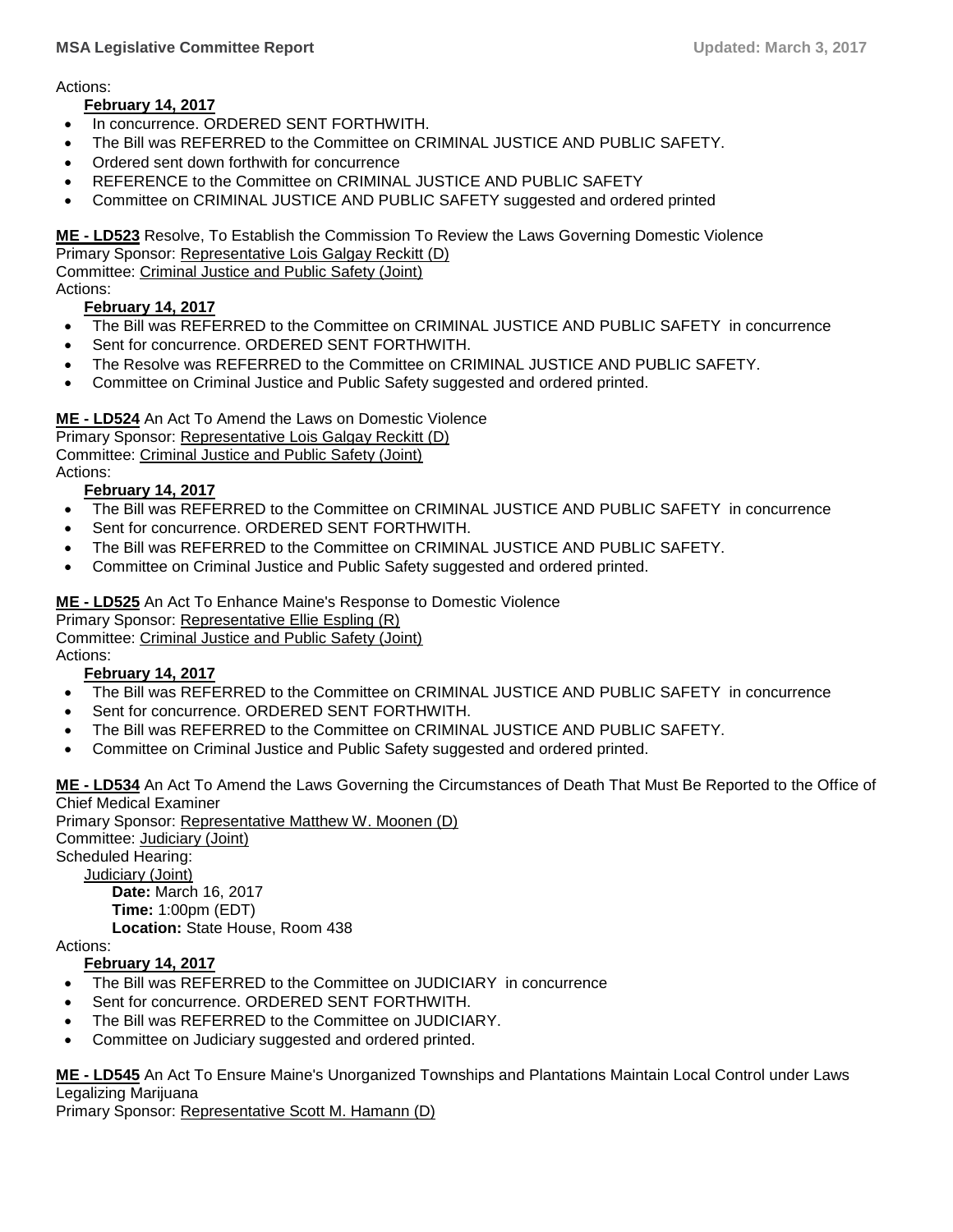#### **MSA Legislative Committee Report Updated: March 3, 2017**

Actions:

#### **February 14, 2017**

- The Bill was REFERRED to the Committee on MARIJUANA LEGALIZATION IMPLEMENTATION in concurrence
- Sent for concurrence. ORDERED SENT FORTHWITH.
- The Bill was REFERRED to the Joint Select Committee on MARIJUANA LEGALIZATION IMPLEMENTATION.
- Joint Select Committee on Marijuana Legalization Implementation suggested and ordered printed.

**ME - [LD568](http://trak.li/b/1390672)** [An Act To Require Candidates To Be Listed as Unenrolled If Not Registered with a Recognized Party](http://trak.li/b/1390672) Primary Sponsor: [Representative Beth Peloquin Turner \(R\)](https://trackbill.com/legislator/me-beth-peloquin-turner/474-14619) Scheduled Hearing:

[Veterans and Legal Affairs \(Joint\)](https://trackbill.com/committee/me-veterans-and-legal-affairs/474-5433) **Date:** March 8, 2017 **Time:** 9:30am (EST) **Location:** State House, Room 437

Actions:

#### **February 16, 2017**

- The Bill was REFERRED to the Committee on VETERANS AND LEGAL AFFAIRS in concurrence
- Sent for concurrence. ORDERED SENT FORTHWITH.
- The Bill was REFERRED to the Committee on VETERANS AND LEGAL AFFAIRS.
- Committee on Veterans and Legal Affairs suggested and ordered printed.

**ME - [LD569](http://trak.li/b/1390673)** [Resolve, Regarding Legislative Review of Chapter 5: Maine Disaster Recovery Fund, a Major Substantive](http://trak.li/b/1390673)  [Rule of the Department of Defense, Veterans and Emergency Management, Maine Emergency Management Agency](http://trak.li/b/1390673) Primary Sponsor: [Representative Charlotte Warren \(D\)](https://trackbill.com/legislator/me-charlotte-warren/474-11739)

Committee: [Criminal Justice and Public Safety \(Joint\)](https://trackbill.com/committee/me-criminal-justice-and-public-safety/474-5420) Scheduled Hearing:

[Criminal Justice and Public Safety \(Joint\)](https://trackbill.com/committee/me-criminal-justice-and-public-safety/474-5420) **Date:** March 13, 2017 **Time:** 9:00am (EDT)

**Location:** State House, Room 436

#### Actions:

#### **February 16, 2017**

- On motion by Senator Rosen of Hancock REFERRED to the Committee on CRIMINAL JUSTICE AND PUBLIC SAFETY and ordered printed pursuant to Joint Rule 218, in concurrence.
- Report READ and ACCEPTED, in concurrence.
- Sent for concurrence. ORDERED SENT FORTHWITH.
- The Resolve was REFERRED to the Committee on CRIMINAL JUSTICE AND PUBLIC SAFETY and ordered printed pursuant to Joint Rule 218.
- Report was READ and ACCEPTED.
- Representative WARREN for the Department of Defense, Veterans and Emergency Management, Maine Emergency Management Agency pursuant to the Maine Revised Statutes, Title 5, section 8072, reports that the Resolve be REFERRED to the Committee on CRIMINAL JUSTICE AND PUBLIC SAFETY and ordered printed pursuant to Joint Rule 218.

**ME - [LD574](http://trak.li/b/1392912)** [An Act To Amend the Provision of Law Requiring Disclosure of the Possession of a Firearm under Certain](http://trak.li/b/1392912)  **[Circumstances](http://trak.li/b/1392912)** 

Primary Sponsor: [Senator Eric Brakey](https://trackbill.com/legislator/me-eric-brakey/474-11662) Committee: [Criminal Justice and Public Safety \(Joint\)](https://trackbill.com/committee/me-criminal-justice-and-public-safety/474-5420) Scheduled Hearing: [Criminal Justice and Public Safety \(Joint\)](https://trackbill.com/committee/me-criminal-justice-and-public-safety/474-5420) **Date:** March 17, 2017 **Time:** 1:00pm (EDT) **Location:** State House, Room 436

Actions:

#### **February 16, 2017**

- In concurrence. ORDERED SENT FORTHWITH.
- The Bill was REFERRED to the Committee on CRIMINAL JUSTICE AND PUBLIC SAFETY.
- Ordered sent down forthwith for concurrence
- REFERENCE to the Committee on CRIMINAL JUSTICE AND PUBLIC SAFETY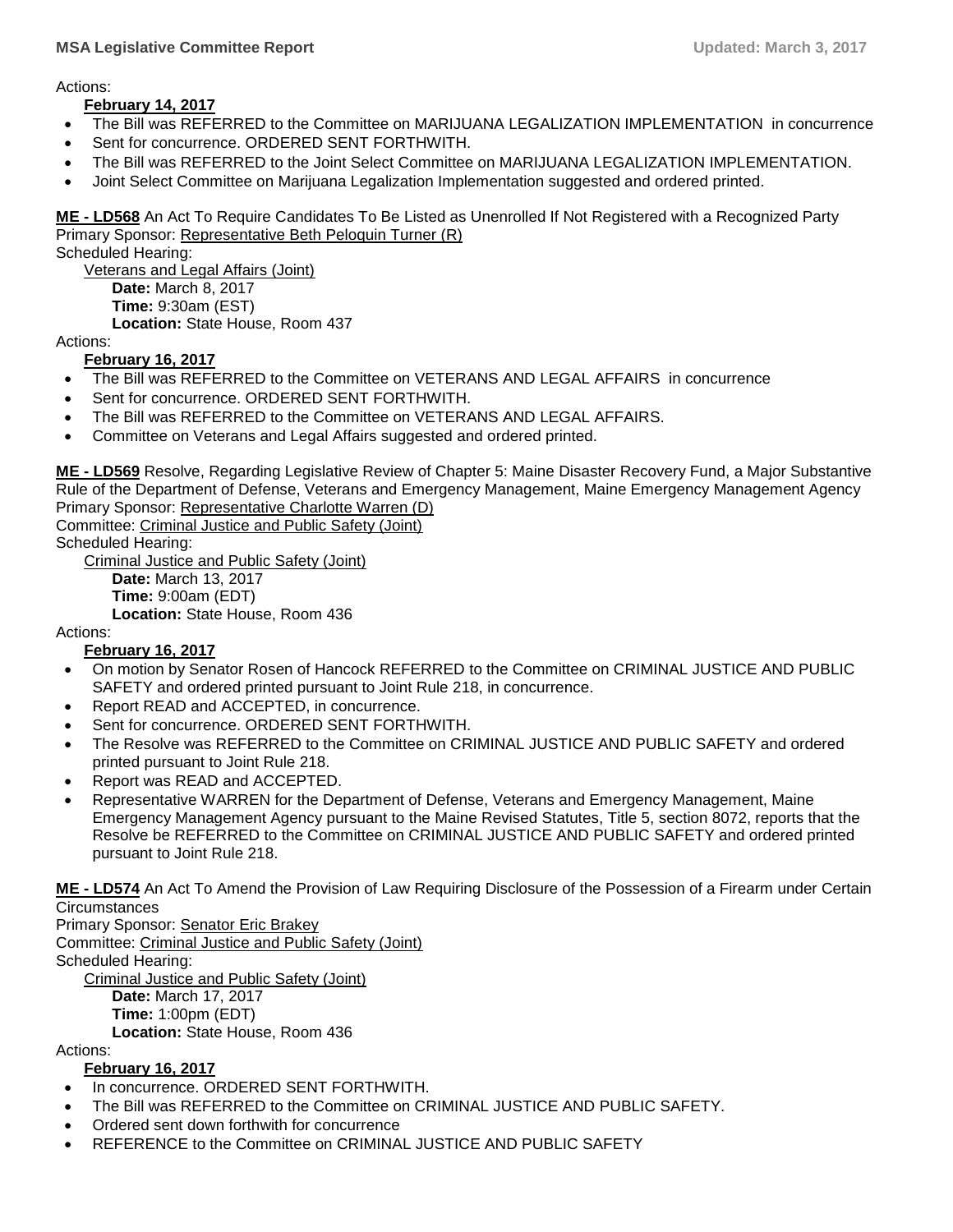Committee on CRIMINAL JUSTICE AND PUBLIC SAFETY suggested and ordered printed

**ME - [LD581](http://trak.li/b/1392919)** [An Act To Require Notification When a Temporary Protection from Abuse Order Is Rescinded](http://trak.li/b/1392919) Primary Sponsor: [Senator Troy Jackson](https://trackbill.com/legislator/me-troy-jackson/474-9692) Committee: [Judiciary \(Joint\)](https://trackbill.com/committee/me-judiciary/474-5427)

Actions:

#### **February 16, 2017**

- In concurrence. ORDERED SENT FORTHWITH.
- The Bill was REFERRED to the Committee on JUDICIARY.
- Ordered sent down forthwith for concurrence
- REFERENCE to the Committee on JUDICIARY
- Committee on JUDICIARY suggested and ordered printed

**ME - [LD588](http://trak.li/b/1392926)** [An Act To Allow Law Enforcement Agencies and Associations To Engage Directly in Fund-raising under](http://trak.li/b/1392926)  [Certain Circumstances](http://trak.li/b/1392926)

Categories: support Notes: Add to 3/10 agenda Primary Sponsor: [Senator Bill Diamond](https://trackbill.com/legislator/me-bill-diamond/474-11669) Committee: [Criminal Justice and Public Safety \(Joint\)](https://trackbill.com/committee/me-criminal-justice-and-public-safety/474-5420) Scheduled Hearing: [Criminal Justice and Public Safety \(Joint\)](https://trackbill.com/committee/me-criminal-justice-and-public-safety/474-5420)

**Date:** March 13, 2017 **Time:** 9:00am (EDT)

**Location:** State House, Room 436

#### Actions:

#### **February 16, 2017**

- In concurrence. ORDERED SENT FORTHWITH.
- The Bill was REFERRED to the Committee on CRIMINAL JUSTICE AND PUBLIC SAFETY.
- Ordered sent down forthwith for concurrence
- REFERENCE to the Committee on CRIMINAL JUSTICE AND PUBLIC SAFETY
- Committee on CRIMINAL JUSTICE AND PUBLIC SAFETY suggested and ordered printed

**ME - [LD595](http://trak.li/b/1392933)** [An Act Prohibiting a Law Enforcement Officer from Confiscating a Firearm under Certain Conditions](http://trak.li/b/1392933) Categories: monitor

Notes: Sheriff Morton will research and report 3/10 Primary Sponsor: [Representative Stacey K. Guerin \(R\)](https://trackbill.com/legislator/me-stacey-k-guerin/474-9733) Committee: [Criminal Justice and Public Safety \(Joint\)](https://trackbill.com/committee/me-criminal-justice-and-public-safety/474-5420) Scheduled Hearing: [Criminal Justice and Public Safety \(Joint\)](https://trackbill.com/committee/me-criminal-justice-and-public-safety/474-5420) **Date:** March 17, 2017 **Time:** 1:00pm (EDT) **Location:** State House, Room 436

Actions:

#### **February 16, 2017**

- The Bill was REFERRED to the Committee on CRIMINAL JUSTICE AND PUBLIC SAFETY in concurrence
- Sent for concurrence. ORDERED SENT FORTHWITH.
- The Bill was REFERRED to the Committee on CRIMINAL JUSTICE AND PUBLIC SAFETY.
- Committee on Criminal Justice and Public Safety suggested and ordered printed.

**ME - [LD596](http://trak.li/b/1392934)** [An Act To Promote Highway Safety by Restricting the Use of Marijuana and Possession of an Open](http://trak.li/b/1392934)  [Marijuana Container in a Motor Vehicle](http://trak.li/b/1392934)

Primary Sponsor: [Representative Patrick W. Corey \(R\)](https://trackbill.com/legislator/me-patrick-w-corey/474-11708)

Actions:

#### **February 16, 2017**

- On motion by Senator Mason of Androscoggin, REFERRED to the Committee on Marijuana Legalization Implementation, in concurrence.
- Sent for concurrence. ORDERED SENT FORTHWITH.
- On motion of Representative WARREN of Hallowell, the Bill was REFERRED to the Joint Select Committee on MARIJUANA LEGALIZATION IMPLEMENTATION.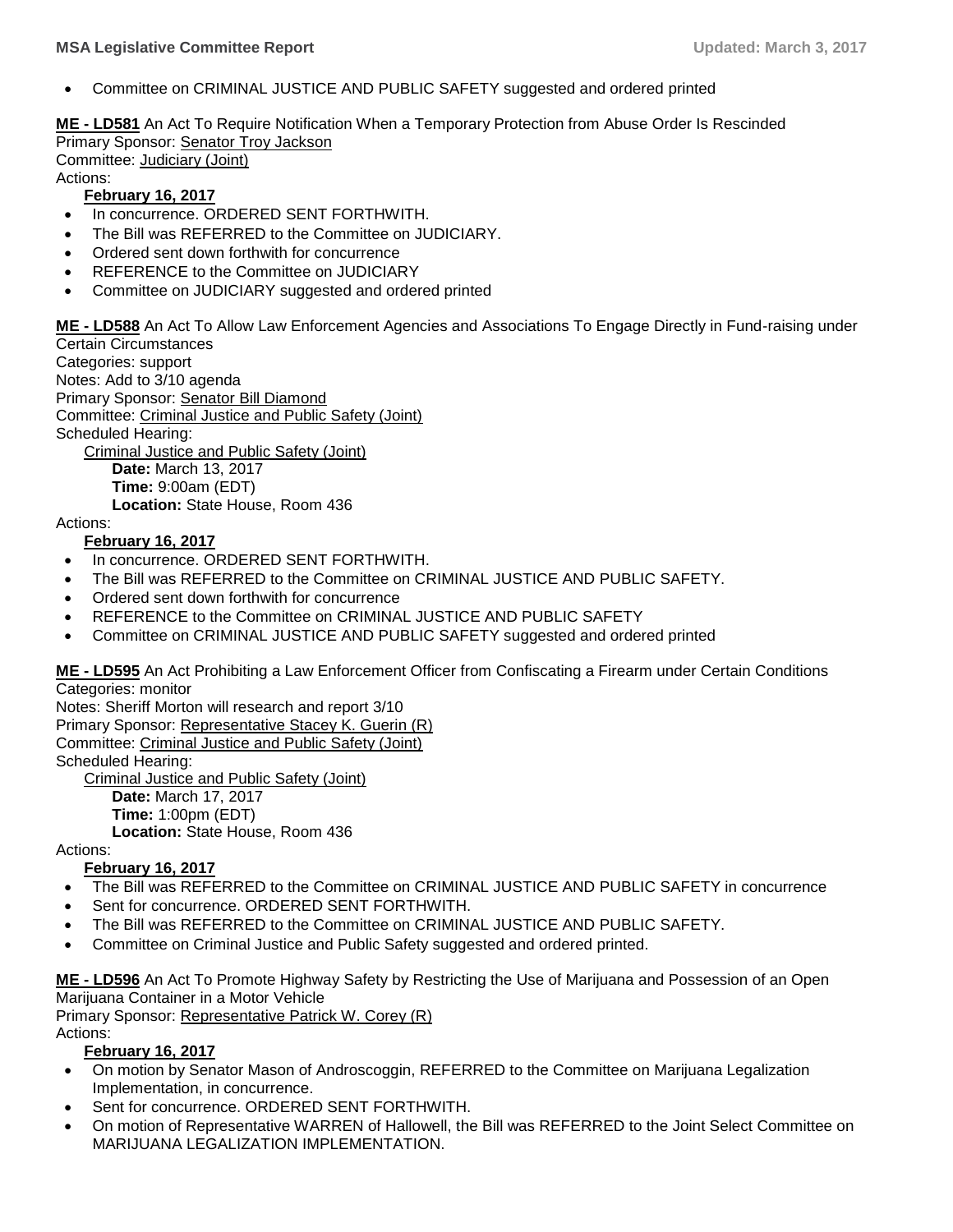Committee on CRIMINAL JUSTICE AND PUBLIC SAFETY suggested and ordered printed.

**ME - [LD597](http://trak.li/b/1392935)** [An Act To Make the Reimbursement Rate for Transfers of Inmates from County Jails Equal to the Federal](http://trak.li/b/1392935)  [Reimbursement Rate](http://trak.li/b/1392935)

Categories: monitor Notes: MCCA is opposed. Primary Sponsor: [Representative Bradlee Thomas Farrin \(R\)](https://trackbill.com/legislator/me-bradlee-thomas-farrin/474-11750) Committee: [Criminal Justice and Public Safety \(Joint\)](https://trackbill.com/committee/me-criminal-justice-and-public-safety/474-5420) Scheduled Hearing: [Criminal Justice and Public Safety \(Joint\)](https://trackbill.com/committee/me-criminal-justice-and-public-safety/474-5420)

**Date:** March 15, 2017 **Time:** 1:00pm (EDT) **Location:** State House, Room 436

Actions:

#### **February 16, 2017**

- The Bill was REFERRED to the Committee on CRIMINAL JUSTICE AND PUBLIC SAFETY in concurrence
- Sent for concurrence. ORDERED SENT FORTHWITH.
- The Bill was REFERRED to the Committee on CRIMINAL JUSTICE AND PUBLIC SAFETY.
- Committee on Criminal Justice and Public Safety suggested and ordered printed.

**ME - [LD598](http://trak.li/b/1392936)** [An Act To Strengthen Maine Citizens' Right to Self Defense](http://trak.li/b/1392936)

Categories: oppose with testimony Notes: Oppose with testimony Sheriff King will craft and send to MAL. Primary Sponsor: [Representative Richard M. Cebra \(R\)](https://trackbill.com/legislator/me-richard-m-cebra/474-14597) Committee: [Criminal Justice and Public Safety \(Joint\)](https://trackbill.com/committee/me-criminal-justice-and-public-safety/474-5420) Scheduled Hearing:

[Criminal Justice and Public Safety \(Joint\)](https://trackbill.com/committee/me-criminal-justice-and-public-safety/474-5420)

**Date:** March 17, 2017 **Time:** 1:00pm (EDT)

**Location:** State House, Room 436

Actions:

#### **February 16, 2017**

- The Bill was REFERRED to the Committee on CRIMINAL JUSTICE AND PUBLIC SAFETY in concurrence
- Sent for concurrence. ORDERED SENT FORTHWITH.
- The Bill was REFERRED to the Committee on CRIMINAL JUSTICE AND PUBLIC SAFETY.
- Committee on Criminal Justice and Public Safety suggested and ordered printed.

**ME - [LD599](http://trak.li/b/1392937)** [An Act To Prevent Violence against Emergency Responders](http://trak.li/b/1392937)

Primary Sponsor: [Representative Karleton S. Ward \(R\)](https://trackbill.com/legislator/me-karleton-s-ward/474-11760)

Committee: [Criminal Justice and Public Safety \(Joint\)](https://trackbill.com/committee/me-criminal-justice-and-public-safety/474-5420)

Actions:

#### **February 16, 2017**

- The Bill was REFERRED to the Committee on CRIMINAL JUSTICE AND PUBLIC SAFETY in concurrence
- Sent for concurrence. ORDERED SENT FORTHWITH.
- The Bill was REFERRED to the Committee on CRIMINAL JUSTICE AND PUBLIC SAFETY.
- Committee on Criminal Justice and Public Safety suggested and ordered printed.

**ME - [LD600](http://trak.li/b/1392938)** [Resolve, To Provide Grants to Law Enforcement Agencies To Acquire and Train Drug-detecting Dogs](http://trak.li/b/1392938) Categories: support

Notes: Support: as they get into rulemaking, advocate that training can be conducted by any certified K9 training academy.

Primary Sponsor: [Representative Matthew A. Harrington \(R\)](https://trackbill.com/legislator/me-matthew-a-harrington/474-14579) Committee: [Criminal Justice and Public Safety \(Joint\)](https://trackbill.com/committee/me-criminal-justice-and-public-safety/474-5420) Scheduled Hearing: [Criminal Justice and Public Safety \(Joint\)](https://trackbill.com/committee/me-criminal-justice-and-public-safety/474-5420)

**Date:** March 13, 2017 **Time:** 9:00am (EDT) **Location:** State House, Room 436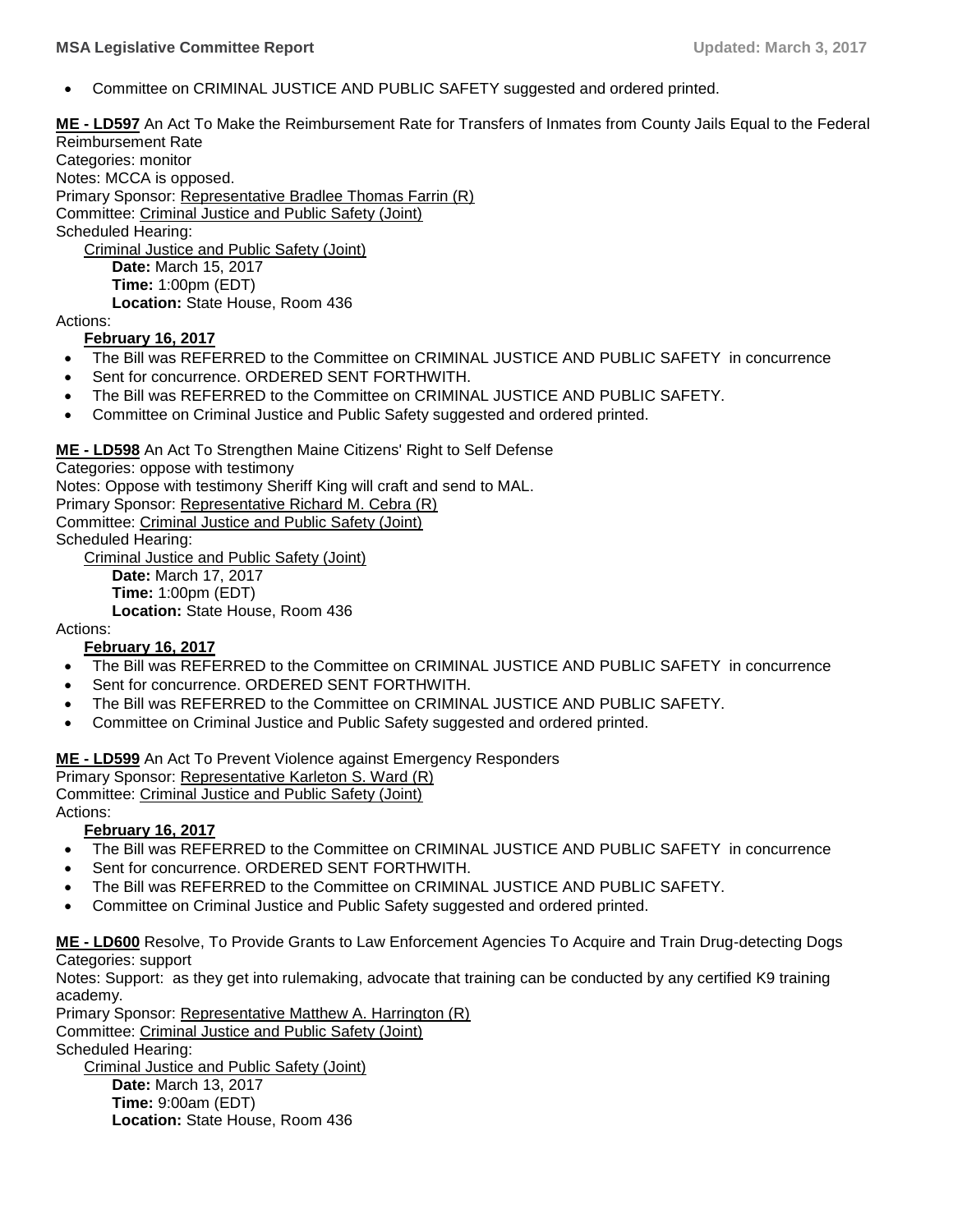#### **MSA Legislative Committee Report Updated: March 3, 2017**

Actions:

#### **February 16, 2017**

- The Bill was REFERRED to the Committee on CRIMINAL JUSTICE AND PUBLIC SAFETY in concurrence
- Sent for concurrence. ORDERED SENT FORTHWITH.
- The Resolve was REFERRED to the Committee on CRIMINAL JUSTICE AND PUBLIC SAFETY.
- Committee on Criminal Justice and Public Safety suggested and ordered printed.

**ME - [LD603](http://trak.li/b/1392941)** [An Act To Provide Funding for Preschool Programs](http://trak.li/b/1392941)

Primary Sponsor: [Representative Richard R. Farnsworth \(D\)](https://trackbill.com/legislator/me-richard-r-farnsworth/474-9828) Committee: [Education and Cultural Affairs \(Joint\)](https://trackbill.com/committee/me-education-and-cultural-affairs/474-5421) Scheduled Hearing: [Education and Cultural Affairs \(Joint\)](https://trackbill.com/committee/me-education-and-cultural-affairs/474-5421) **Date:** March 8, 2017 **Time:** 1:00pm (EST)

**Location:** Cross Building, Room 202

Actions:

#### **February 16, 2017**

- The Bill was REFERRED to the Committee on EDUCATION AND CULTURAL AFFAIRS in concurrence
- Sent for concurrence. ORDERED SENT FORTHWITH.
- The Bill was REFERRED to the Committee on EDUCATION AND CULTURAL AFFAIRS.
- Committee on Education and Cultural Affairs suggested and ordered printed.

#### **ME - [LD605](http://trak.li/b/1392943)** [An Act To Support Evidence-based Treatment for Opioid Use Disorder](http://trak.li/b/1392943)

Primary Sponsor: [Representative Karen R. Vachon \(R\)](https://trackbill.com/legislator/me-karen-r-vachon/474-14583)

Committee: [Health and Human Services \(Joint\)](https://trackbill.com/committee/me-health-and-human-services/474-5424) Actions:

#### **February 16, 2017**

- The Bill was REFERRED to the Committee on HEALTH AND HUMAN SERVICES in concurrence
- Sent for concurrence. ORDERED SENT FORTHWITH.
- The Bill was REFERRED to the Committee on HEALTH AND HUMAN SERVICES.
- Committee on Health and Human Services suggested and ordered printed.

**ME - [LD606](http://trak.li/b/1392944)** [An Act To Ensure Access to All Prescription Drugs Containing Cannabidiol Approved by the Federal Food](http://trak.li/b/1392944)  [and Drug Administration](http://trak.li/b/1392944)

Primary Sponsor: AUSTIN

Committee: [Health and Human Services \(Joint\)](https://trackbill.com/committee/me-health-and-human-services/474-5424)

Actions:

#### **February 16, 2017**

- The Bill was REFERRED to the Committee on HEALTH AND HUMAN SERVICES in concurrence
- Sent for concurrence. ORDERED SENT FORTHWITH.
- The Bill was REFERRED to the Committee on HEALTH AND HUMAN SERVICES.
- Committee on Health and Human Services suggested and ordered printed.

## **ME - [LD607](http://trak.li/b/1392945)** [An Act To Enhance Maine's Coordinated Response to Mental Health Crises](http://trak.li/b/1392945)

Primary Sponsor: [Representative Rachel Talbot Ross \(D\)](https://trackbill.com/legislator/me-rachel-talbot-ross/474-14587)

Committee: [Health and Human Services \(Joint\)](https://trackbill.com/committee/me-health-and-human-services/474-5424) Actions:

#### **February 16, 2017**

- The Bill was REFERRED to the Committee on HEALTH AND HUMAN SERVICES in concurrence
- Sent for concurrence. ORDERED SENT FORTHWITH.
- The Bill was REFERRED to the Committee on HEALTH AND HUMAN SERVICES.
- Committee on Health and Human Services suggested and ordered printed.

**ME - [LD614](http://trak.li/b/1392952)** [An Act To Establish a Presumption of Heart Disease or Hypertension in the Line of Duty for Corrections](http://trak.li/b/1392952)  [Officers under the Workers' Compensation Laws](http://trak.li/b/1392952)

Primary Sponsor: [Representative Ralph L. Tucker \(D\)](https://trackbill.com/legislator/me-ralph-l-tucker/474-11718) Committee: [Labor, Commerce, Research and Economic Development \(Joint\)](https://trackbill.com/committee/me-labor-commerce-research-and-economic-development/474-5428)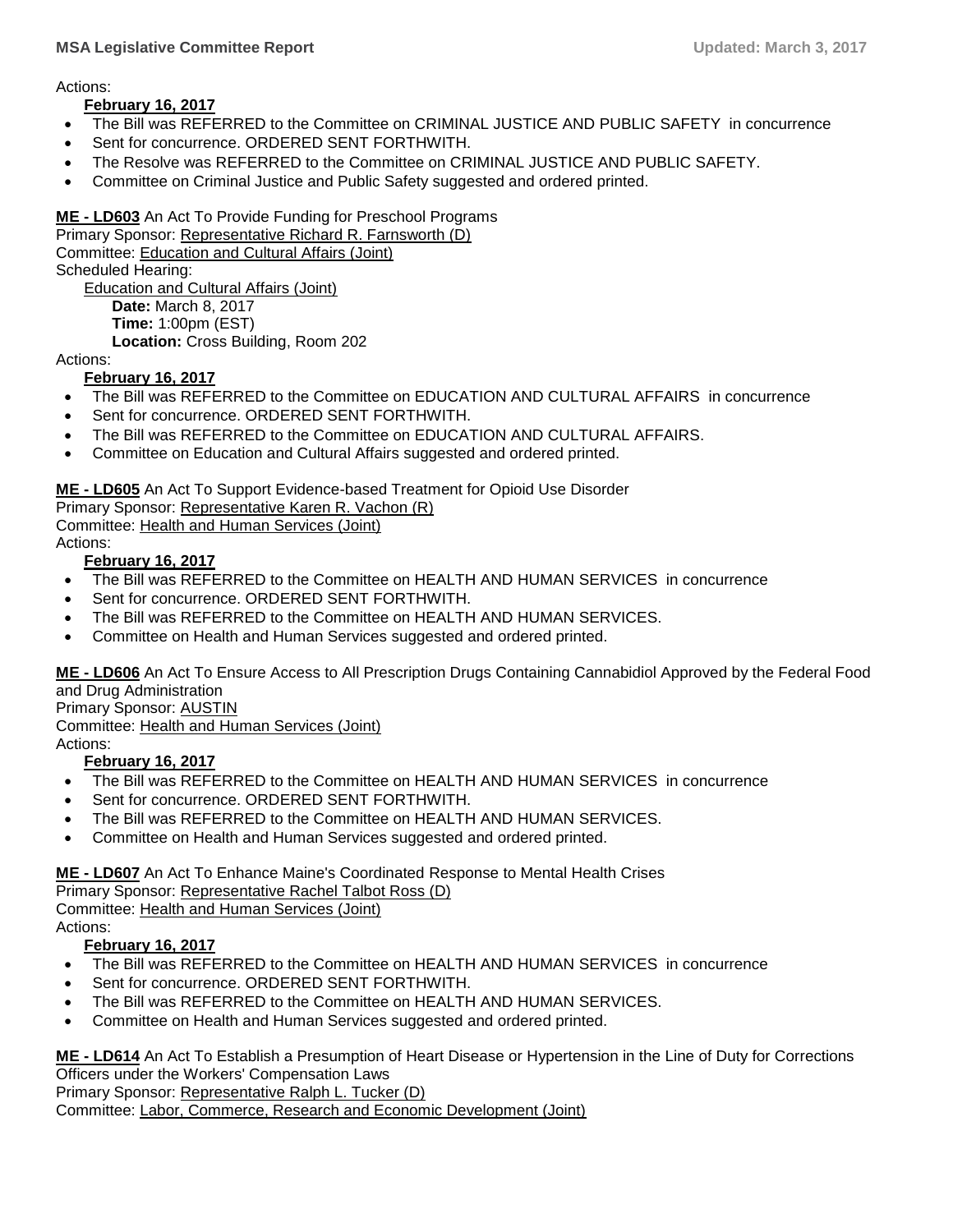Actions:

**February 16, 2017**

- The Bill was REFERRED to the Committee on LABOR, COMMERCE, RESEARCH AND ECONOMIC DEVELOPMENT in concurrence
- Sent for concurrence. ORDERED SENT FORTHWITH.
- The Bill was REFERRED to the Committee on LABOR, COMMERCE, RESEARCH AND ECONOMIC DEVELOPMENT.
- Committee on Labor, Commerce, Research and Economic Development suggested and ordered printed.

**ME - [LD626](http://trak.li/b/1392964)** [An Act To Provide Funding for County Jails from Sales Tax Collected on Retail Sales of Marijuana and](http://trak.li/b/1392964)  [Marijuana Products](http://trak.li/b/1392964)

Primary Sponsor: [Representative Joel R. Stetkis \(R\)](https://trackbill.com/legislator/me-joel-r-stetkis/474-11748) Actions:

#### **February 16, 2017**

- The Bill was REFERRED to the Committee on MARIJUANA LEGALIZATION IMPLEMENTATION in concurrence
- Sent for concurrence. ORDERED SENT FORTHWITH.
- The Bill was REFERRED to the Joint Select Committee on MARIJUANA LEGALIZATION IMPLEMENTATION.
- Joint Select Committee on Marijuana Legalization Implementation suggested and ordered printed.

**ME - [LD627](http://trak.li/b/1392965)** [An Act To Establish a Data Collection Program To Monitor Effects of Marijuana Regulation](http://trak.li/b/1392965) Primary Sponsor: [Representative James R. Handy \(D\)](https://trackbill.com/legislator/me-james-r-handy/474-14593)

Actions:

#### **February 16, 2017**

- The Bill was REFERRED to the Committee on MARIJUANA LEGALIZATION IMPLEMENTATION in concurrence
- Sent for concurrence. ORDERED SENT FORTHWITH.
- The Bill was REFERRED to the Joint Select Committee on MARIJUANA LEGALIZATION IMPLEMENTATION.
- Joint Select Committee on Marijuana Legalization Implementation suggested and ordered printed.

**ME - [LD639](http://trak.li/b/1407702)** [An Act To Require an Interstate Identification Index System Background Check for Certain Crimes](http://trak.li/b/1407702) Primary Sponsor: [Representative Lois Galgay Reckitt \(D\)](https://trackbill.com/legislator/me-lois-galgay-reckitt/474-14584)

Committee: [Criminal Justice and Public Safety \(Joint\)](https://trackbill.com/committee/me-criminal-justice-and-public-safety/474-5420)

Actions:

#### **February 28, 2017**

- The Bill was REFERRED to the Committee on CRIMINAL JUSTICE AND PUBLIC SAFETY in concurrence
- Sent for concurrence. ORDERED SENT FORTHWITH.
- The Bill was REFERRED to the Committee on CRIMINAL JUSTICE AND PUBLIC SAFETY.
- Committee on Criminal Justice and Public Safety suggested and ordered printed.

**ME - [LD640](http://trak.li/b/1407703)** [An Act To Require an Ontario Domestic Assault Risk Assessment prior to Setting Bail in Domestic Violence](http://trak.li/b/1407703)  [Arrests in Which the Alleged Abuser Has Been Taken into Custody](http://trak.li/b/1407703)

Primary Sponsor: [Representative Lois Galgay Reckitt \(D\)](https://trackbill.com/legislator/me-lois-galgay-reckitt/474-14584)

Committee: [Criminal Justice and Public Safety \(Joint\)](https://trackbill.com/committee/me-criminal-justice-and-public-safety/474-5420) Actions:

#### **February 28, 2017**

- The Bill was REFERRED to the Committee on CRIMINAL JUSTICE AND PUBLIC SAFETY in concurrence
- Sent for concurrence. ORDERED SENT FORTHWITH.
- The Bill was REFERRED to the Committee on CRIMINAL JUSTICE AND PUBLIC SAFETY.
- Committee on Criminal Justice and Public Safety suggested and ordered printed.

**ME - [LD641](http://trak.li/b/1407704)** [Resolve, To Establish the Commission To Study the Availability of Information Regarding Related Incidents](http://trak.li/b/1407704)  [in Domestic Violence Cases](http://trak.li/b/1407704)

Primary Sponsor: [Representative Lois Galgay Reckitt \(D\)](https://trackbill.com/legislator/me-lois-galgay-reckitt/474-14584)

Committee: [Judiciary \(Joint\)](https://trackbill.com/committee/me-judiciary/474-5427)

Actions:

**March 2, 2017**

- On motion by Senator Keim of Oxford, REFERRED to the Committee on Judiciary, in concurrence. **February 28, 2017**
- Sent for concurrence. ORDERED SENT FORTHWITH.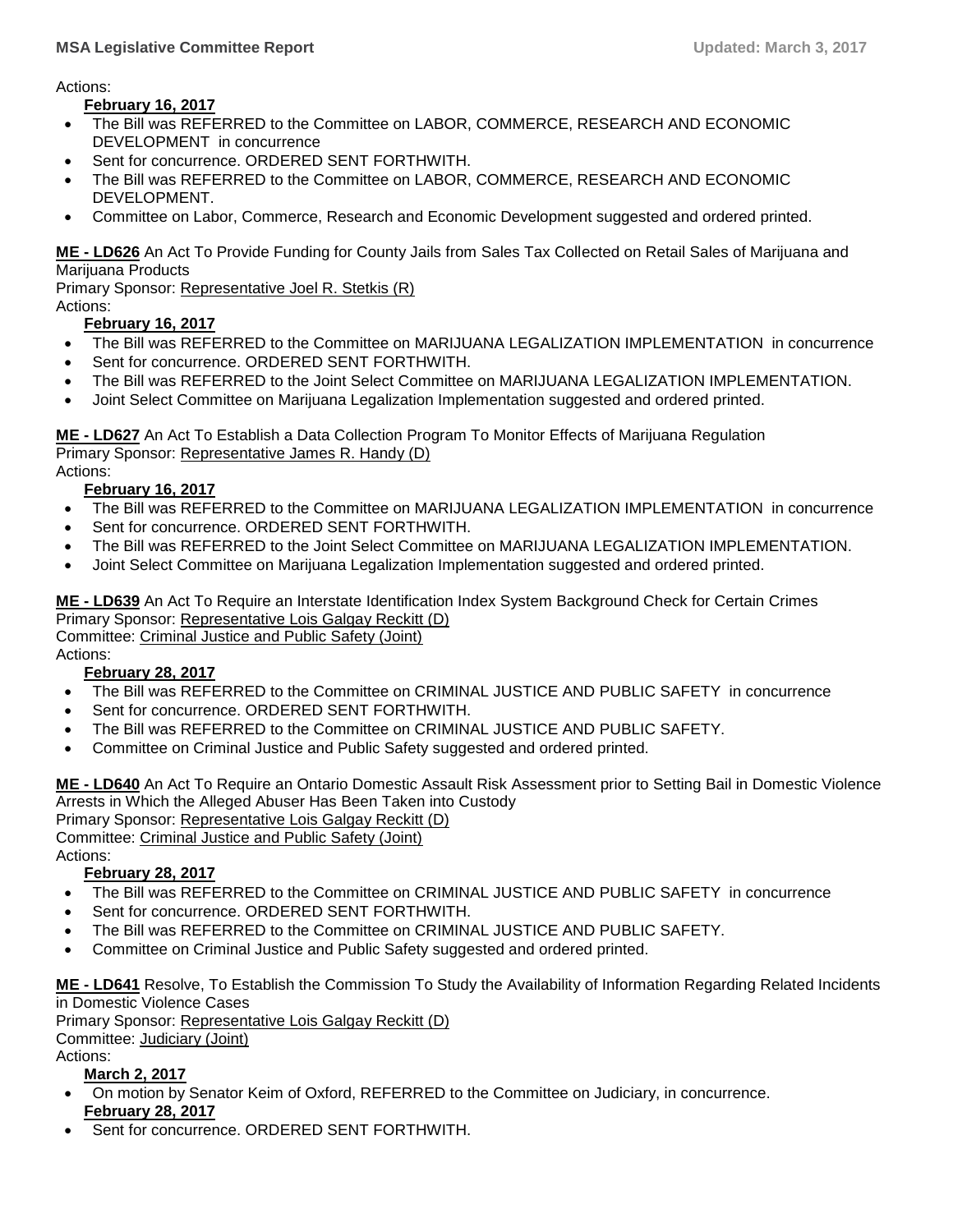- On motion of Representative WARREN of Hallowell, the Resolve was REFERRED to the Committee on JUDICIARY.
- Committee on CRIMINAL JUSTICE AND PUBLIC SAFETY suggested and ordered printed.

#### **ME - [LD651](http://trak.li/b/1401780)** [An Act To Expand Substance Abuse Prevention Projects](http://trak.li/b/1401780)

Primary Sponsor: [Senator Mark Dion](https://trackbill.com/legislator/me-mark-dion/474-14568) Committee: [Criminal Justice and Public Safety \(Joint\)](https://trackbill.com/committee/me-criminal-justice-and-public-safety/474-5420) Actions:

#### **February 28, 2017**

- In concurrence. ORDERED SENT FORTHWITH.
- The Bill was REFERRED to the Committee on CRIMINAL JUSTICE AND PUBLIC SAFETY.
- Ordered sent down forthwith for concurrence
- REFERENCE to the Committee on CRIMINAL JUSTICE AND PUBLIC SAFETY
- Committee on CRIMINAL JUSTICE AND PUBLIC SAFETY suggested and ordered printed

#### **ME - [LD654](http://trak.li/b/1401783)** [An Act To Amend the Laws Governing Certain Sexual Offenses](http://trak.li/b/1401783)

Primary Sponsor: [Senator Michael Carpenter](https://trackbill.com/legislator/me-michael-carpenter/474-14562)

Committee: [Criminal Justice and Public Safety \(Joint\)](https://trackbill.com/committee/me-criminal-justice-and-public-safety/474-5420)

Actions:

#### **February 28, 2017**

- In concurrence. ORDERED SENT FORTHWITH.
- The Bill was REFERRED to the Committee on CRIMINAL JUSTICE AND PUBLIC SAFETY.
- Ordered sent down forthwith for concurrence
- REFERENCE to the Committee on CRIMINAL JUSTICE AND PUBLIC SAFETY
- Committee on CRIMINAL JUSTICE AND PUBLIC SAFETY suggested and ordered printed

**ME - [LD667](http://trak.li/b/1401796)** [An Act To Repeal the Legalization of Recreational Marijuana](http://trak.li/b/1401796) Primary Sponsor: [Senator Scott Cyrway](https://trackbill.com/legislator/me-scott-cyrway/474-11667)

Actions:

#### **February 28, 2017**

- In concurrence. ORDERED SENT FORTHWITH.
- The Bill was REFERRED to the Joint Select Committee on MARIJUANA LEGALIZATION IMPLEMENTATION.
- Ordered sent down forthwith for concurrence
- REFERENCE to the Committee on MARIJUANA LEGALIZATION IMPLEMENTATION
- Committee on MARIJUANA LEGALIZATION IMPLEMENTATION suggested and ordered printed

**ME - [LD672](http://trak.li/b/1401801)** [An Act To Clarify a Municipality's Authority To Adopt and Enforce Land Use Regulations for Marijuana](http://trak.li/b/1401801)  **[Facilities](http://trak.li/b/1401801)** 

Primary Sponsor: [Senator Catherine Breen](https://trackbill.com/legislator/me-catherine-breen/474-11663)

Actions:

#### **February 28, 2017**

- In concurrence. ORDERED SENT FORTHWITH.
- The Bill was REFERRED to the Joint Select Committee on MARIJUANA LEGALIZATION IMPLEMENTATION.
- Ordered sent down forthwith for concurrence
- REFERENCE to the Committee on MARIJUANA LEGALIZATION IMPLEMENTATION
- Committee on MARIJUANA LEGALIZATION IMPLEMENTATION suggested and ordered printed

#### **ME - [LD676](http://trak.li/b/1407714)** [Resolve, To Study the Development of a Behavioral Health Unit at the Cumberland County Jail](http://trak.li/b/1407714) Primary Sponsor: [Representative Richard R. Farnsworth \(D\)](https://trackbill.com/legislator/me-richard-r-farnsworth/474-9828)

Committee: [Criminal Justice and Public Safety \(Joint\)](https://trackbill.com/committee/me-criminal-justice-and-public-safety/474-5420)

Actions:

#### **February 28, 2017**

- The Bill was REFERRED to the Committee on CRIMINAL JUSTICE AND PUBLIC SAFETY in concurrence
- Sent for concurrence. ORDERED SENT FORTHWITH.
- The Resolve was REFERRED to the Committee on CRIMINAL JUSTICE AND PUBLIC SAFETY.
- Committee on Criminal Justice and Public Safety suggested and ordered printed.

**ME - [LD677](http://trak.li/b/1407715)** [An Act To Amend the Laws Governing Post-conviction Review in Order To Facilitate the Fair Hearing of All](http://trak.li/b/1407715)  [Evidence in Each Case Involving a Claim of Innocence](http://trak.li/b/1407715)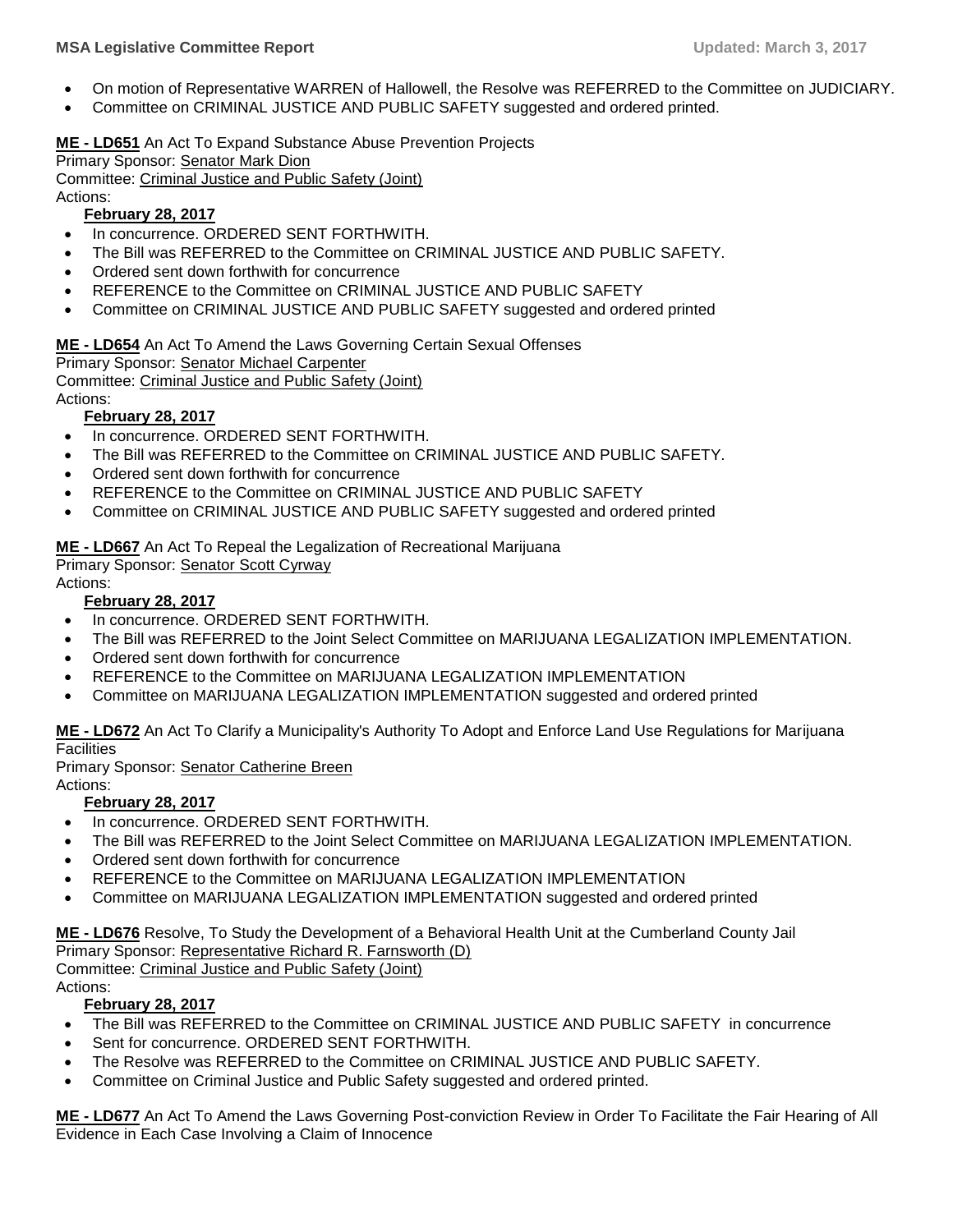Primary Sponsor: [Representative Michael G. Devin \(D\)](https://trackbill.com/legislator/me-michael-g-devin/474-11743) Committee: [Judiciary \(Joint\)](https://trackbill.com/committee/me-judiciary/474-5427) Actions:

#### **March 2, 2017**

- On motion by Senator Keim of Oxford, REFERRED to the Committee on Judiciary, in concurrence. **February 28, 2017**
- Sent for concurrence. ORDERED SENT FORTHWITH.
- On motion of Representative WARREN of Hallowell, the Bill was REFERRED to the Committee on JUDICIARY.
- Committee on CRIMINAL JUSTICE AND PUBLIC SAFETY suggested and ordered printed.

**ME - [LD708](http://trak.li/b/1407746)** [An Act To Use Taxes on Nonmedical Marijuana and Increase the Tax on Cigarettes To Partially Offset the](http://trak.li/b/1407746)  [3% Income Tax Surcharge](http://trak.li/b/1407746)

Primary Sponsor: [Representative Dale J. Denno \(D\)](https://trackbill.com/legislator/me-dale-j-denno/474-14590) Actions:

#### **March 2, 2017**

- Unfinished Business **February 28, 2017**
- Unfinished Business
- Later today assigned.
- On motion of Representative TIPPING of Orono, TABLED pending REFERENCE.
- Committee on TAXATION suggested and ordered printed.

**ME - [LD734](http://trak.li/b/1409435)** [An Act Extending the Time Period for Municipalities To Approve Marijuana Businesses](http://trak.li/b/1409435) Primary Sponsor: [Representative Lydia C. Blume \(D\)](https://trackbill.com/legislator/me-lydia-c-blume/474-14575)

Actions:

#### **February 28, 2017**

- The Bill was REFERRED to the Committee on MARIJUANA LEGALIZATION IMPLEMENTATION in concurrence
- Sent for concurrence. ORDERED SENT FORTHWITH.
- The Bill was REFERRED to the Joint Select Committee on MARIJUANA LEGALIZATION IMPLEMENTATION.
- Joint Select Committee on Marijuana Legalization Implementation suggested and ordered printed.

**ME - [LD742](http://trak.li/b/1412032)** [An Act To Allow Hemp Growers To Grow Hemp from Clones and To Grow Hemp Indoors](http://trak.li/b/1412032) Primary Sponsor: [Representative Lance Evans Harvell \(R\)](https://trackbill.com/legislator/me-lance-evans-harvell/474-9800)

#### Actions: **March 2, 2017**

- The Bill was REFERRED to the Committee on AGRICULTURE, CONSERVATION AND FORESTRY in concurrence
- Sent for concurrence. ORDERED SENT FORTHWITH.
- The Bill was REFERRED to the Committee on AGRICULTURE, CONSERVATION AND FORESTRY.
- Committee on Agriculture, Conservation and Forestry suggested and ordered printed.

**ME - [LD744](http://trak.li/b/1412034)** [An Act To Create a Permanent Wabanaki Law Enforcement Seat on the Maine Criminal Justice Academy](http://trak.li/b/1412034)  [Board of Trustees](http://trak.li/b/1412034)

Primary Sponsor: [Representative Matthew Dana II](https://trackbill.com/legislator/me-matthew-dana-ii/474-11769)

# Actions:

#### **March 2, 2017**

- The Bill was REFERRED to the Committee on CRIMINAL JUSTICE AND PUBLIC SAFETY in concurrence
- Sent for concurrence. ORDERED SENT FORTHWITH.
- The Bill was REFERRED to the Committee on CRIMINAL JUSTICE AND PUBLIC SAFETY.
- Committee on Criminal Justice and Public Safety suggested and ordered printed.

#### **ME - [LD785](http://trak.li/b/1412075)** [An Act To Improve Safety and Traffic Efficiency near School Grounds](http://trak.li/b/1412075)

Primary Sponsor: [Representative Ryan Tipping \(D\)](https://trackbill.com/legislator/me-ryan-tipping/474-14615)

Actions:

## **March 2, 2017**

- The Bill was REFERRED to the Committee on TRANSPORTATION in concurrence
- Sent for concurrence. ORDERED SENT FORTHWITH.
- The Bill was REFERRED to the Committee on TRANSPORTATION.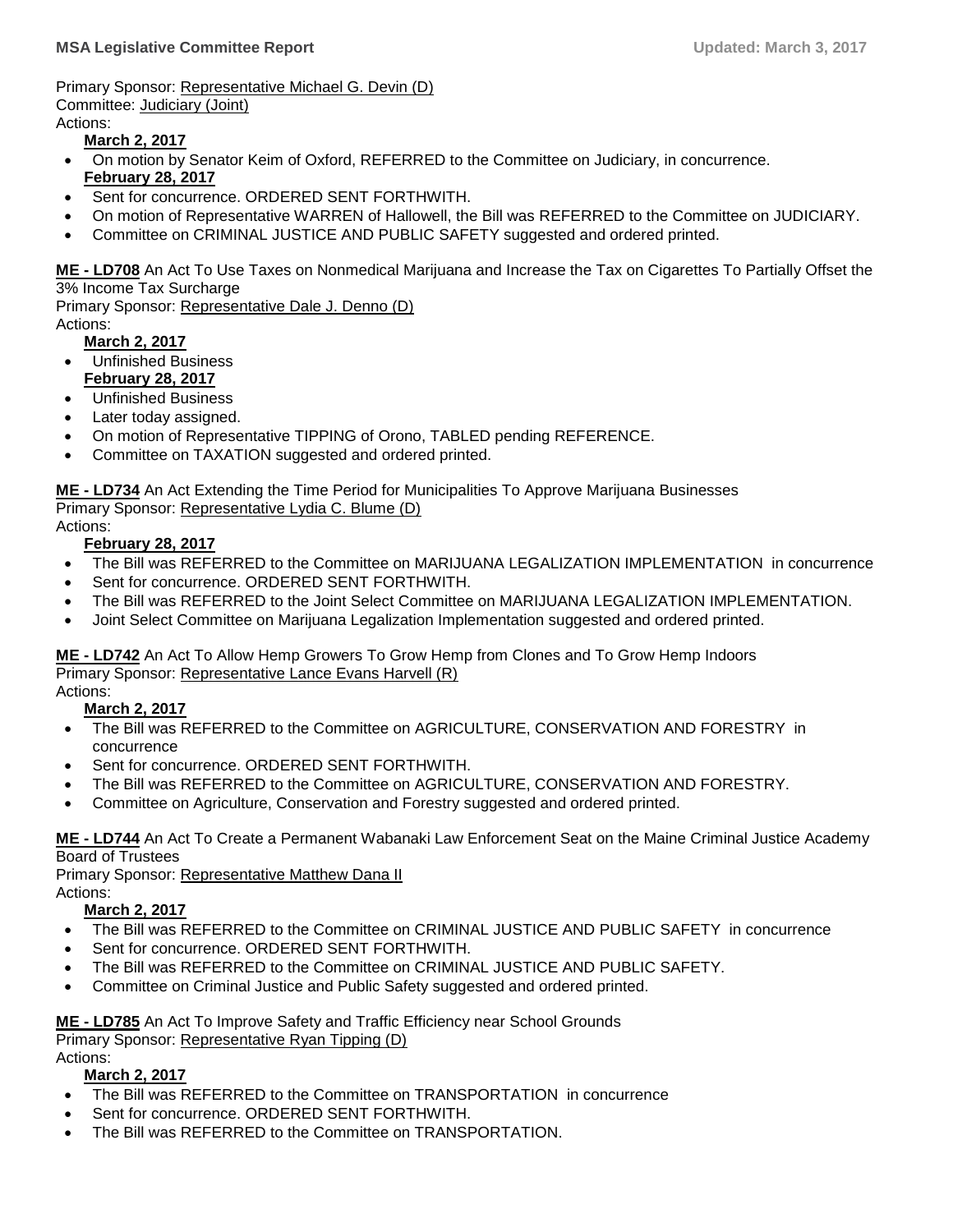Committee on Transportation suggested and ordered printed.

**ME - [LD798](http://trak.li/b/1412088)** [An Act To Clarify the Intent of the Licensing Provisions in the Marijuana Legalization Act](http://trak.li/b/1412088) Primary Sponsor: [Representative Lance Evans Harvell \(R\)](https://trackbill.com/legislator/me-lance-evans-harvell/474-9800)

Actions:

**March 2, 2017**

- The Bill was REFERRED to the Committee on MARIJUANA LEGALIZATION IMPLEMENTATION in concurrence
- Sent for concurrence. ORDERED SENT FORTHWITH.
- The Bill was REFERRED to the Joint Select Committee on MARIJUANA LEGALIZATION IMPLEMENTATION.
- Joint Select Committee on Marijuana Legalization Implementation suggested and ordered printed.

**ME - [LD800](http://trak.li/b/1412090)** [An Act To Prohibit Marijuana on the Campuses of Maine's Public Postsecondary Institutions](http://trak.li/b/1412090) Primary Sponsor: [Representative James R. Handy \(D\)](https://trackbill.com/legislator/me-james-r-handy/474-14593)

#### Actions: **March 2, 2017**

- HELD at the Request of Senator MASON of Androscoggin.
- The Bill was REFERRED to the Committee on MARIJUANA LEGALIZATION IMPLEMENTATION in concurrence
- Sent for concurrence. ORDERED SENT FORTHWITH.
- The Bill was REFERRED to the Joint Select Committee on MARIJUANA LEGALIZATION IMPLEMENTATION.
- Joint Select Committee on Marijuana Legalization Implementation suggested and ordered printed.

**ME - [LD806](http://trak.li/b/1413437)** An Act To Provide Tax Fairness and [To Lower Medical Expenses for Patients under the Maine Medical Use](http://trak.li/b/1413437)  [of Marijuana Act](http://trak.li/b/1413437)

Primary Sponsor: [Senator Nate Libby](https://trackbill.com/legislator/me-nate-libby/474-11681)

Actions:

#### **March 2, 2017**

- Ordered sent down forthwith for concurrence
- On motion by Senator MASON of Androscoggin REFERENCE to the Committee on MARIJUANA LEGALIZATION IMPLEMENTATION
- Committee on TAXATION suggested and ordered printed

**ME - [LD812](http://trak.li/b/1413443)** [Resolve, To Establish a Pilot Project To Save Lives and Support People with Substance Use Disorder in](http://trak.li/b/1413443)  [Washington County](http://trak.li/b/1413443)

Primary Sponsor: [Senator Joyce Maker](https://trackbill.com/legislator/me-joyce-maker/474-14571)

Actions:

#### **March 2, 2017**

- In concurrence. ORDERED SENT FORTHWITH.
- The Resolve was REFERRED to the Committee on HEALTH AND HUMAN SERVICES.
- Ordered sent down forthwith for concurrence
- REFERENCE to the Committee on HEALTH AND HUMAN SERVICES
- Committee on HEALTH AND HUMAN SERVICES suggested and ordered printed

**ME - [LD814](http://trak.li/b/1413445)** [An Act Regarding Court Orders for Completion of a Batterers' Intervention Program in Domestic](http://trak.li/b/1413445) Violence [Cases](http://trak.li/b/1413445)

Primary Sponsor: [Senator Kimberley Rosen](https://trackbill.com/legislator/me-kimberley-rosen/474-14573) Actions:

#### **March 2, 2017**

- In concurrence. ORDERED SENT FORTHWITH.
- The Bill was REFERRED to the Committee on CRIMINAL JUSTICE AND PUBLIC SAFETY.
- Ordered sent down forthwith for concurrence
- REFERENCE to the Committee on CRIMINAL JUSTICE AND PUBLIC SAFETY
- Committee on CRIMINAL JUSTICE AND PUBLIC SAFETY suggested and ordered printed

**ME - [LD823](http://trak.li/b/1413454)** [An Act To Promote Transparency with Respect to Surveillance Technology](http://trak.li/b/1413454) Primary Sponsor: [Senator Shenna Bellows](https://trackbill.com/legislator/me-shenna-bellows/474-14561)

### Actions:

#### **March 2, 2017**

Unfinished Business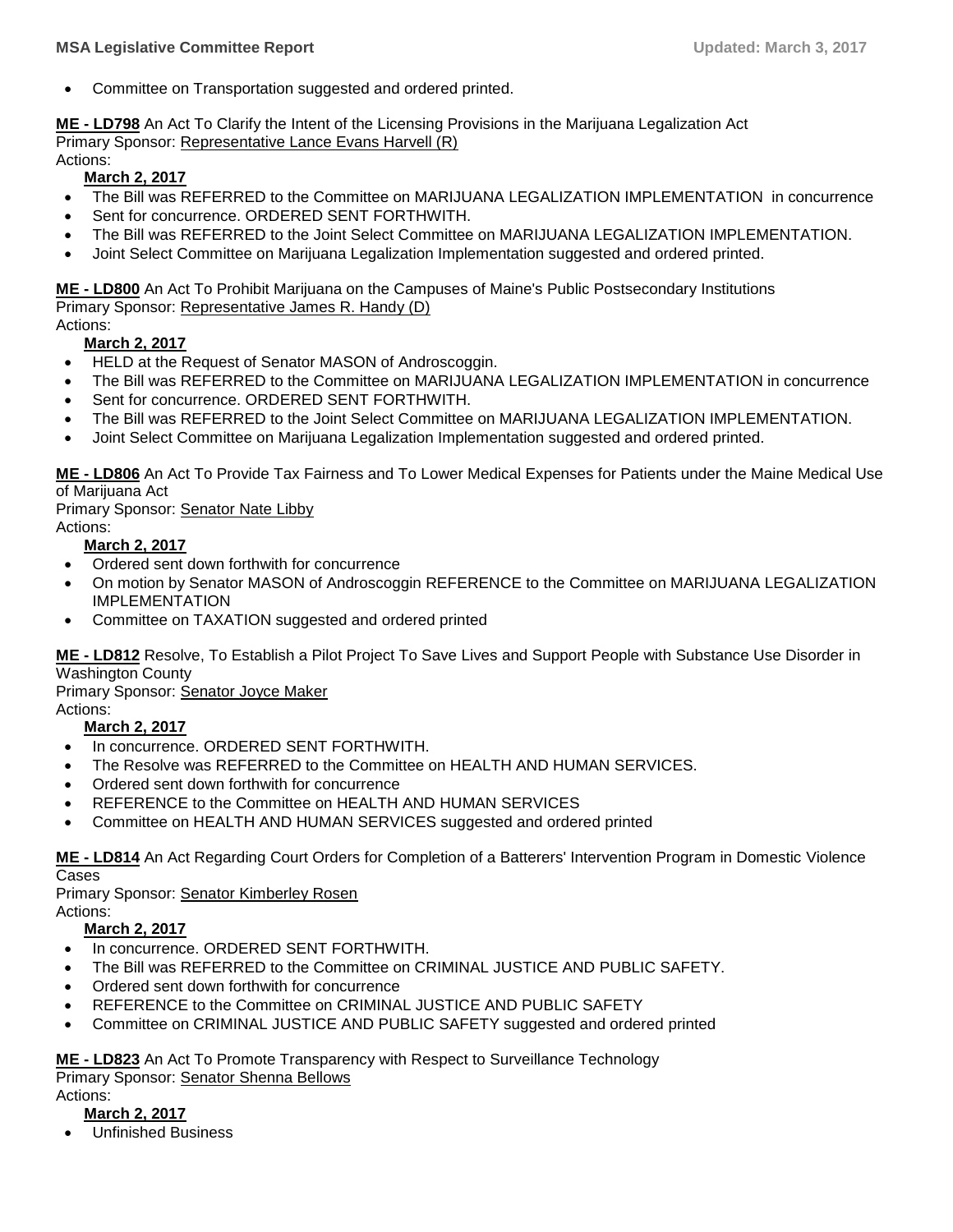- On motion by Senator DAVIS of Piscataquis Tabled until Later in Today's Session, pending REFERENCE
- Committee on STATE AND LOCAL GOVERNMENT suggested and ordered printed

#### **ME - [LD824](http://trak.li/b/1413455)** [An Act To Curb Drug-impaired Driving](http://trak.li/b/1413455)

Primary Sponsor: [Senator Mark Dion](https://trackbill.com/legislator/me-mark-dion/474-14568)

Actions:

- **March 2, 2017**
- Unfinished Business
- On motion by Senator COLLINS of York Tabled until Later in Today's Session, pending REFERENCE
- Committee on TRANSPORTATION suggested and ordered printed

**ME - [LD825](http://trak.li/b/1413456)** [An Act To Ensure Direct Dialing of 911 from Multiline Telephone Systems](http://trak.li/b/1413456) Primary Sponsor: [Senator David Woodsome](https://trackbill.com/legislator/me-david-woodsome/474-11694)

#### Actions: **March 2, 2017**

- In concurrence. ORDERED SENT FORTHWITH.
- The Bill was REFERRED to the Committee on ENERGY, UTILITIES AND TECHNOLOGY.
- Ordered sent down forthwith for concurrence
- REFERENCE to the Committee on ENERGY, UTILITIES AND TECHNOLOGY
- Committee on ENERGY, UTILITIES AND TECHNOLOGY suggested and ordered printed

# **ME - [LD839](http://trak.li/b/1419137)** [Resolve, To Address Substance Use and Addiction in County Jails](http://trak.li/b/1419137)

Primary Sponsor: [Representative Kimberly J. Monaghan \(D\)](https://trackbill.com/legislator/me-kimberly-j-monaghan/474-11710) Actions:

#### **March 2, 2017**

• No activity found.

**ME - [LD848](http://trak.li/b/1419146)** [An Act To Support Law Enforcement Officers and First Responders Diagnosed with Post-traumatic Stress](http://trak.li/b/1419146)  [Disorder](http://trak.li/b/1419146)

Primary Sponsor: [Representative Jared F. Golden \(D\)](https://trackbill.com/legislator/me-jared-f-golden/474-11724) Actions:

#### **March 2, 2017**

No activity found.

**ME - [LD852](http://trak.li/b/1419150)** [An Act To Make Changes to the Maine Liquor Liability Act](http://trak.li/b/1419150) Primary Sponsor: [Representative Kimberly J. Monaghan \(D\)](https://trackbill.com/legislator/me-kimberly-j-monaghan/474-11710) Actions:

# **March 2, 2017**

No activity found.

**ME - [LD854](http://trak.li/b/1419152)** [An Act To Correct Errors and Inconsistencies in the Marijuana Legalization Act as Approved by the Voters](http://trak.li/b/1419152) Primary Sponsor: [Representative Scott M. Hamann \(D\)](https://trackbill.com/legislator/me-scott-m-hamann/474-9834)

Actions:

- **March 2, 2017**
- No activity found.

**ME - [LD855](http://trak.li/b/1419153)** [An Act To Protect Children from Edible Cannabis Products](http://trak.li/b/1419153) Primary Sponsor: [Representative Scott M. Hamann \(D\)](https://trackbill.com/legislator/me-scott-m-hamann/474-9834)

#### Actions:

#### **March 2, 2017**

No activity found.

**ME - [SC69](http://trak.li/b/1367386)** [Speaker, Appointments, Joint Select Committee on Marijuana Leglization Implementation.](http://trak.li/b/1367386)

Actions:

- **January 31, 2017**
- READ and ORDERED PLACED ON FILE.

**ME - [SC140](http://trak.li/b/1395631)** [CJPS, ONTP LETTER, LD 101](http://trak.li/b/1395631)